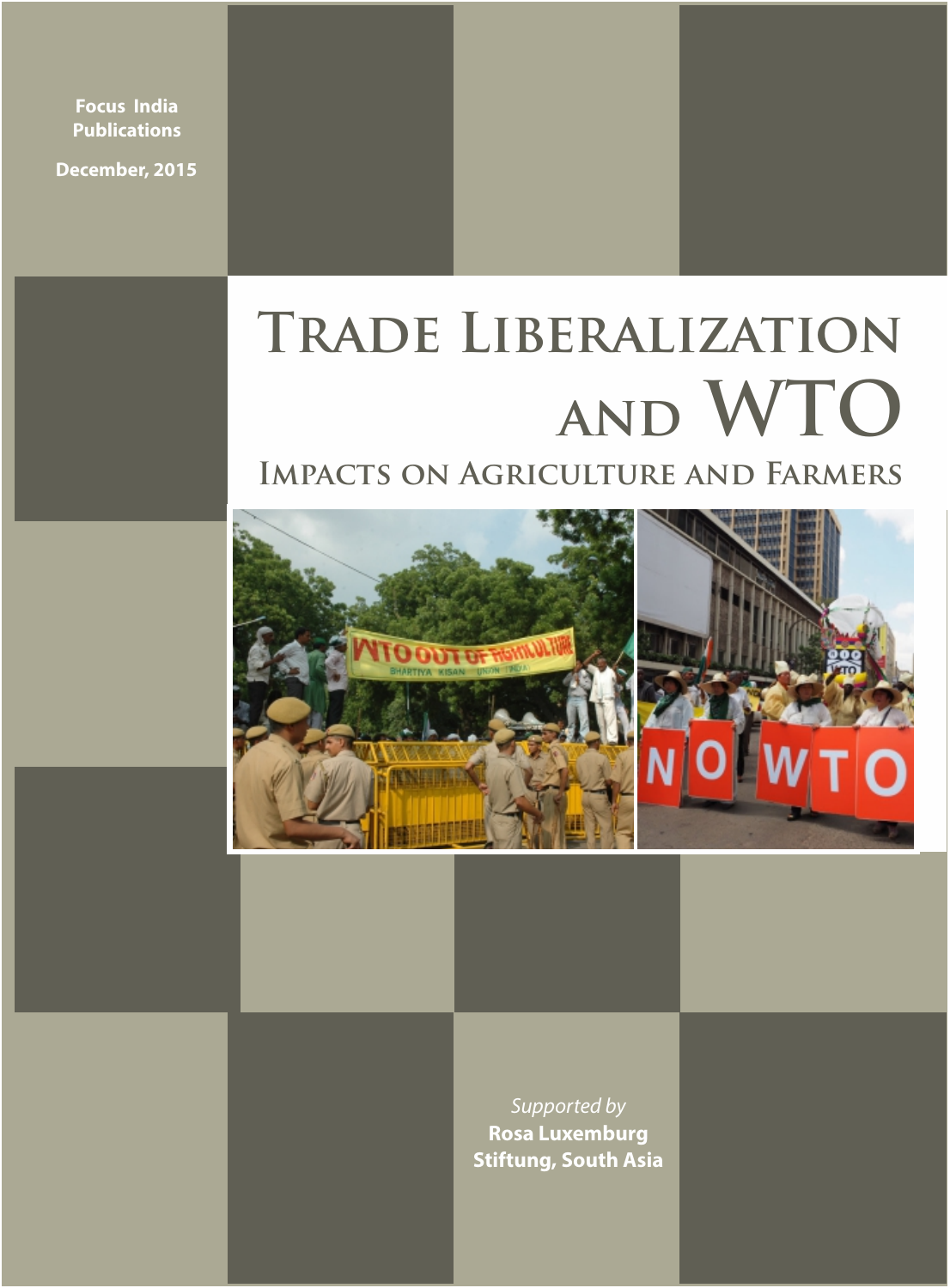# **Trade Liberalization and WTO**

**Impacts on Agriculture and Farmers**

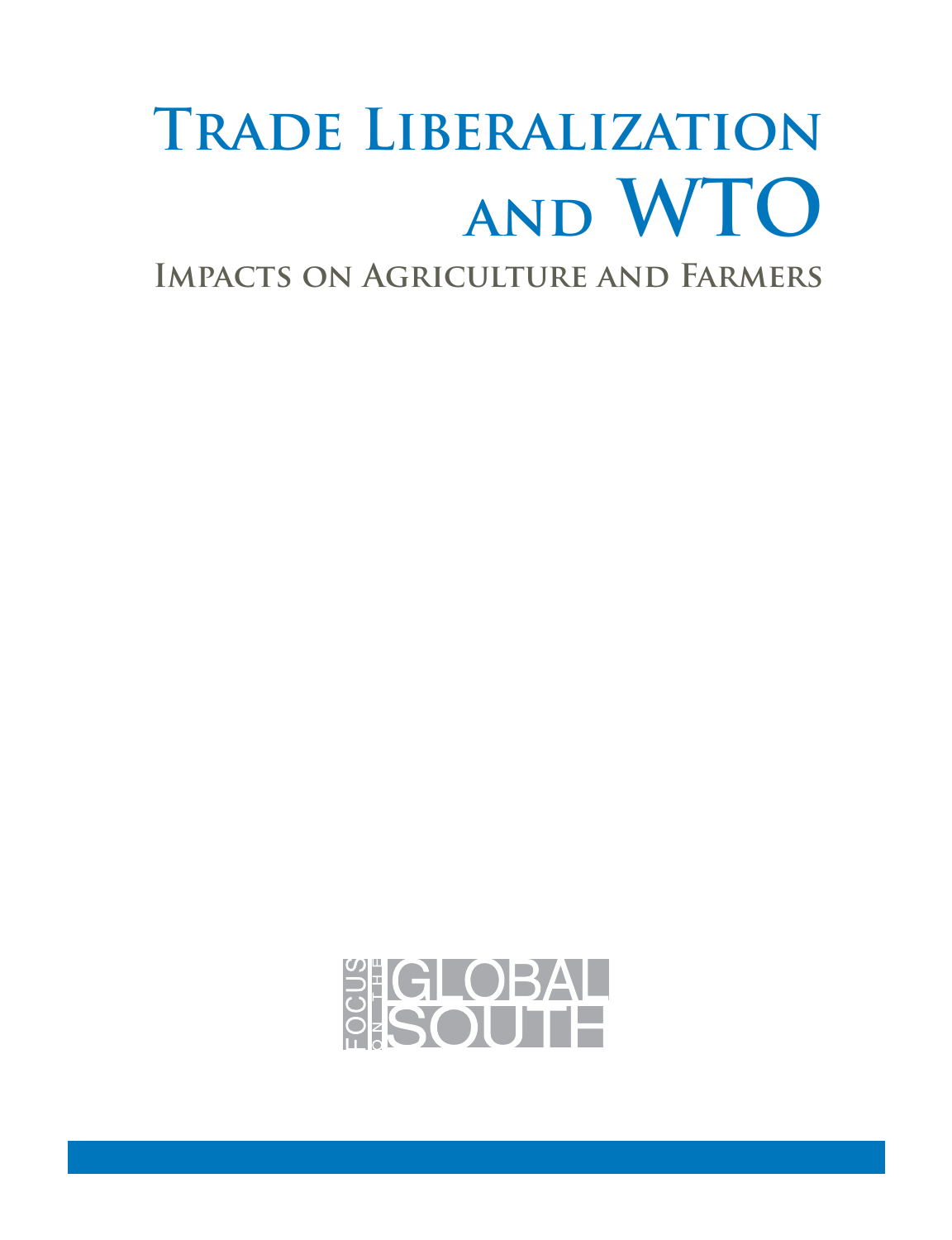#### Trade Liberalization and WTO : Impacts on Agriculture and Farmers

| Author:                                       | Afsar Jafri                                                                                                                                                                                                                                                                                                                                                                                                                                                                                                                                         |
|-----------------------------------------------|-----------------------------------------------------------------------------------------------------------------------------------------------------------------------------------------------------------------------------------------------------------------------------------------------------------------------------------------------------------------------------------------------------------------------------------------------------------------------------------------------------------------------------------------------------|
| Published in:                                 | December 2015                                                                                                                                                                                                                                                                                                                                                                                                                                                                                                                                       |
| Published by:<br>To request copies<br>contact | Focus on the Global South, India<br>33-D, 3rd Floor, Vijay Mandal Enclave,<br>DDA SFS Flats, Kalu Sarai, Hauz Khas,<br>New Delhi - 110016. India<br>Tel: +91-11-26563588; 41049021<br>www.focusweb.org                                                                                                                                                                                                                                                                                                                                              |
| Supported by:                                 | Rosa Luxemburg Stiftung, South Asia<br><b>Centre for International Co-operation</b><br>C-15, 2nd Floor, Safdarjung Development Area Market,<br>New Delhi - 110016<br>www.rosalux-southasia.org<br>"Sponsored by the Rosa Luxemburg Foundation e.V. with funds of the Federal Ministry<br>for Economic Cooperation and Development of the Federal Republic of Germany."<br>"Gefördert durch die Rosa-Luxemburg-Stiftung e.V. aus Mitteln des Bundesministerium<br>für wirtschaftliche Zusammenarbeit und Entwicklung der Bundesrepublik Deutschland" |
| Images by:                                    | Author (unless stated otherwise)                                                                                                                                                                                                                                                                                                                                                                                                                                                                                                                    |

Design & Printed by : **Pullshoppe,** 9810213737

The contents of this booklet can be freely reproduced and quoted on the condition that the source be mentioned. Focus would appreciate receiving a copy of the text in which the report is mentioned or cited.

This is a campaign publication and for private circulation!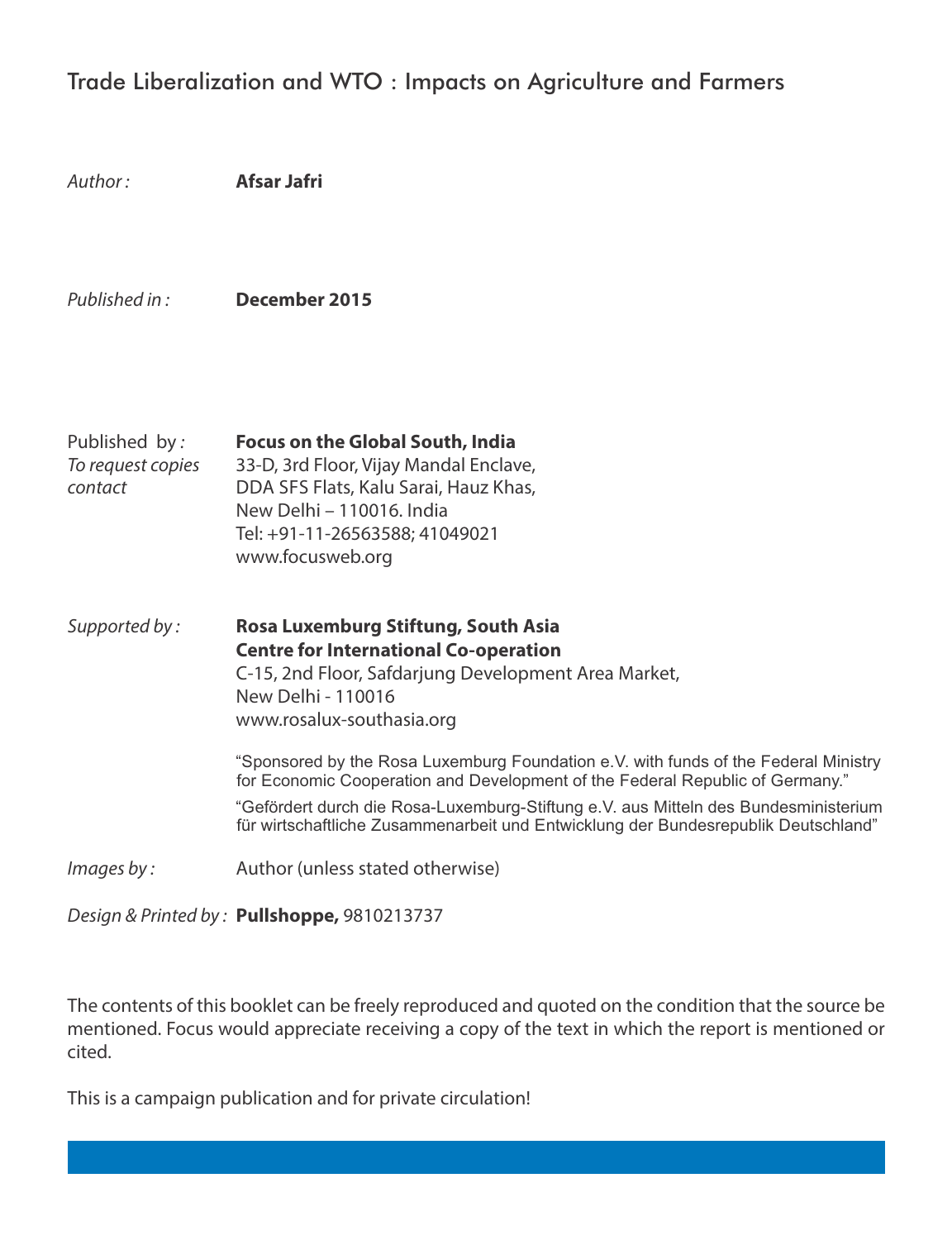## Contents

| Introduction                                                             | $\overline{4}$ |
|--------------------------------------------------------------------------|----------------|
| Trade Liberalization : a recipe for import dependence                    | 7              |
| Impact of 20 years of Trade Liberalization on Agriculture Sector         | 10             |
| Indian Cases : Edible Oil                                                | 11             |
| Dependence on Pulse Import                                               | 13             |
| Cotton, an old story of trade induced crisis                             | 14             |
| Import surge cases from other developing countries                       | 15             |
| The World Trade Organization (WTO)                                       | 18             |
| What is the WTO?                                                         | 18             |
| Distinctive features of the WTO                                          | 20             |
| Decision Making at the WTO                                               | 22             |
| Fundamental Principles of the WTO                                        | 22             |
| The Objectives of the WTO                                                | 24             |
| The WTO in Practice                                                      | 24             |
| The Agreement on Agriculture (AoA)                                       | 27             |
| <b>Market Access</b>                                                     | 28             |
| Market Access Post Doha Round                                            | 32             |
| <b>Domestic Support</b>                                                  | 38             |
| Subsidy Reduction: a failed issue                                        | 47             |
| <b>Export Subsidies</b>                                                  | 50             |
| The Issue of Food Stockholding in the WTO                                | 53             |
| India Challenges the Biased WTO rules                                    | 54             |
| Food Stockholding issue at the Bali Ministerial in 2013                  | 57             |
| The Conditional Peace Clause                                             | 58             |
| Post Bali Development                                                    | 59             |
| Developing Countries returns Empty Handed from WTO's Nairobi Ministerial | 61             |
| Losses for Developing countries at the MC10                              | 63             |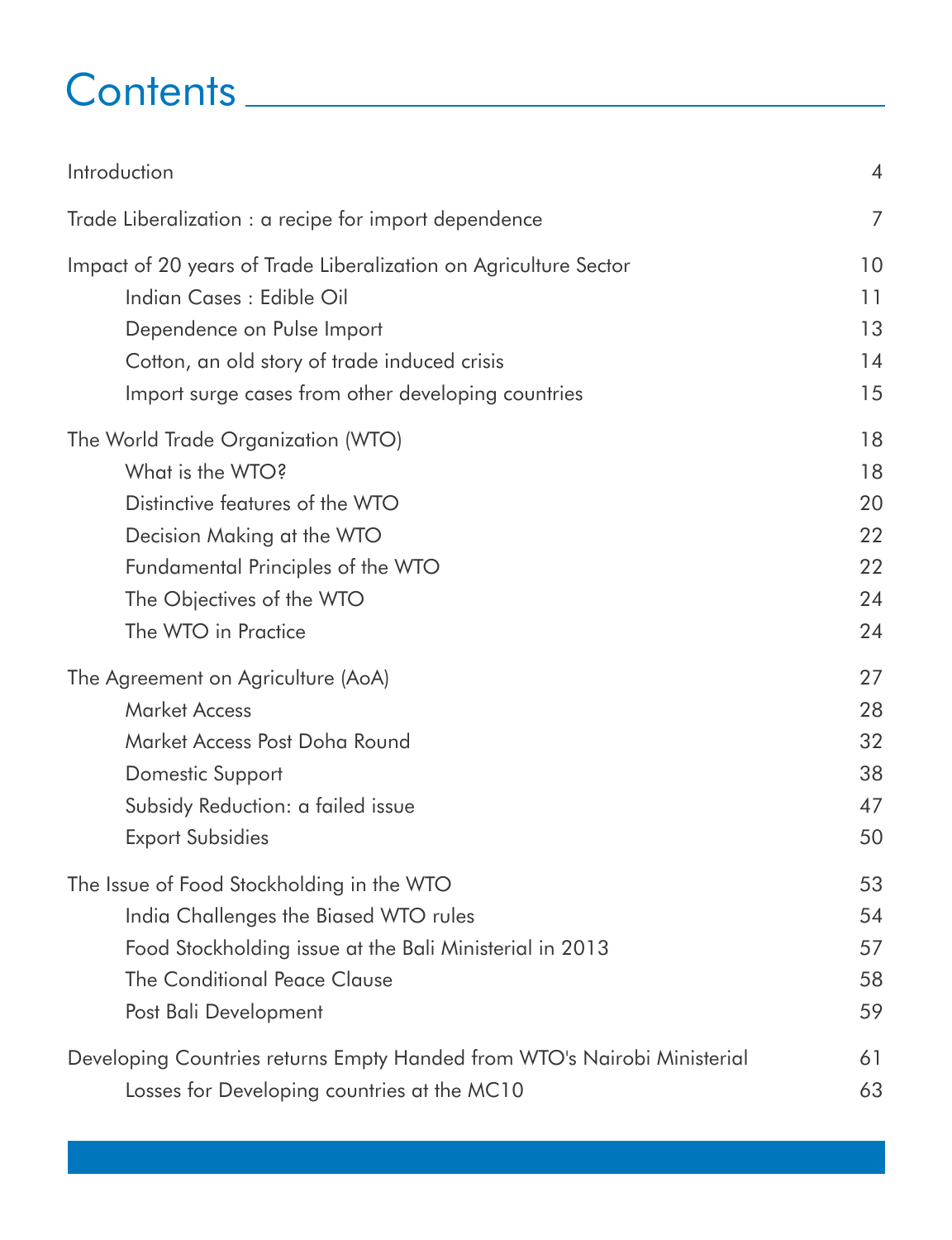## Introduction

2015 is a significant year in the history of the International Free trade regime, as its key multilateral instrument, the World Trade Organization (WTO), completes 20 years. Two decades of the WTO have raised many questions, most significantly, is the WTO relevant to small and marginal farmers in the Global South? This question remains relevant as developing countries continue to fight for protection and gains for their small and marginal farmers. Special and Deferential Treatment (S&DT) for small farmers under the Agreement on Agriculture (AoA), has so far been firmly denied by developed countries led by the United States (USA). Developing countries have been asked by developed countries to discontinue subsidies for their small farmers despite the fact that they themselves provide huge subsides to their own farmers. The disparity between support provided in the agricultural sector by USA and India is stark. While the USA provides over \$57,901 US dollars per farmer (in 2012), India offers only around \$99 US dollars for every person active in agriculture.

WTO is an instrument of the processes of globalization, marketization and recolonization which has lead to exploitation and marginalization of the poor. These processes are being pushed by multinational corporations which in their quest for profits constantly seek to expand operations by transforming national laws to favour foreign corporations over local people.

20 years after the WTO was signed into existence in Marrakesh, it has not fulfilled even one of its original claims that it would lead to less hunger, more employment and more development in the South. Instead we witnessed increased hunger as priority was given to export of food rather than feeding the local population, decreasing farm gate prices for farmers, dumping by northern multinational corporations in the international market and a surge in imports in the south, increased indebtedness and unemployment which caused an exodus from rural areas to urban slums and all these continue to deepen agricultural crisis in developing countries including India even today.

The WTO/ AoA promised developing countries better market access but this has not materialized. Instead the AoA has proved to be a massive dumping mechanism for cheap subsidized agricultural products from developed countries like the United States (USA), the European Union (EU), Australia, New Zealand, Canada in the developing countries market. Prices plummeted as a result of dumping, destroying livelihoods of peasants and agricultural workers and fuelling the suicides of many of them.

Although the WTO had been deadlocked for over a decade due to disagreements in various areas including agricultural subsidies and tariffs, the last two years have seen renewed movement in the WTO. Negotiations had almost stalled due to persistent opposition by developed countries to grant any meaningful preferential treatment or development concessions to developing countries in agriculture. While it was India that was a key opposer of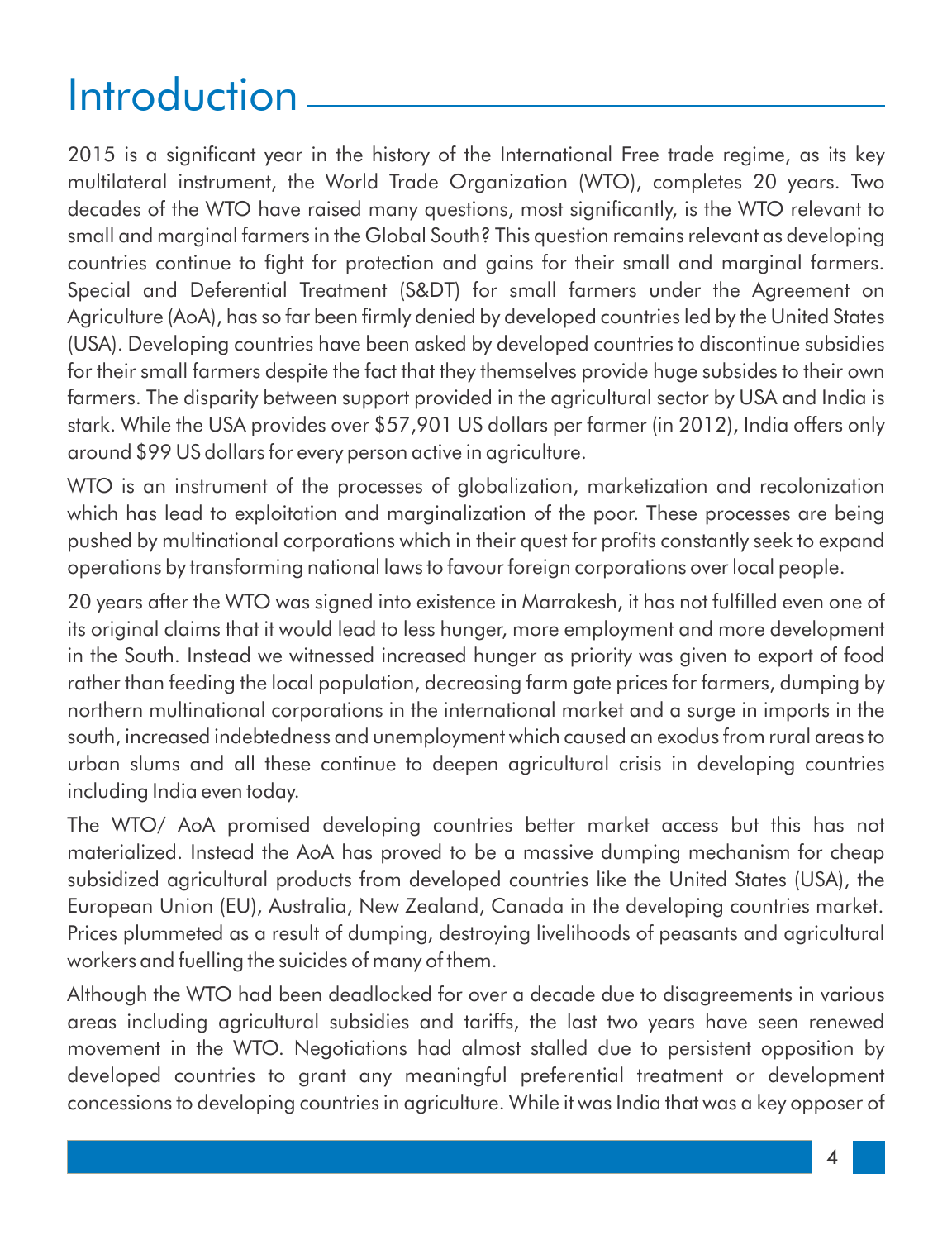the AoA, it has now turned around and played the main role in reviving the WTO at the Bali Ministerial in December 2013 by agreeing to a so called Peace Clause. The peace clause is a four-year amnesty from punitive action for violations on agricultural subsidies to support its food security programs. It was India that saved and revived the WTO despite knowing fully well that far from making gains, developing countries have lost ground by allowing market access in agriculture to export oriented developed countries at the cost of farmers' livelihood, food security of the people and sovereignty of these developing nations.

The AoAs original goal was to discipline developed country's farm subsidy programmes, which provide high subsidies for agricultural production putting poorer countries in a disadvantaged position to compete. Instead of decreasing, in last 20 years, the developed countries subsides in agriculture have increased and to shield their own subsides they are now attacking even those meagre subsidies that developing countries provide to their agriculture sector domestically. The subsidies that developing countries provide to their farmers have a twofold development aim, on the one hand they provide minimum incomes to small farmers, while on the other they procure food for food security programs for the poor. On the other hand, subsidies in developed countries are usually for distorting trade and giving their agribusiness a competitive advantage. This is why, in last few years, the developed and developing countries fight in the WTO on agriculture has been characterized as a fight between "food" V/s "trade".

Two years after Bali, at the 10th Ministerial Conference (MC-10) that took place in Nairobi in December 2015, India was not offered a permanent solution for the food stockholding issue. But as usual, developed countries succeeded in pushing for the conclusion of the Doha Development Round (DDR), thus deferring forever the final decision on some core development issues in agriculture like food stockholding for food security, special and deferential treatment which is of great importance for developing countries. Another important development at Nairobi was that developed countries succeeded in their mission to introduce 'new issues' at the Nairobi Declaration, thus preparing the ground to launch a New Round with 21st century issues related to investment, competition policy, e-ecommerce, labour, government procurement, climate related trade (including environmental goods and services) and the global value chain. These issues represent the developed country corporate agenda of further wresting open developing countries markets for corporate gains.The developments at Nairobi will lead to further trade liberalization in developing countries and will have serious impact on agriculture, especially in developing countries like India where more than half of the total population depends on agriculture.

Despite the serious impact of trade liberalization on Indian agriculture, the successive governments in India are enthusiastically promoting further liberalization by signing Free Trade Agreements (FTAs) and Regional Trade Agreements (RTAs). In the last 10 years, India has signed FTAs with Sri Lanka, ASEAN, South Korea and Japan. The current NDA government is following the legacy of their predecessors by negotiating various FTAs with the European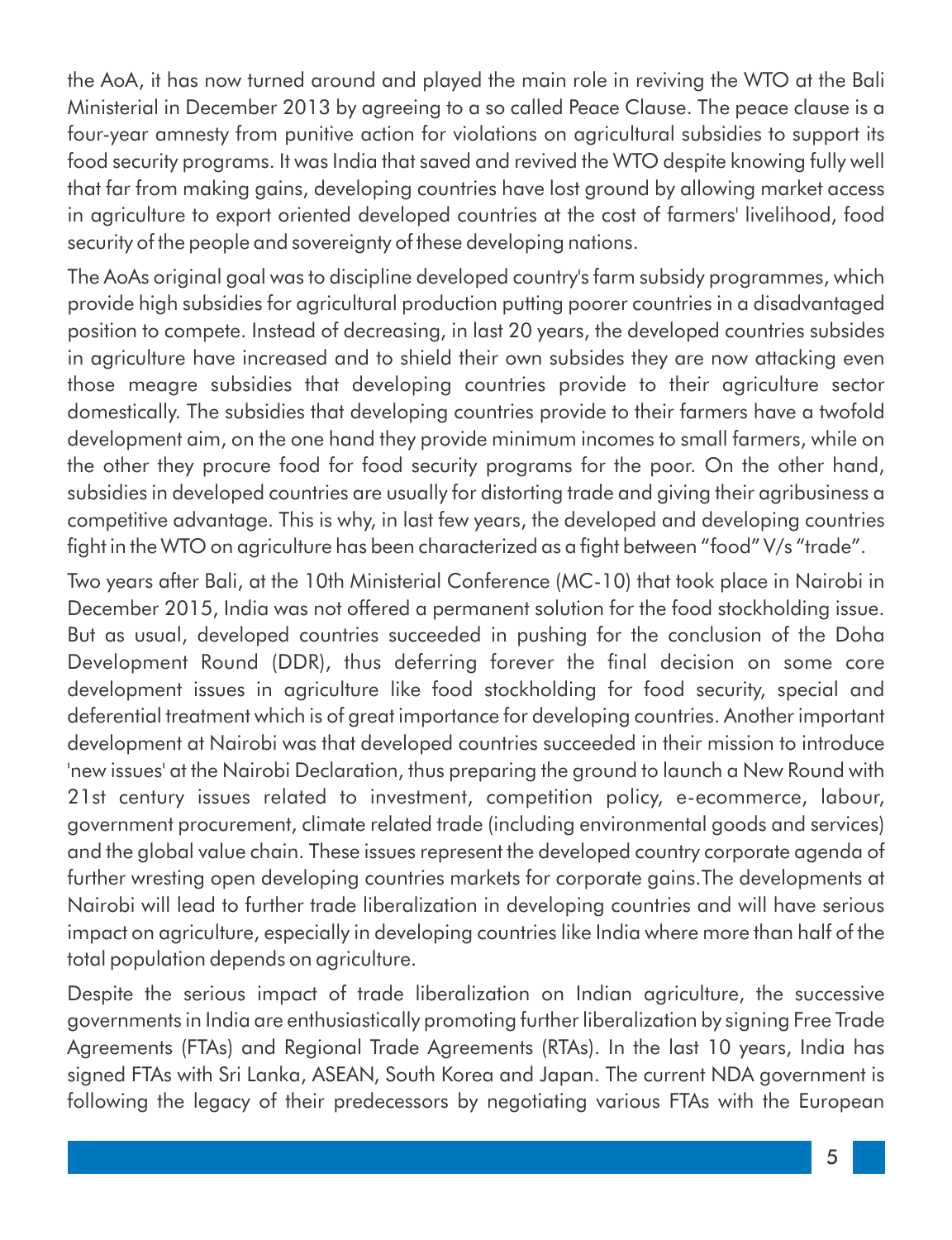Union, Australia, and New Zealand who are all eagerly waiting to capture the Indian agricultural market. This will exacerbate the agrarian crisis and will seriously impact small and marginal farmers because most of these new generation FTAs will force India to commit drastic cuts in its agricultural tariffs (by almost 90%). Trade liberalization through bilateral deals are possibly even more dangerous than the WTO. They are undemocratic and opaque as texts are kept secret, consultations with stakeholders are limited to big industry bodies while farmers, workers, consumers and common people are ignored, and there are no publicly available impact assessment studies especially from a human rights or development perspective. However, bilateral trade agreements and its impact are not the subject matter of this booklet. The issue of FTA's and agriculture will be taken up in a subsequent publication.

This booklet aims to provide comprehensive analysis on different aspects of trade liberalization under the WTO and its impact on farmers and food in particular. The idea is to give the reader, mainly the farmers movements in India, a broad understanding of the impacts of the free trade regime on human rights issues like hunger, poverty, livelihoods and the environment. The experience of Indian peasants shows that far from being an economic panacea, two decades of the feverish pursuit of globalization, trade liberalization, and the WTO have resulted in misery for India's poor.

The time has come for some serious introspection.

The Booklet has Six Chapters. Chapters 1-5 were written before the WTO Ministerial in Nairobi, while the last chapter was written after the Ministerial as our immediate response to the Nairobi Declaration.

Chapter One explains what is trade liberalization and its different approaches under multilateral, bilateral, regional and unilateral approach to liberalize trade.

Chapter Two deals with the 20 years of trade liberalization and its impacts on agriculture sector, presenting some case studies from India and other developing countries.

Chapter Three explains the WTO in detail, its features, principles, objectives and decisionmaking process.

Chapter Four explains the Agreement on Agriculture and its different pillars (e.g. Market Access, Domestic Support and Export Subsidies).

Chapter Five deals with the most important issue in the WTO today, the food stockholding for food security purposes.

Chapter Six is a final chapter, which gives our analysis of the Nairobi Ministerial Declaration.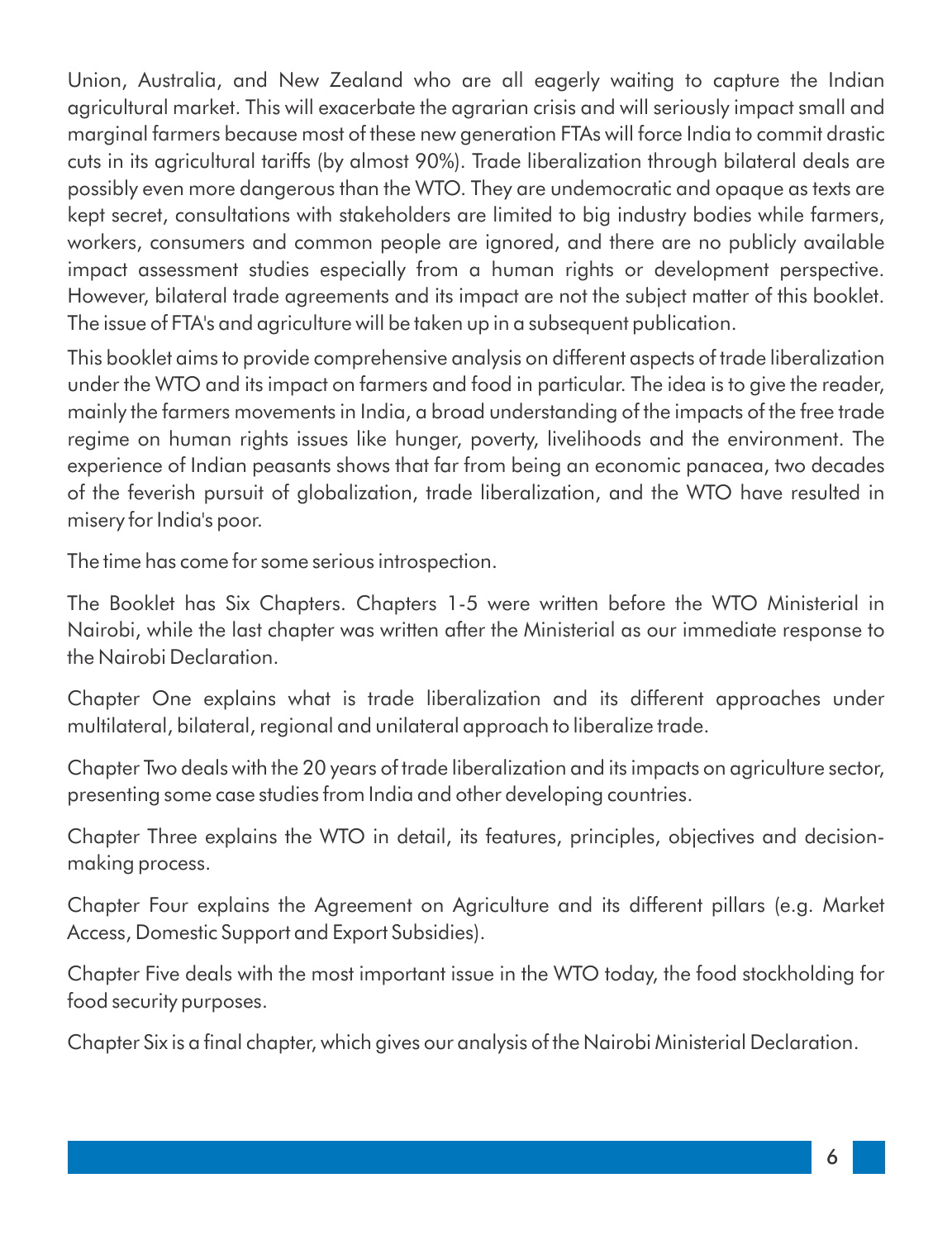### Trade Liberalization : a recipe for import dependence

Trade Liberalization means freeing trade from all kinds of barriers, that is why there is another popular term for liberalizing trade, called as 'free trade'. It means, removal or reduction of restrictions or barriers that thwart free flow of goods, and services from one country to another. This includes the removal or reduction of both tariff (duties, surcharges and export subsidies) and non-tariff barriers (like licensing rules and regulations, quotas and other requirements like standards). However trade liberalization also leads to reforms at the domestic level where policy changes are implemented to facilitate trade liberalization, e.g. devaluation of the local currency, loosening licensing requirements, opening up investment with slacking government regulations, priority for exports crops instead of food crops, opening up of local market for transnational corporations etc. Trade liberalization and internal market reform involves privatization as a key component for an outward-orientated economic policy. This has been a typical feature of economic reforms in India and in other developing countries since the 1990's.

There are different approaches through which Trade is liberalized. A country might opt for reciprocal trade liberalization under the bilateral, regional, plurilateral or multilateral trade negotiations. The bilateral approach is generally through a trade deal with another country or a group of countries or regional group. For example India has signed Free Trade Agreement (FTA) with country like Sri Lanka, South Korea, Japan or a bloc of countries like ASEAN (Association of Southeast Asian Nations) which is the political and economic organization of ten Southeast Asian countries(Brunei, Cambodia, Indonesia, Laos, Malaysia, Myanmar, the Philippines, Singapore, Thailand, and Vietnam).Bilateral Trade agreements are created to exchange goods between countries and to give trading preferences to a particular country or a bloc of countries, facilitating trade by reducing or eliminating tariffs, import quotas, export restraints and other trade barriers. Some bilateral trade agreements are also for facilitating investment between the home country and the foreign country or the foreign bloc (of countries). Depending on the bargaining power of the countries involved, FTAs can go much further in liberalizing trade, services and investment than multilateral agreements like the WTO. In fact FTAs are another way to ensure that governments implement the liberalization, privatization and deregulation measures of the corporate globalization agenda, but FTA's are also leading to loss of policies for developing country to govern their economies effectively.

The other approach for reciprocal trade liberalization is through Regional Trade Agreement like the one India signed with its partners in South Asia known as South Asian Free Trade Agreement (SAFTA) or the ASEAN Free Trade Area or AFTA. Bilateral and regional trade agreements for liberalizing trade have proliferated for the last decade or more. But the plurilateral approach to liberalize trade is a recent trend where trade agreements are being negotiated that comprise: a) more than two countries; b) who are not strictly regional or from the same continent; and c) subject matter that goes much beyond the WTO Agreements in both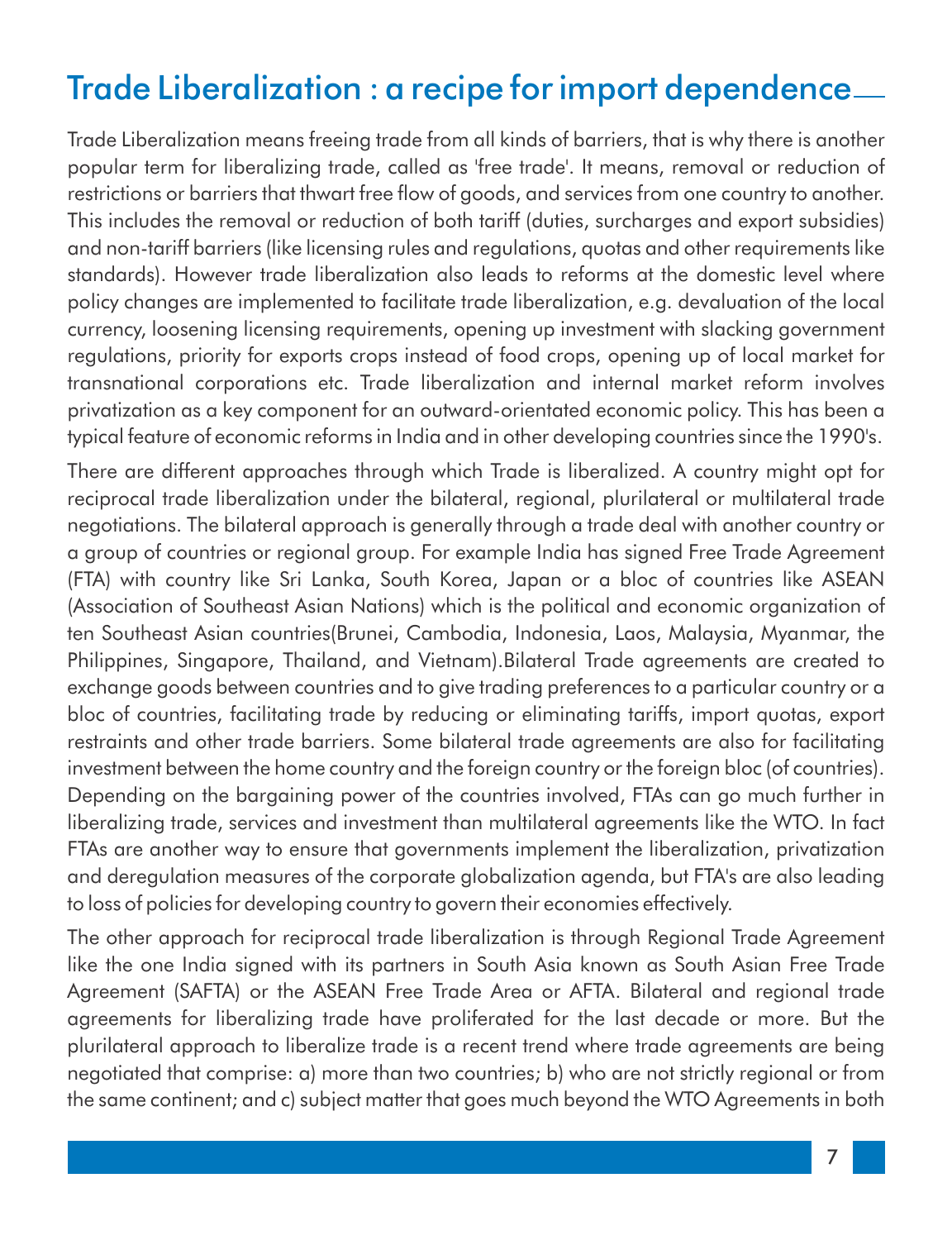coverage and scope. For example, India is currently negotiating the Regional Comprehensive Economic Partnership (RCEP), which has sixteen members which include ten members of ASEAN plus Australia, China, Japan, New Zealand, and South Korea. These plurilateral trade agreements are also referred as New Age Mega FTAs not only because of their size in terms of multiple and geographically diverse member countries but also because of ambitious coverage of issues. Most countries, including India, have chosen all the above approaches to further trade liberalization in different sectors.

However, the WTO, established in 1995, remains the most popular route to liberalize trade since the last 2 decades. The WTO serves not only to liberalie trade, but also as a forum for governments to negotiate trade agreements and to settle trade disputes. Currently the WTO has 162 member countries. It has instituted about 18 agreements which deal with different aspect of trade including goods, agriculture, intellectual property, services, sanitary and phytosanitary measures.

Despite bilateral and multilateral approaches, there is another approach of trade liberalization called autonomous liberalization, or unilateral trade reform, which has continued to dominate the trade agenda of developing countries like India since the last three decades. Unilateral policy measures refer to liberalization measures taken unilaterally, without obligation from any specific trade agreement, they encompass areas like the exchange rate regime, foreign investment, external borrowing, import licensing, import tariffs, and export subsidies. An important measure of trade liberalization in India has been the phased withdrawal of duties, tariffs and quotas on food imports, which used to earlier protect Indian farmers from competition with foreign subsidized goods. India's unilateral reduction of its applied tariff average from 40% in 1995 to around 13%<sup>1</sup> in 2014-15, is the most aggressive trade liberalization by any country, even discounting for the fact that it had the highest tariffs to start with.

Unilateral trade liberalization also happened under pressure from USA trade sanctions not only in developing countries like India but also in Japan, a developed nation. The USA imposed trade sanctions unilaterally, adopting Section 301 under 1974 Trade Act, to retaliate against foreign countries that limits imports from the USA by non-tariff barriers and restrictive business practices. In effect, it encouraged the use of unilateral action rather than the General Agreement on Tariff and Trade (GATT) rules and procedures for settling trade disputes. The USA 1988 Trade Act tightened Section 301 and adopted a new provision, commonly known as Super 301.

Trade liberalization of economies and the complete elimination of trade barriers have become popular economic policies of developing nations today while import and export tariffs, quotas, export subsidies, and technical barriers were commonplace during the previous decades. In a

*<sup>1</sup> India's average import tariffs up marginally in 4 years: WTO review*

*http://www.thehindubusinessline.com/economy/indias-average-import-tariffs-up-marginally-in-4-years-wtoreview/article7275488.ece*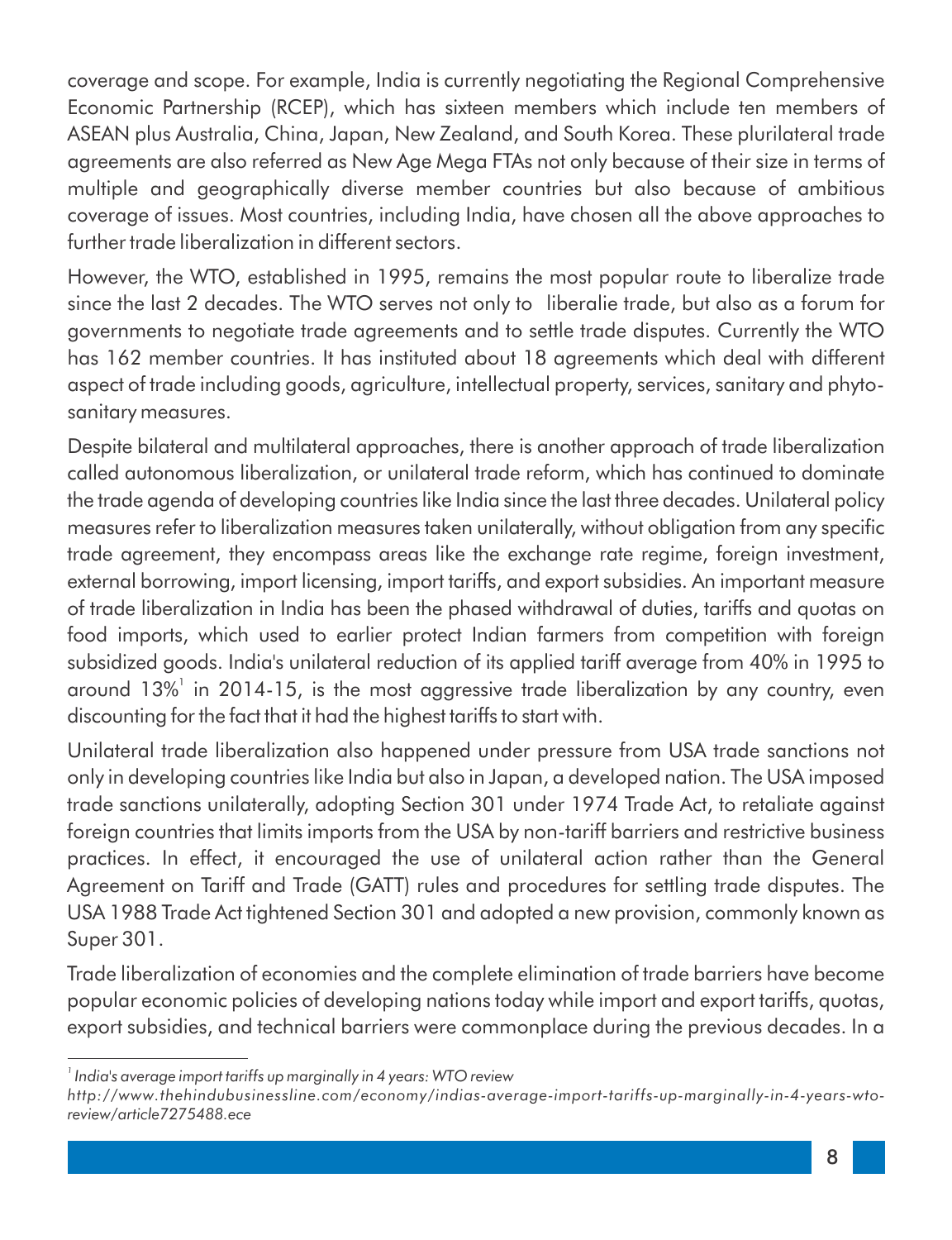broad swing of the pendulum, developing countries have been shifting from severe and destructive protection to free trade fever. The degree of trade liberalization of any country is reflected, to a large extent, through the level of integration of that country into the world economy. It is said that integration into the world economy has proven a powerful means for countries to promote economic growth, development, and poverty reduction. But the fact is in many developing countries including India, integration with world market proved quite damaging for the peasantry because India integrated its economy to the high cost economy of the world. This led to increase in cost of living because of the devaluation of rupee and steep hike in petroleum prices. Vijay Jawandhia, a farmer leader from Shetkari Sangathana, Maharashtra said that the Indian government introduced successive Pay Commissions as economic cushioning for organized salaried class and city dwellers but the village farmers and farm labourers were forced to live in a low cost rural economy because the market prices of crops didn't increase with the increasing cost of living and cost of production. Rather prices of farm produce were kept low deliberately to fight the food inflation causing great hardship for the peasantry in India and this is one of the key factors for increasing farm suicides among Indian farmers.

Another important issue related to trade liberalization is that the reduction in tariffs substantially reduces poverty alleviation expenditures such as education, health, social welfare and others and force developing country governments to cut budget in these sectors.

Moreover, trade liberalization and WTO rules also create numerous difficulties in maintaining a farmer friendly policy regime in developing countries like India. For example, trade liberalization forced farmers to shift from traditional methods of subsistence farming to export oriented, input intensive methods, such as cash crops, and often in non-food cash crops. While farmers with access to capital were able to make these shifts without much damage, small and marginal farmers find themselves increasingly in debt to agricultural banks and local moneylenders. In many cases small-holding farmers are unable to pay back their debts, lose their land and other productive assets altogether, and migrate to cities for employment, or work as agricultural labour on richer farms.

The change in food production patterns has challenged food self-sufficiency in a number of ways. First, a shift towards cash crops leading to a drop in cultivation of grains, pulses and millet for household food consumption has threatened household food security. The diversion of fertile agricultural land to export oriented commercial farming and even industries are further restricting the ability to grow enough food grains for local consumption. Thus, export of basic food grains increased while provision for domestic consumption – to feed the poor or to serve as reserve in case of famine – fell drastically. As an inevitable result, state governments that should be able to provide enough food grains for domestic consumption are forced to rely on the country food security programme (Public Distribution System) for support. So instead of removing poverty, trade liberalization contributed in increasing pauperization among the rural community in India.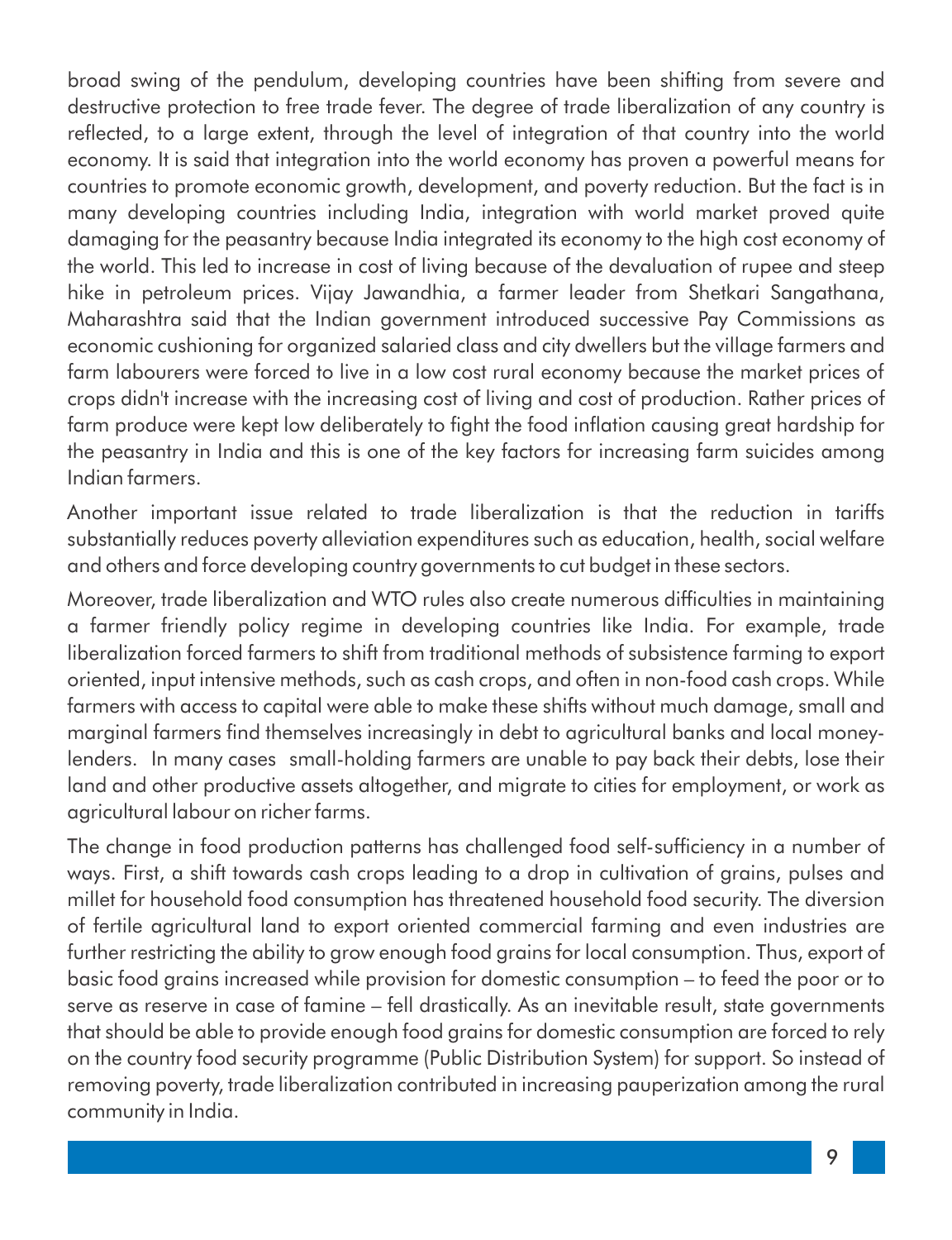## Impact of 20 years of Trade Liberalization on Agriculture Sector  $\_\_$

Until the early 1990s, India was a relatively closed economy. Average import-weighed tariffs exceeded 80%, more than 90% of tradable goods were protected by quantitative restrictions on imports, and foreign investment was subject to strict limitations.<sup>2</sup> After the trade reforms in 1991 the Indian economy became more liberalized and international trade grew. In 1991, the country embarked on a series of major trade reforms with the liberalization measures in the external sector, which covered the following:

- Removal of quantitative restrictions on bulk of imports,
- Reduction on the level of tariffs on a large number of imports, including special provisions for preferential duty regime on imports for export production.
- Removal of product-specific export incentives coupled with a two-stage devaluation of the Indian rupee.
- Use of exchange rate as the general instrument for export promotion & import management.
- Removal of some minor administrative measures such as minimum price restrictions on some exports.

The momentum to open up Indian agriculture to world markets has mostly come from India's economic liberalization, initiated in July 1991. In the beginning, agricultural trade liberalization was never a part of the liberalization agenda. The focus of the structural adjustment program (pushed by the World Bank and IMF) was on industry, which was increasingly exposed to foreign competition. But the real policy changes on the agricultural front came only when India signed the WTO. Steps to liberalize agricultural trade were initiated, followed by a number of bolder reforms during 1994 to 1996. For example, in January 1994, the government abolished the minimum export price of basmati rice; in March 1994, import controls on sugar and cotton were removed; in February 1995, a major decision was taken to put almost all edible oils (except coconut oil) under open general license (OGL).

In India, trade liberalization of agriculture has also been implemented indirectly through national laws related to land and seeds, thus facilitating corporate control over the seed supply and agriculture. The single most adverse effect of trade liberalization has been the combination of low prices and output volatility for cash crops. While output volatility increased especially with new seeds and other inputs, the prices of most non-foodgrain crops weakened, and some prices, such as those of cotton and oilseeds, plummeted for prolonged periods. This reflected not only domestic demand conditions but also the growing role played by international prices consequent upon greater integration with world markets. $^{\text{3}}$ 

<sup>&</sup>lt;sup>2</sup> http://www.adb.org/sites/default/files/publication/28258/economics-wp177.pdf *3 http://cpim.org/marxist/200703\_marxist-agrarian-srp.pdf*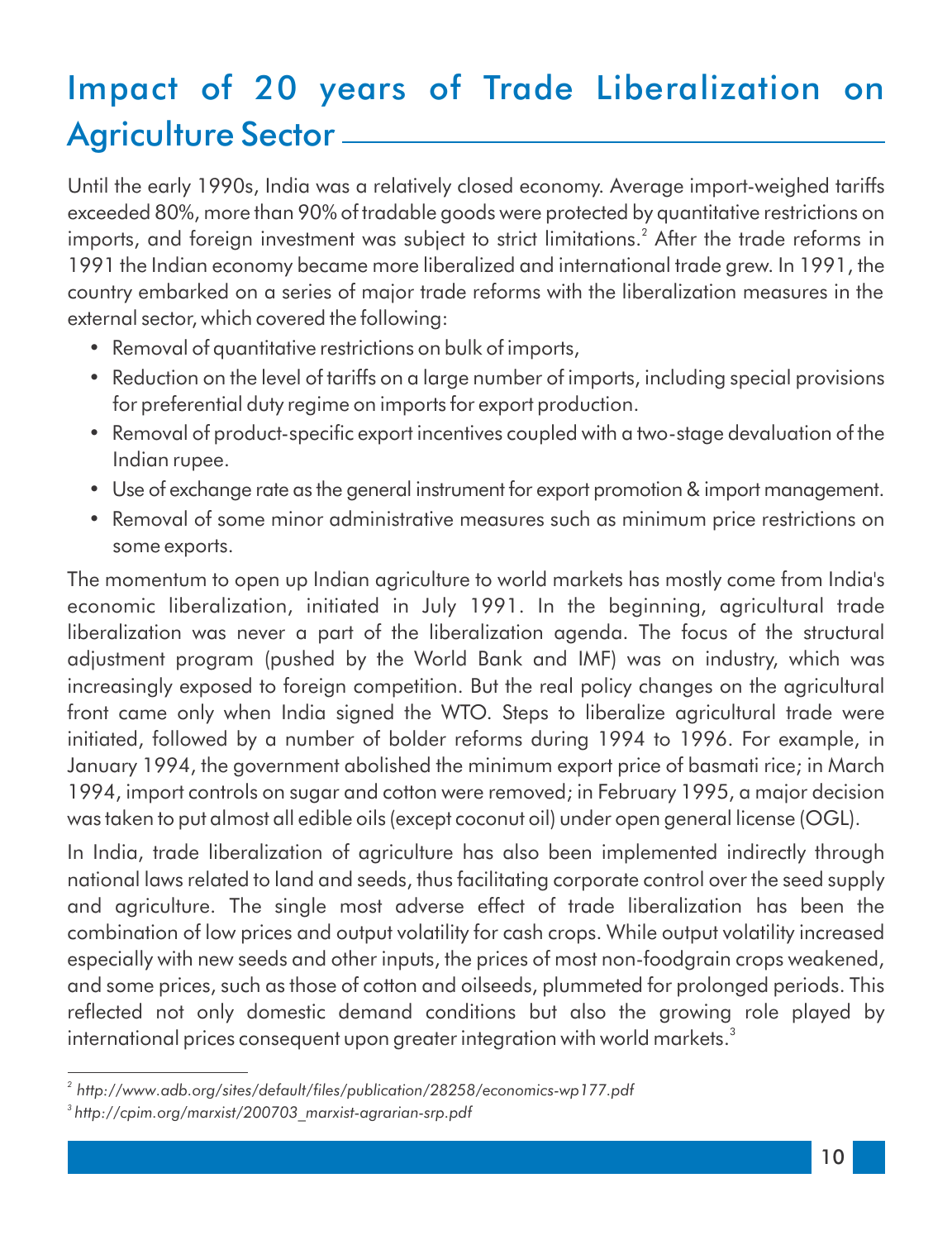#### **Indian Cases: Edible Oil**

The trade liberalization measures coupled with the provisions of WTO Agreement on Agriculture (AoA), especially removal of all quantitative restrictions, opened the floodgates of imports in India. The same was true for other developing countries. Consequently, products that India produced for the home market were undercut by cheaper imported alternatives. For example, since the import of Indonesian coconuts, the prices of coconuts in India fallen by 80% as a direct result. Low import duties in India have led to highly subsidized USA Soya and palm oil from Malaysia entering the market. India's edible oil imports touched 13.33 lakh (1.33 million) tonnes in just one month (August 2015), highest in last two decades, on record shipment of soyabean oil.<sup>4</sup> According to the Solvent Extractors Association (SEA) "Import of vegetable oils in 2014-15 set a record level of 14.61 million tonnes, up 23.64 per cent from last year".<sup>5</sup> Indian producers have blamed a tidal wave of cheap imports for driving domestic farmers out of business and leaving the country increasingly dependent on external supply, with around 70% of India's vegetable oil consumption now sourced from foreign sellers.

#### **6 Impact on the Edible Oil Sector**

The oilseeds sector in India has seen the most adverse impacts and undergone major changes due to trade liberalization over the last 20 years. During this period, India's edible oil industry has gone through dramatic chage from complete self sufficiency to total import dependency; from a small entrepreneur based economy to a sector that is controlled by a multinational monopoly; and from 'loose sold oil' to 'branded/packaged oil'. This period also witnessed changing consumption patterns, as consumers began to buy new types of edible oils (like palm oil) rather than those consumed traditionally. The edible oil case today presents a typical example where because of free trade policy, areas of the food sector are fast going under monopolisitic control of a few large Western corporations like Cargill, ConAgra and Bunge. This case proves that the free trade liberalization regime (as advocated by the WTO and FTAs) generally advances the interests of large multinational corporations.

The edible oil sector has faced several challenges due to trade liberalization with the formation of WTO in 1995. This sector has also seen the impact of free trade agreements (FTAs) which India signed with the Association of Southeast Asian Nations (ASEAN) or even with the South Asian country like Sri Lanka.

#### *Trade Liberalization in Edible Oil Sector*

India has a bitter experience of trade liberalization in edible oil which has resulted in an increasing gap between demand and production of edible oil in India. In 1980's when the demand and production gap widened and in 1988 India faced a shortfall of 2 million tonnes (MT), necessitating an import of

*<sup>4</sup> http://articles.economictimes.indiatimes.com/2014-09-15/news/53943093\_1\_vegetable-oil-imports-soyabean-oilpalm-oil*

*<sup>5</sup> http://indiatoday.intoday.in/story/india-imports-record-14.61-mt-vegetable-oil-in-2014-15/1/524260.html*

*<sup>6</sup> This is an updated version of Afsar Jafri's presentation at the public meeting by Karnataka Rajya Ryot Sangha (KRRS) at Chamrajanagar district in Karnataka on July 6, 2011; http://siccfm.blogspot.in/2012/01/trade-liberalization-andimpact-on.html*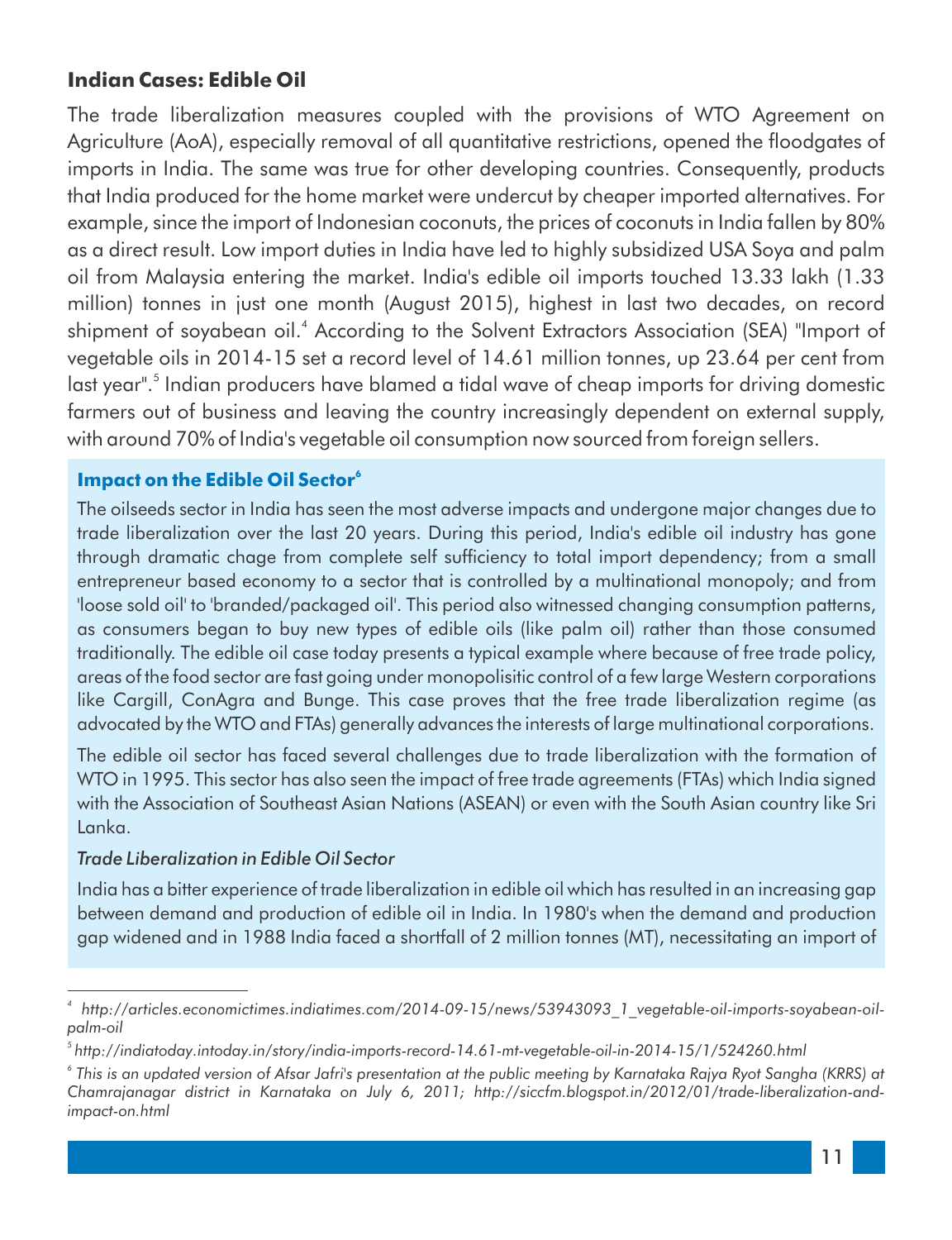1.9 million tonnes of edible oil, worth \$1 billion US dollar. Due to the increasing burden on country's depleting foreign exchange reserves for edible oil imports, the government of India undertook a combination of steps to augment production including setting up of Technology Mission on Oilseeds (TMO) in 1986 to make oilseeds more attractive to growers. This led to increased oilseeds production and thus, self sufficiency in edible oils. The production of oilseeds increased by over 70 per cent in six years and India became almost self-sufficient in edible oil (up to 98 per cent) and imports of edible oil was reduced to 0.1 million tonnes (MT) in 1992-93 from 1.5 MT in 1986-87. However this self sufficiency in edible oil production was short lived. Under pressure from SAP, India started the process of phased liberalization of edible oil imports from 1994-95. The series of measures for trade liberalization in edible oil completely reversed the situation within a decade and from a self sufficient position, India became a net edible oil importing country. These trade measures were:

- Elimination of state monopoly on edible oil imports in 1994 by placing palmolein oil imports under the Open General License (OGL), subject to 65 per cent of basic customs duty (or import duty). Subsequently, imports of other edible oils were also placed under OGL.
- Rapid lowering of import duties, from 65 per cent in 1994 to 20 per cent in 1996 and 15 per cent in 1998 even though the Bound Duty under WTO for all types of crude and refined edible oil is 300 per cent except soyabean oil which is fixed as 45 per cent.
- Removal of Quantitative Restriction (QR) and replacing them with import duties, supposedly under WTO obligations for market access but actually through un democratic and non-transparent bilateral negotiation between Susan Esserman of the Commerce Department, United States of America and N.N. Khanna of the Ministry of Commerce, Govt. of India where it was agreed to eliminate 1429 items from quantitative restrictions between 1st April 2000 to 1st April 2001.

The negative consequences of liberalising the edible oil policy soon became clearly visible. These measures combined with a sharp fall in international edible oil prices in 1999 led to the dumping of cheap edible oil, mainly soyabean and palmolein oil in India. The imports were in far greater quantity than the national requirement leading to a rise in imports from 0.1 million tonnes in 1992-93 to 4.3 million tonnes in 2002-03. Thus the self sufficiency level of edible oil also got reduced in ten years, from 98 per cent in 1994-95 to about 53 per cent in 2002-03. On the other hand the share of bills for the import of edible oil in the total agricultural imports has ranged from 6 per cent to 52 per cent during 1991-92 to 2002-03. India has been exporting oil meals, however, their export also got declined from as high as 4.84 MT in 1993-94 to 1.61 MT in 2002-03. The flood of cheap imported oil has had disastrous effects on India's edible oil farmers due to a drastic slump in oilseeds prices. In 1999, newspapers reported massive distress sales of oilseeds by farmers at prices much below the Minimum Support Price, with the government refraining from market intervention operations. Not getting a remunerative price, farmers responded in the only way they could - by reducing the acreage under oilseeds. Moreover, the edible oil policy of the post-WTO period introduced a large element of instability into domestic production by completely exposing it to international price fluctuations.

#### *Impact on the Coconut Economy*

With the inclusion of coconut oil in the OGL list and the reduction of import tariffs on edible oil in the 90's, the prices of coconut had fallen sharply. The average price of coconut oil came down from Rs. 5553 a quintal in 1996-97 to Rs. 2500 a quintal in September 2000. Between 2000 and 2005, the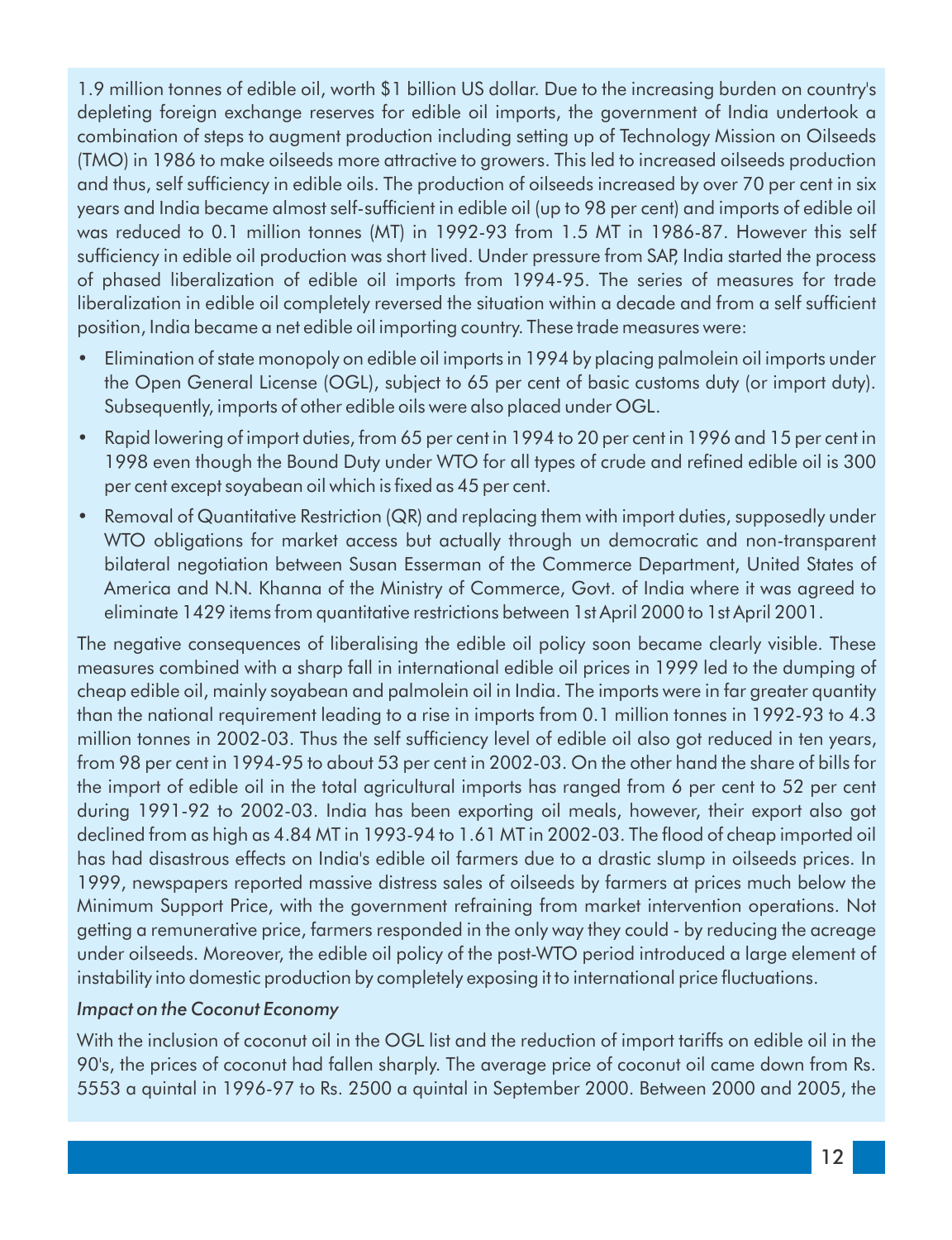prices for coconut oil crossed Rs. 6000 but again it dropped from Rs. 6758 per quintal in 2004-05 to Rs. 5078 quintal in 2005-06 and by March 2007, it reduced to Rs. 4800 a quintal. Even the tender coconut prices crashed from Rs. 10 a piece to in mid 90's to Rs. 2-3 a piece in the year 2000 which was a big worry for the coconut farmers whose daily income in cash got drastically reduced. The price of the Coconut has been going down year by year, e.g. in 1988-89 the prices were Rs. 450 per hundred units (Rs. 4.5 for each coconut piece), in 1997-98 it went up a little but to Rs. 650, but in 2007-2008 it came down to Rs. 450 and in 2009-2010 it was as low as Rs. 275 per hundred units.

One of the main reasons for a decline in coconut prices since the 90's was constantly lowered import duties (tariff) on crude and refined palmolein oil; from 1994 till 2005 there were eleven changes in the tariff rate for palmolein oil which naturally affected the price stability of the Coconut and its products. A major jolt came in April 2008 when the import duty on all crude edible oils duty was reduced to zero, and on refined edible oils duty was reduced to 7.5 per cent on the pretext of tackling the rising inflation and to meet growing demand of edible oils. The result was a big jump in edible oil imports from 5.61 million tonnes in 2007-08 to 8.82 million tonnes in 2009-10.

Between 2009 and 2011, two major development took place which further worsened the situation and led to increased palm oil imports from the South East Asia especially Malaysia and Indonesia- (i) India signed a Free Trade Agreement (FTA) with ASEAN on 13 August 2009 in Bangkok during a meeting of the Economic Ministers of ASEAN which came into effect on 1 January 2010; and (ii) India signed a Comprehensive Economic Cooperation Agreement (CECA) with Malaysia on 11 June 2011. The increase in edible oil imports, especially Palm oil in the table below, shows the impact of trade liberalization with the ASEAN countries. It shows palm oil/palmolein contributes to more than 67% share of total imports followed by soybean  $(17%)$  and sunflower oil  $(13%)$  during 2013-14.

| Year      | <b>Refined Oil</b> |       | Crude Oil |         |               |        |  |
|-----------|--------------------|-------|-----------|---------|---------------|--------|--|
| (Nov-Oct) | <b>RBD</b>         | Palm  | Sunflower | Soybean | <b>Others</b> |        |  |
|           | Palmolein          | Oil   | Oil       | Oil     |               |        |  |
| 2008-09   | 12.40              | 51.87 | 5.90      | 8.90    | 1.76          | 81.83  |  |
| 2009-10   | 12.13              | 51.69 | 6.30      | 16.66   | 1.40          | 88.23  |  |
| 2010-11   | 10.82              | 53.74 | 8.04      | 10.07   | 0.99          | 83.71  |  |
| 2011-12   | 15.77              | 59.94 | 11.35     | 10.79   | 1.96          | 99.81  |  |
| 2012-13   | 22.23              | 58.89 | 9.73      | 10.91   | 2.07          | 103.85 |  |
| 2013-14   | 15.76              | 62.53 | 15.09     | 19.51   | 3.29          | 116.18 |  |

*Source: Rajya Sabha Starred Question, no 207, asked by Shri Anand Sharma, on "Production and Demand of Edible Oils" which was answered on 7th August 2015 by the Minister of Agricuture; http://nmoop.gov.in/Parliament\_Question/PQ\_207\_07-08-2015\_Starred.pdf*

#### **Dependence on Pulse Import**

The same is true for other sectors as well, for example, pulses. The pulses (dal) story is similar to trade liberalization in edible oil which led to the increasing dependence on imports. India is ranked as the largest producer and consumer of pulses accounting for nearly 25% of global production and 27% world consumption. With 15% international pulses trade, India is also the major importer of pulse.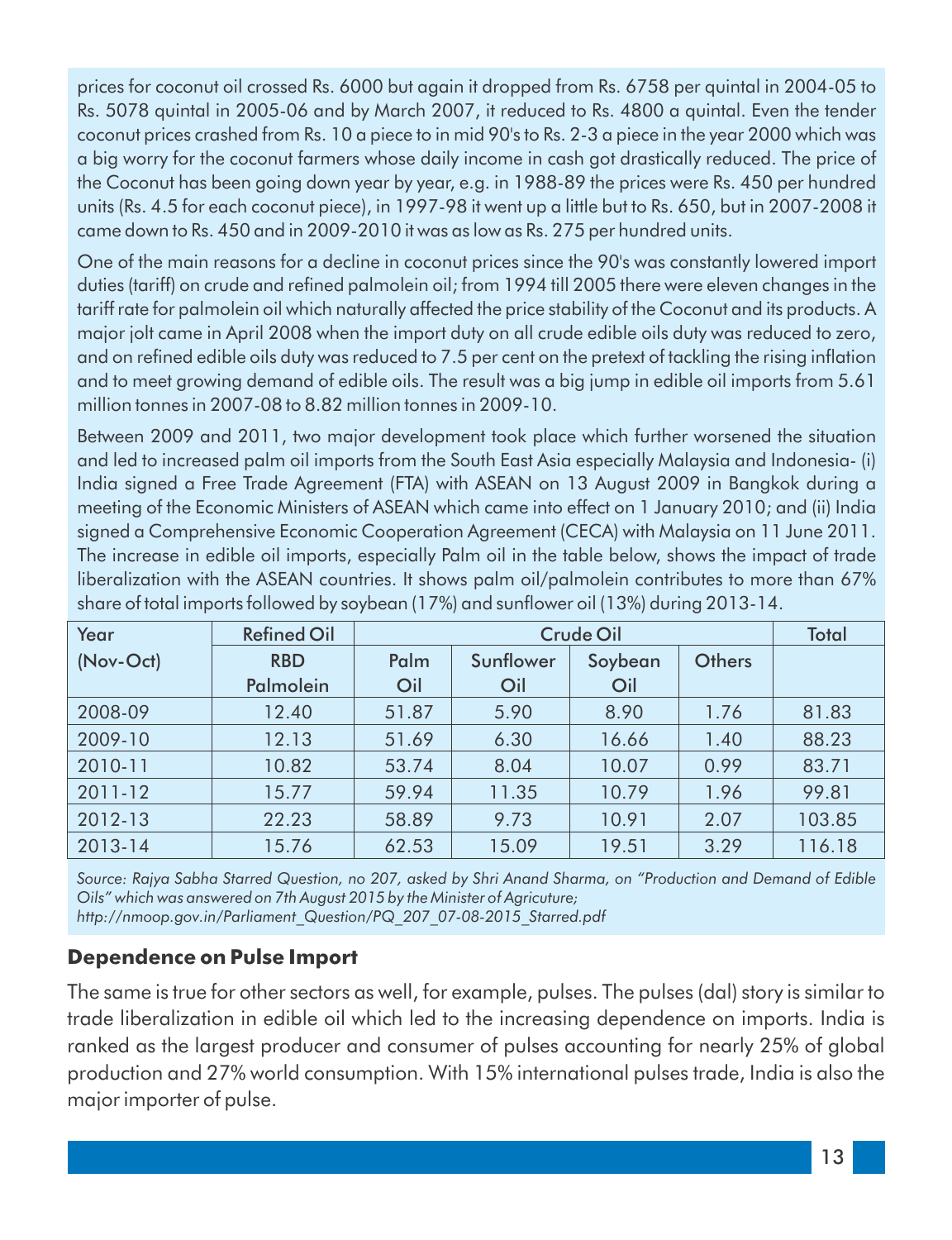As per Directorate General of Commercial Intelligence and Statistics (DGCI&S), India's imports of total pulses which were 2.2 million tonnes in 2001-02 declined to 1.3 million tonnes in 2004-05 but it again picked up from 2004-05 onwards and increased to 3.8 million tonnes in 2012-13.<sup>7</sup> In value terms, the imports of total Pulses have increased from \$0.7 billion US dollars in 2001-02 to \$2.3 billion US dollars in 2012-13. And this was made possible by putting import of pulses under the Open general License (OGL). India has been importing pulses for over 37 years $\degree$  under OGL and the imports stood at 4 lakh tonnes about 25 years back and is expected to reach 55 lakh tonnes this year. The huge amount of pulses import was made possible by lowering the import duty. The import duty was 5% in June 2001 which increased to 10 per cent in March, 2003 and reduced to zero percent since June, 2006. Even today, pulses are being imported at zero percent duty. Despite this huge import, the prices of pulses are skyrocketing and in last two year, it is increased three times. For example the superior variety of arhar was selling at Rs. 205 per kg in November 2015 in the retail market in Delhi. This further prompted the government to go in for large-scale additional import of pulses, knowing well that there is shortage of pulses in the global market and increased prices across the major producing countries. The increased prices of pulses has deprived the poor from the vary sources of protein and creating nutritional insecurity for a large Indian population.

#### **Cotton, an old story of trade induced crisis**

The cotton story in 2014 - 2015 is witnessing a similar pattern of slump in international cotton pricesas seen during 2002-2006,forcing the Indian textiles mills to order huge import but also forcing the Indian government to come forward to rescue the farmers and buy their produce at the minimum support price, which is presently around Rs. 4,100 (\$63.15 US dollars) per 100 kg. For quite some time, the international price for cotton has been lower than the domestic price which has led to decline in India's total cotton export by 48% (in value terms) in 2014-15 over 2013-14. But at the same time the cotton import has increased from 12.71 lakh (1.271 million) bales<sup>9</sup> which increased to 15.22 lakh bales in 2014-15.<sup>10</sup> In early 2015, the global cotton prices came down further, touching a five-year low of 57.05 cents a pound at the end of January 2015.<sup>11</sup> In the post WTO era, ever since agriculture was opened up to "free" global trade, world prices of cotton have witnessed a sharp and steady decline.

In early 2000's, the cotton producers in India have faced bitter experiences of trade liberalization initiated as part of the structural adjustment programme (SAP) in order to promote rapid economic development. With the opening of the market and trade integration,

*<sup>7</sup> http://www.thehindubusinessline.com/economy/agri-business/pulses-import-surges-to-record-41-mt/article 7154938.ece*

*<sup>8</sup> http://www.orissadiary.com/ShowBussinessNews.asp?id=62336*

*<sup>9</sup> One Bale of Cotton in India=170kg; One Bale of Cotton in USA=500 pound (One Poune=453.59 grams; 1kg=2.2 pound)*

*<sup>10</sup> http://agricoop.nic.in/imagedefault/trade/CTN\_172.pdf*

*<sup>11</sup> http://www.bloomberg.com/news/articles/2015-02-04/india-farmer-suicides-on-rise-as-cotton-slump-spurs-debts*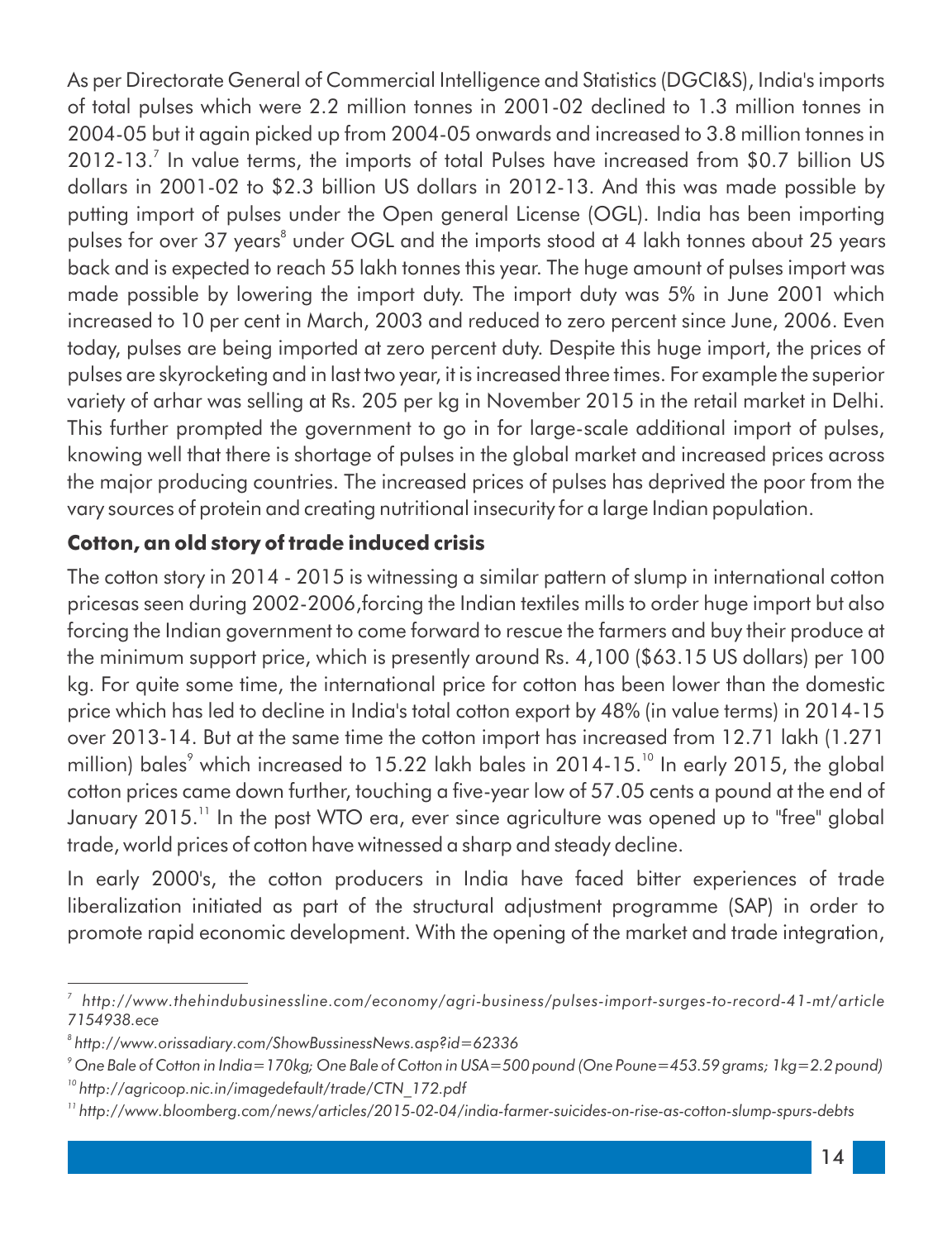Indian cotton producers were pitched into competition with highly subsidized cotton producers from the west especially USA, making them completely vulnerable to the price volatility of the international market. Not only that, Indian cotton farmers were made to compete with foreign entrants into the India's domestic market for whom it was much easier to capture lager market share because of lowering of tariff on cotton imports by India and moreover due to huge cotton subsidy, their produce was comparatively cheaper.

The USA provided 14.8 billion<sup>12</sup> US dollars subsidy between 1998 to 2002 to its approx. 25000 cotton farms and 37 billion<sup>13</sup> US dollars subsidy to cotton under various programmes during 1995-2010. This has brought cotton prices down articially, allowing the US to capture world markets which were earlier accessible to poor African countries such as Burkina, Faso, Benin, Mali. This has led to sharp decline in international price for cotton, which came down from US 1 dollar 10 cents per pound in 1994 to US 40 cents per pound in 1997 to 47 cent in 1998-2000 and around 50 cents in 2004-2005. Even the most efficient producers were operating at a loss, unable to cover the costs of production. An International Food Policy Research Institute (IFPRI) report<sup>14</sup> in 2005 focused on Benin indicates that a 40% reduction in farm-level cotton prices leads to a 21% reduction in income for cotton farmers and results in an increase in rural poverty of 6-7 per cent. Concurrently, indebtedness has grown among cotton farmers of Vidarbha in India during these years and there has also been a spurt in the suicides.

#### **Import surge cases from other developing countries**

World over there are several cases of import surges<sup>15</sup> which was presented by FAO in their import surges papers. FAO studies unfortunately covers import surges only up to about 2003. Between 1980 and 2003, the FAO found that there were between 7,132 to 12,167 import surges of 23 'food groups' in 102 developing countries. It shows that more countries are moving from being net food exporting countries to becoming food deficit or net food importing countries, deepening the current account deficits as countries import bills increase, apparently without respite. The cost of food imports basket for the least developed countries (LDCs) in 2007 was roughly 90% more than it was in 2000, in contracts to a 22% increase in developed countries over the same period. The world's food import bill stood at \$745 billion US dollars in 2007, up by 21% from 2006, out of which developing countries foot \$233 billion US dollars. The FAO has already warned poor developing countries that the ever increasing cost of

*<sup>12</sup> http://cip.cornell.edu/DPubS/Repository/1.0/Disseminate?view=body&id=pdf\_1&handle=dns.gfs/1200428204*

*<sup>13</sup> http://ac.els-cdn.com/S1877042814031085/1-s2.0-S1877042814031085-main.pdf?\_tid=e492d6ec-46d2-11e6- 99d1-00000aab0f01&acdnat=1468178407\_ba2c3167e83fce2b91fd0cb3c7488405*

*<sup>14</sup> Rising import of suicides by Jaideep Hardikar, 3 June 2006; http://indiatogether.org/cotton-opinions*

<sup>&</sup>lt;sup>15</sup> Import surges are sharp sudden rises in import volumes above a trend level, or at prices way below average. Import surges have far reaching implications on local production and on farmers' livelihood. It has a significant impact on local food security, because sudden increases in import volumes or drops in prices can threaten otherwise viable and efficient domestic *economic sectors.*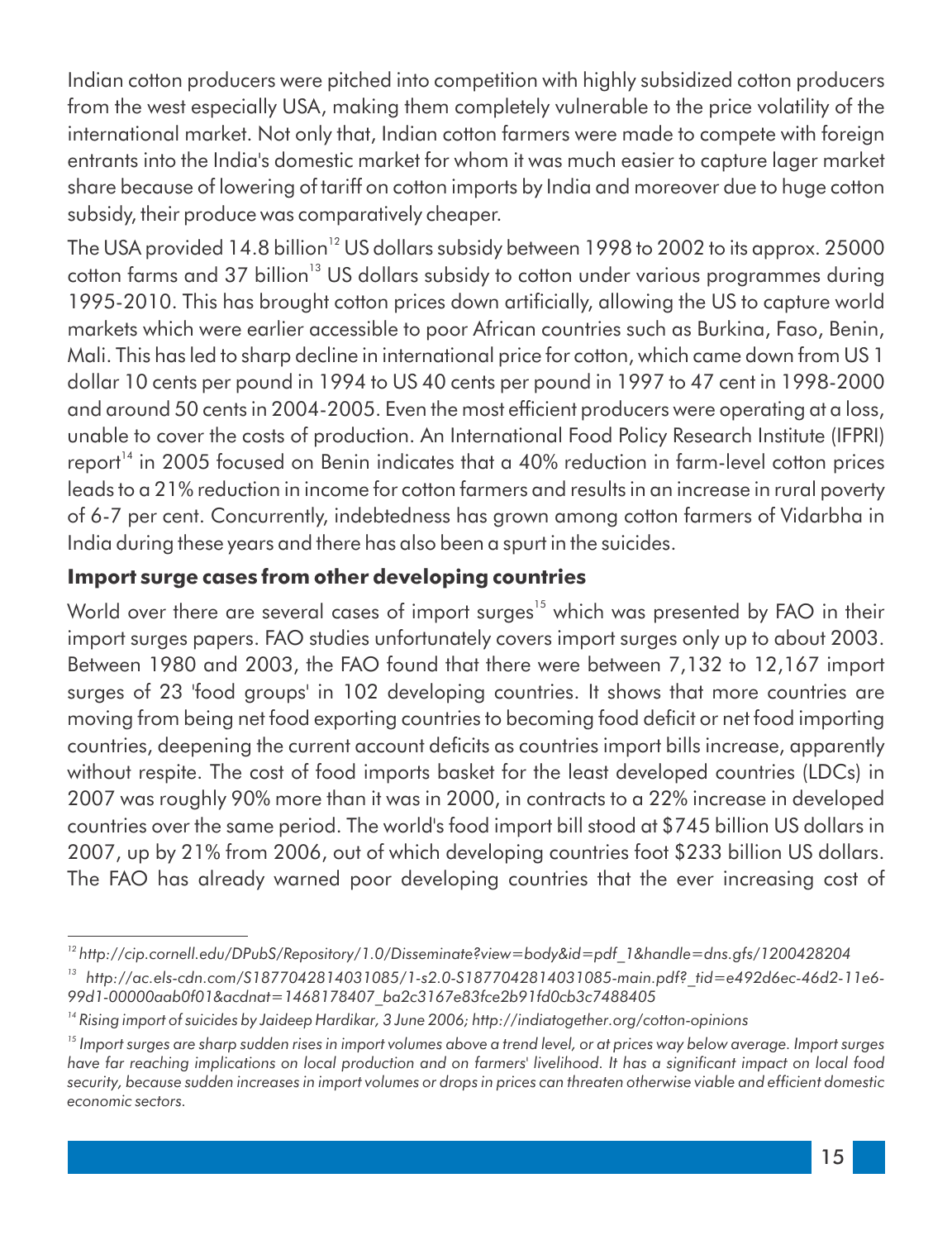imported food is likely to result in cuts in food consumption, leading to increased incidence of malnutrition.<sup>16</sup>

Some of the food import surges cases in the FAO<sup>17</sup> report include: maize, sugar and dairy in Kenya; rice, tomato paste and poultry in Ghana; poultry, rice and vegetable oils in Cameroon; rice and dairy products in Tanzania; poultry and vegetables oils in Mozambique; rice, poultry and sugar in Côte d'Ivoire; rice surges in Honduras; tobacco and onions in the Philippines; and dairy in Sri Lanka.

A variety of factors triggered food surges which included trade liberalization, elimination of support for domestic food crops, government prioritization of exports, dismantling of marketing boards and pressure from International Financial Institutions (IFIs) as well as exchange rate fluctuations. When Ghana reduced its rice tariff from 100% to 20%, rice imports doubled. In Cameroon, lowering tariff protection to 25% increased poultry imports by six times. The other causes of food import surges include dumping and role of subsidies in exporting countries like the USA and EU, food aid etc. Highly subsidized EU chicken has wiped out Senegal's poultry industry; EU milk export has decimated tens of thousands of small farmers in Jamiaca, Kenya, Sri Lanka and the Dominican Republic.<sup>18</sup>

The food import surges have devastating human and economic cost. Import surges in various developing countries have led to unemployment in the farming sector, and also often times increases in poverty and food insecurity as subsistence farmers have not been able to sell their produce on the local markets. Some of such cases include:

Ghana - Tomato Paste: Tomato paste imports from the EU increased by a staggering 650% from 3,300 tons in 1998 to 24,740 tons in 2003. Farmers lost 40% of the share of the domestic market and prices were extremely depressed.<sup>19</sup>

Cameroon - Poultry: Poultry imports increased nearly 300% between 1999 and 2004. Some 92% of poultry farmers dropped out of the sector. A massive 110,000 rural jobs were lost each year from 1994 to 2003. $^{\scriptscriptstyle 20}$ 

Cote d'Ivoire - Poultry: Poultry imports increased 650% between 2001 and 2003, causing domestic production to fall by 23%. As a result, prices dropped, forcing 1,500 producers to cease production and the loss of  $15,000$  jobs. $^{21}$ 

Mozambique - Vegetable oils: Vegetable oil imports (palm, soy and sunflower) saw a five fold

*<sup>16</sup> http://geoinovace.data.quonia.cz/materialy/ZX501\_Globalni\_problemy\_svetove\_ekonomiky/Setkani\_c\_2/ActionAid\_ 2008 \_agro\_import.pdf*

*<sup>17</sup> http://www.fao.org/docrep/014/i1952e/i1952e00.htm*

<sup>&</sup>lt;sup>18</sup> http://geoinovace.data.quonia.cz/materialy/ZX501 Globalni problemy svetove ekonomiky/Setkani c 2/ActionAid *2008 \_agro\_import.pdf*

*<sup>19</sup> http://www.fao.org/docrep/014/i1952e/i1952e07.pdf*

*<sup>20</sup> ftp://ftp.fao.org/docrep/fao/009/ah627e/ah627e00.pdf*

*<sup>21</sup> http://www.fao.org/docrep/014/i1952e/i1952e07.pdf*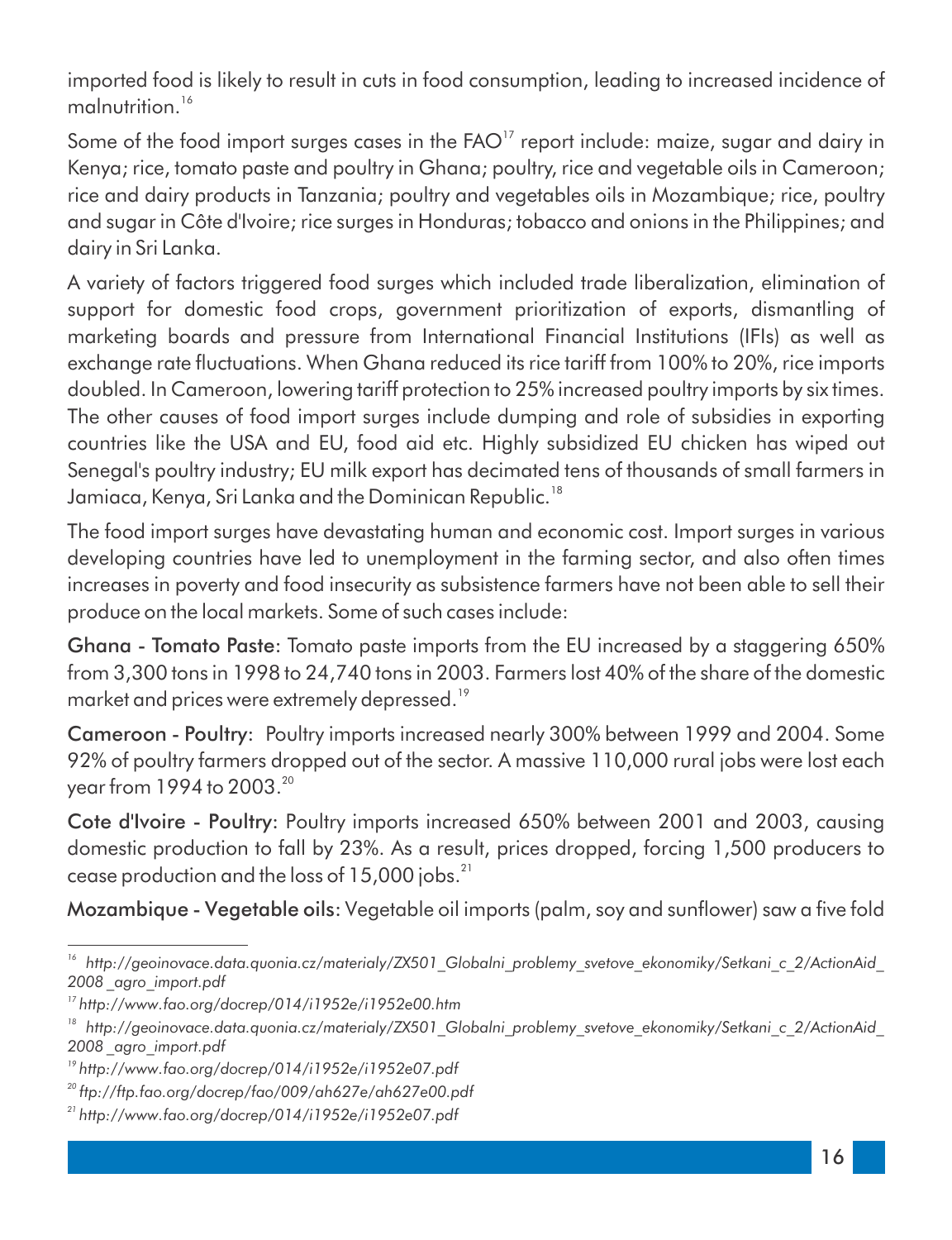increase between 2000 and 2004. Domestic production shrank drastically, from 21,000 tonnes in 1981 to 3,500 in 2002. About 108,000 smallholder households growing oilseeds have been affected, not to mention another 1 million families involved in substitute products (soy and copra). Small oil processing operations have closed down, resulting in the termination of thousands of jobs.<sup>22</sup>

Jamaica - Dairy: Dairy imports saw 50% of diary farmers selling their animals and going out of business during the liberalization of the 1990s. Employment in the sector in 2004 had fallen by two-thirds that of 1990 levels.<sup>23</sup>

Sri Lanka - Dairy: Dairy imports in Sri Lanka increased from 10,000 tonnes in 1981 to 70,000 tonnes in 2005, consuming 70% of the domestic market. Domestic producers were not been able to develop and expand their market share. During this period, local production expanded by less than  $15\%$ <sup>24</sup>

Senegal - Poultry: 70% of the poultry industry was wiped out because of lowering of tariff on imported chicken parts from 60% to 20% which resulted in eleven-fold increase in the volume of chicken meat imports between 1999 and 2003, three-quarters of it from the European Union and mostly in the form of frozen chicken parts and were sold as little as half the price of the local equivalent. As a result, chicken prices depressed and local chicken production dropped by a third, leading to around 2000 job losses, closure of seven out of every ten chicken farms in Senegal, and a huge negative impact on small farmers. The collapse of the chicken industry has also cost many of Senegal's maize farmers their livelihoods.<sup>25</sup>

Haiti - Rice: In 1995, the USA President, Bill Clinton, forced Haiti to drop tariffs on rice imported from America. Haiti dropped its import tariffs on rice from 50% to 3%. Clinton claimed this move would help Haiti jump into the "Industrial Era". Most of the imported rice came from Clinton's home state in Arkansas. After adopting Clinton's policies, Haiti became the fourth-largest importer of rice from the U.S, even though they were the poorest country in the Western Hemisphere. Haitian rice farming got wiped out, seriously damaging Haiti's ability to be self-sufficient in food.

In 2011, when Bill Clinton was UN Special Envoy to Haiti, he publicly apologized for forcing Haiti to drop tariffs on imported, subsidized U.S rice during his time in office.<sup>26</sup> He said "It may have been good for some of my farmers in Arkansas, but it has not worked. It was a mistake. It was a mistake that I was a party to. I am not pointing the finger at anybody. I did that. I have to live every day with the consequences of the lost capacity to produce a rice crop in Haiti to feed those people, because of what I did. Nobody else".<sup>27</sup>

*<sup>22</sup> ftp://ftp.fao.org/docrep/fao/009/ah626e/ah626e00.pdf*

*<sup>23</sup> ftp://ftp.fao.org/docrep/fao/009/ah629e/ah629e00.pdf*

*<sup>24</sup>http://www.fao.org/3/a-ah761e.pdf*

*<sup>25</sup>http://www.fao.org/docrep/014/i1952e/i1952e.pdf*

*<sup>26</sup>http://www.worldfuturefund.org/Reports/haiti/clintonhaiti.html*

*<sup>27</sup>http://www.democracynow.org/2010/4/1/clinton\_rice*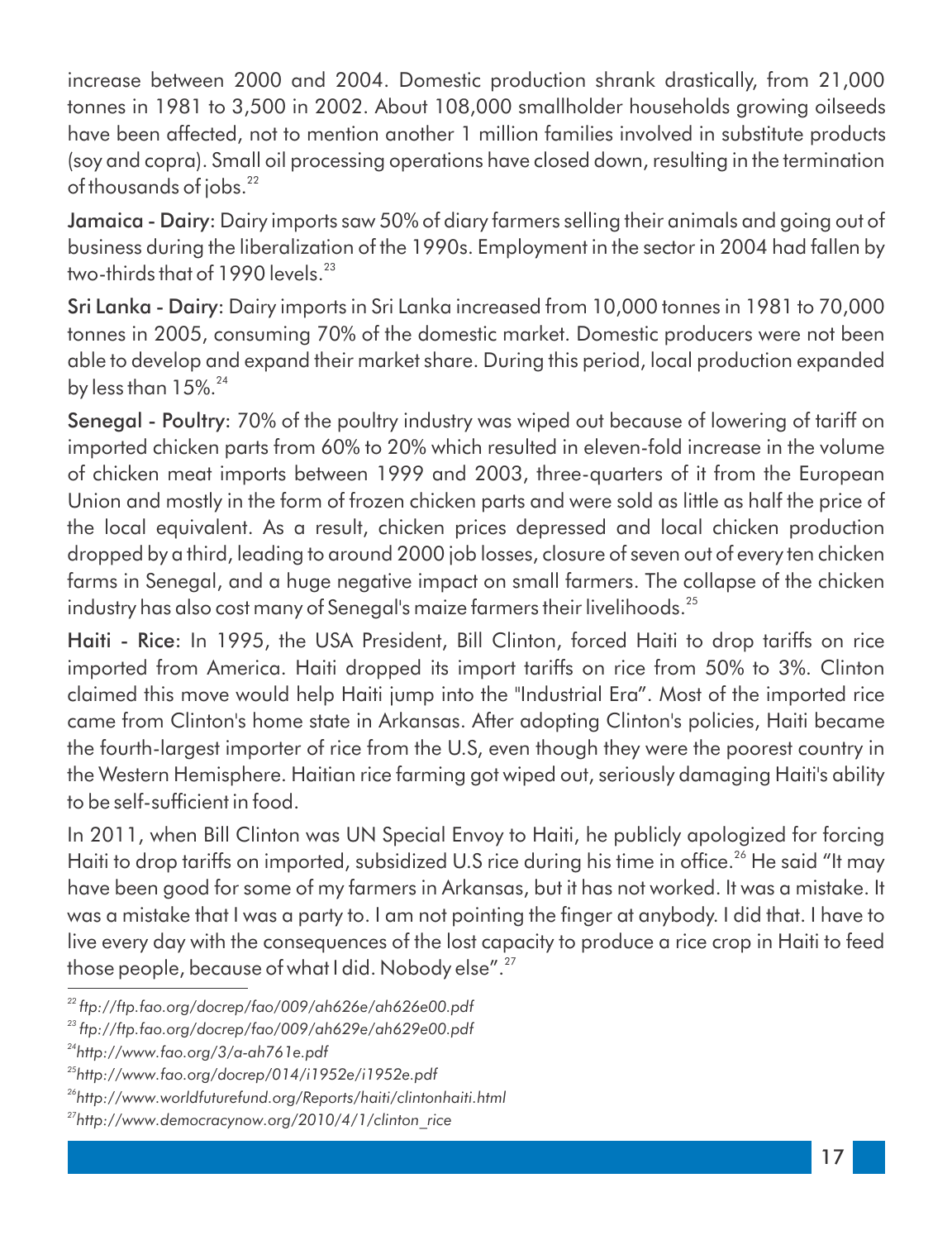## The World Trade Organization (WTO)

The business of the WTO should be of interest to each one of us because the rules and agreements that are being decided therein have an impact on our country, its people, its economy, and everything that has to do with our lives, what we eat, what we dress, what we buy and sell.

#### **What is the WTO?**

The WTO is a multilateral organization for liberalizing trade and to promote free trade. In the WTO's own words, "it is the only international organization dealing with the global rules of trade between nations. Its main function is to ensure that trade flows as smoothly, predictably and freely as possible. At the centre of this multilateral trading system are the WTO's agreements, negotiated and signed by large majority of the world's trading nations, and ratified in their Parliaments".<sup>28</sup> These documents act as contracts that provide the legal framework for conducting business among nations and they also guarantee member countries important trade rights. Today the WTO is one of the most powerful neoliberal trade institutions in the world, it can override national governments' decisions in relation to matters of trade agreements.

The WTO came into being in 1995 but it has evolved over the last 50 years as the successor to the General Agreement on Tariffs and Trade (GATT). After the conclusion of the Second World War, in July 1944, the United Nations Monetary and Financial Conference (also known as the Bretton Woods Conference) was held in Bretton Woods, New Hampshire in the United States (USA), to regulate the international monetary and financial order which was attended by 730 delegates from all 44 Allied Nations. This led to the establishment of the International Bank for Reconstruction and Development (IBRD or the World Bank) and the International Monetary Fund (IMF). Later it was decided to create a third institution to handle trade related aspects of the international economic cooperation. In March 1948, at the United Nations Conference on Trade and Employment in Havana (Cuba), a proposal was discussed to create an International Trade Organization (ITO). The ITO was to be the third among the Bretton Woods Institutions and be equipped with strong decision-making and dispute settlement powers to oversee the multilateral trading system. However, in 1950 when the USA Senate decided not to ratify the Havana Charter (also known as ITO Charter), the ITO was effectively dead.

While the terms of the ITO charter were being drafted and debated and countries pondered whether they would join the organization, representatives from a group of 23 nations assembled in Geneva and adopted a provisional agreement, the GATT, with a clear objective to successively liberalize trade and decrease tariffs for import and export of (industrial) goods to achieve a world market based on the principles of free trade. The main aim of this temporary

*<sup>28</sup> https://www.wto.org/english/thewto\_e/whatis\_e/inbrief\_e/inbr00\_e.htm*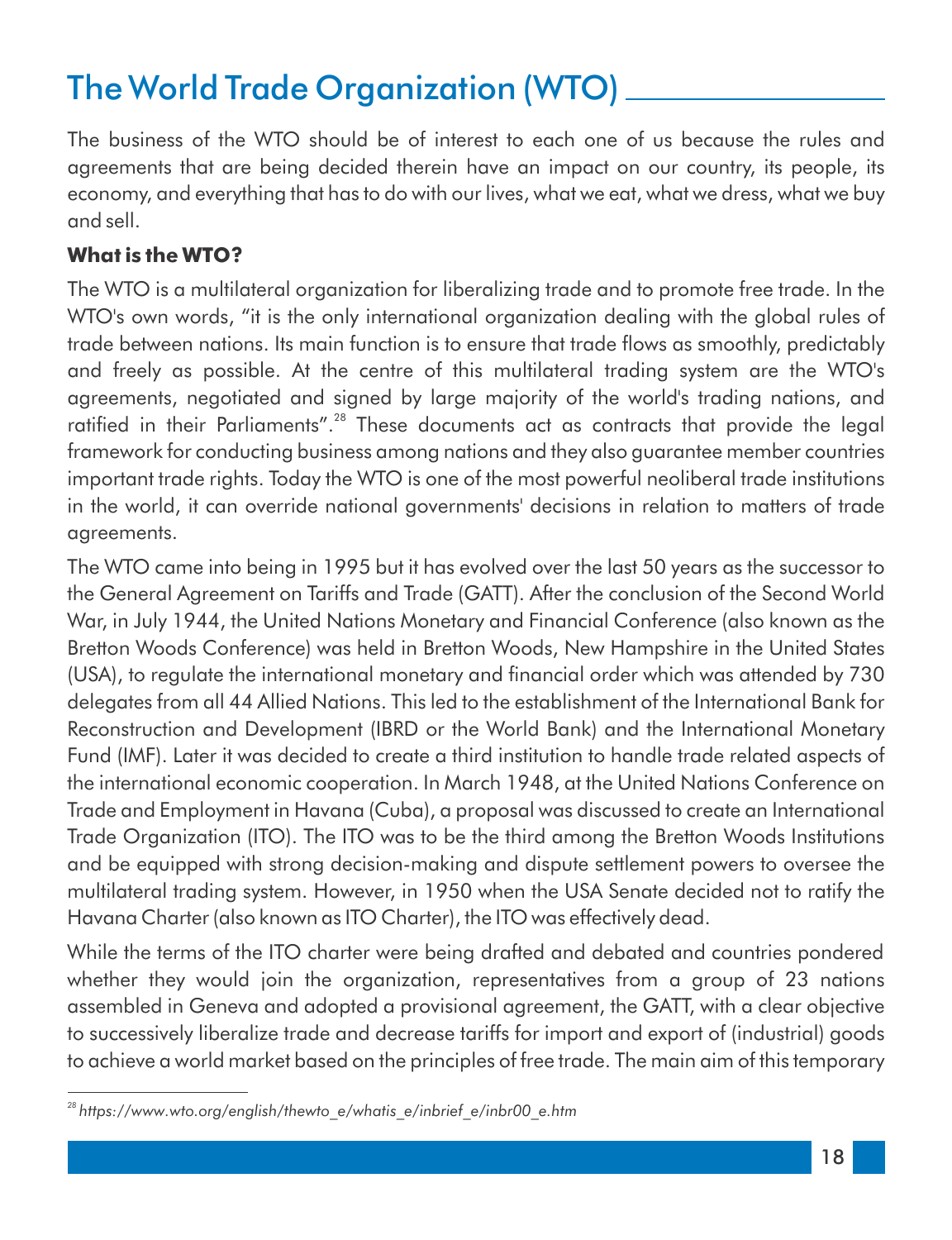multilateral agreement was to give boost to international trade and rectify the harm caused by the protectionist measures since the 1930's the great depression. The agreement, which was to take effect on 1st January 1948, was not meant to be a permanent trade body but rather a stopgap agreement to serve until the time that the ITO would be put in place. Despite its provisional nature, the GATT remained the only multilateral instrument governing international trade from 1948 until establishment of the WTO on 1st January 1995.

The GATT agreement was not a legally binding treaty. The United States (and other nations) joined GATT under its Protocol of Provisional Application.<sup>29</sup> This meant that the provisions of GATT were binding only insofar as they were not inconsistent with a nation's existing legislation.

Before the formation of WTO, several 'trade rounds' of negotiations took place under the auspices of GATT - the Uruguay Round was the latest and most extensive, which began in September 1986 at the Ministerial meeting of GATT members in Punta del Este (Uruguay). The Uruguay Round of GATT negotiations addressed a range of complex issues but the main focus of the negotiation led by American, European and Japanese representatives were focused on changing the GATT framework to include measures designed to de-regulate international investment by limiting governments' ability to regulate corporate activity.

During the Uruguay round, which lasted for eight years (1986-1994), trade liberalization became the new form of trade under globalization. The GATT facilitated trade liberalization by reducing industrial tariffs, and the removal of non-tariff barriers, such as import quotas and subsidies. The Uruguay Round is quite significant in radically expanding the trade agenda beyond liberalization of industrial goods by including trade in agricultural goods, privatization of services, protection for intellectual property rights, as well as restricting national laws and regulations which earlier were barriers to corporations' pursuit of profit. By December 1991, a comprehensive draft text, the "Final Act" which was also nicknamed as "Dunkel Draft named after Arthur Dunkel, the then Director General of GATT", for the new international trade body, the WTO, was prepared containing legal texts fulfilling every part of the Punta del Este mandate. The 'Final Act' was formally approved and signed by Ministers from most of the 124 participating governments and the European Communities at the final session of the Trade Negotiations Committee (TNC) at the Ministerial Conference held at Marrakesh (Morocco) from 12th to 15th April 1994. The WTO finally came into existence from 1st January 1995, replacing the GATT. This marked the most significant institutional change in the realm of international trade since the GATT was created in 1948.

The "Final Act" signed in Marrakesh was like a cover note but it had several annexures containing about 20 agreements. Foremost among them was the Agreement establishing the WTO, which serves as an umbrella agreement. The other agreements include Multilateral

*<sup>29</sup> https://eh.net/encyclopedia/from-gatt-to-wto-the-evolution-of-an-obscure-agency-to-one-perceived-as-obstructingdemocracy-2/*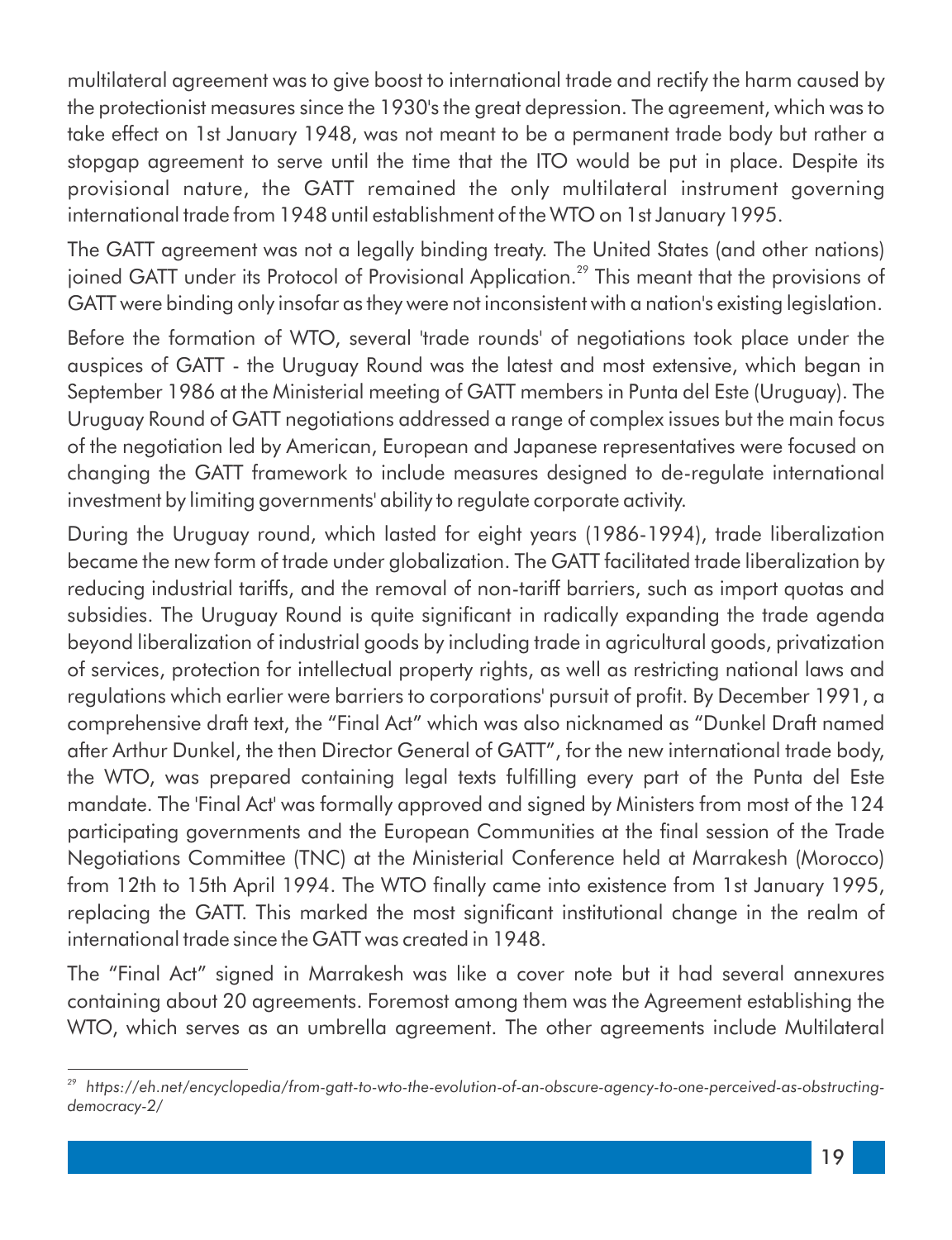Agreements on Trade in Goods (which contained many other agreements like the Agreement on Agriculture (AoA), Sanitary and Phyto Sanitary Measures (SPS), Technical Barriers to Trade, Anti Dumping, Subsidies and Countervailing Measures, Safeguards and others), General Agreement on Trade in Services (GATS), and Trade Related Aspects of Intellectual Property Rights (TRIPS). Some other important decisions included in the Final Act were on Dispute Settlement Understanding, Trade Policy Review Mechanism, Plurilateral Trade Agreements (and one of the key agreement included here was the Agreement on Government Procurement). The underlying rationale for all these WTO agreements is to remove trade barriers and create conditions that allow the major corporate powers of the world to trade freely. This implies the reduction and removal of tariff barriers to trade in goods and all aspects of 'non-tariff' trade barriers and trade-related instruments. The aim of the WTO is to ensure a flowing of global trade "smoothly, freely and as predictably as possible".

#### **Distinctive features of the WTO**

There were several aspects that separates the WTO from GATT, some of which are as follows: first, unlike GATT, that was concerned only with trade in goods, the WTO covers all three aspects of global trade namely, (i) trade in goods, (ii) trade in services covered under General Agreement on Trade in Services (GATS), (iii) trade in products of innovation, that is intellectual properties, covered under the Agreement on Trade Related Intellectual Property Rights (TRIPS). Second distinctive feature of the WTO is its dispute settlement process through its Dispute Settlement Body (DSB), which is a mechanism to enforce disciplines and compliance as well as reduce the scope for trade friction. It is also the mechanism through which members can impose penalties and sanctions against other members if they violate the rules of the trade agreements. Countries may take each other to the DSB to seek a ruling and where countries violate free trade agreements the "victim" countries are given the right to carry out punitive sanctions. But the fact is, since 1995 majority of rulings in trade disputes between member nations have favored powerful industrialized countries. The DSB has ruled against an array of national health and safety, labor, human rights and environmental laws, which have been directly challenged as trade barriers by powerful governments acting on behalf of their corporate clients. As a result, many countries, particularly developing countries, feel enormous pressure to weaken their public interest policies whenever a WTO challenge is threatened in order to avoid punitive sanctions. Moreover, DSB ruling cannot be blocked by the national judiciary, which imparts to the WTO its supranational status. Third, unlike GATT, the WTO is a legal entity and its agreements are legal. The WTO agreements are ratified by the government therefore are legal in nature. Fourth, unlike the GATT, the agreements under the WTO are permanent and binding to the member countries. Fifth, all WTO members have equal rights (one vote each) and there is no weighted voting.

The WTO Secretariat is situated in Geneva and the head of the organization, the Director General is presently a Brazilian, Roberto Azevedo. The main decision making body of the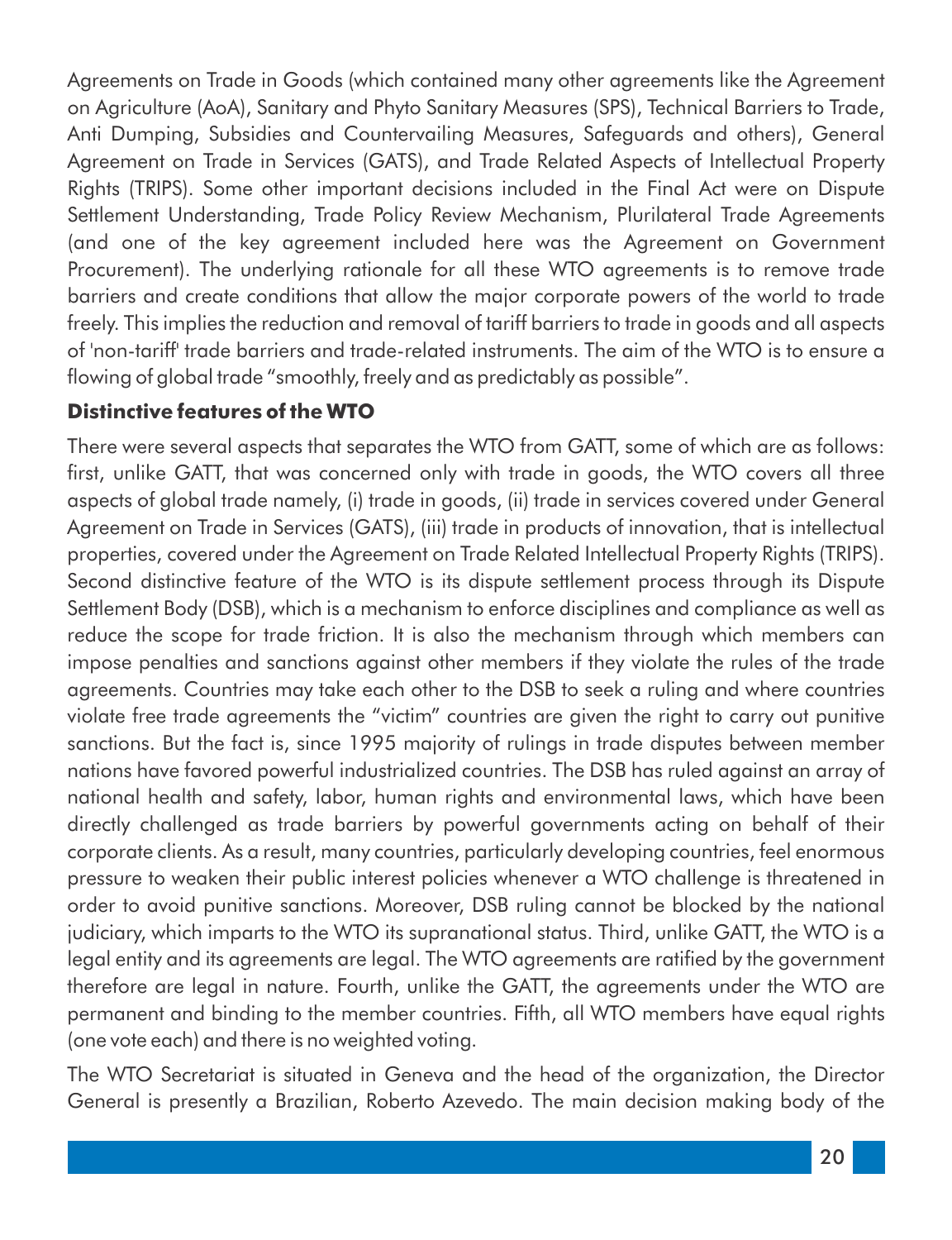Organization is the Ministerial Conference, which takes place every two years. Currently, the WTO has 162 members (as of November 30th, 2015). Besides the members, there are another 22 countries (including Afghanistan and Liberia) that have observer status, a step that precedes becoming a full-fledged member. So almost all the countries in the world are members. A diversity of countries are members of the WTO- capitalist, socialist, rich and poor countries, very industrialized and also developing countries. About WTO's budget, it is over 160 million Swiss francs<sup>30</sup> with individual contributions calculated on the basis of shares in the total trade conducted by WTO members.

| <b>Conference</b> | Year                           | <b>Place</b>         |
|-------------------|--------------------------------|----------------------|
|                   | 9-13 December, 1996            | Singapore            |
| $\mathbb{I}$      | 18-20 May 1998                 | Geneva (Switzerland) |
| Ш                 | 30 November - 3 December, 1999 | Seattle (USA)        |
| IV                | 9-13 November, 2001            | Doha (Qatar)         |
| V                 | 10-14 September, 2003          | Cancun (Mexico)      |
| VI                | 13-18 December, 2005           | Hong Kong            |
| VII               | 30 November - 2 December, 2009 | Geneva (Switzerland) |
| VIII              | 15-17 December, 2011           | Geneva (Switzerland) |
| IX                | 3 - 6 December, 2013           | Bali (Indonesia)     |
| Χ                 | 15 - 18 December 2015          | Nairobi (Kenya)      |

WTO Ministerial Conferences held so far

There are several groupings in the WTO which include the Least Developed Country (LDCs) which include the world's poorest countries; Small and Vulnerable Economies (SVEs) which include those WTO members that account for only a small fraction of world trade and are particularly vulnerable to economic uncertainties and environmental shocks; African, Caribbean and Pacific Countries (ACP) which include countries with preferential trading relations with the EU under the former Lomé Treaty now called the Cotonou Agreement; African Group which include African members of the WTO; Cotton Four (C4), which include Benin, Burkina Faso, Chad and Mali, the West African coalition seeking cuts in cotton subsidies and tariffs; G-90 which include African Group + ACP + least developed countries; G-33, which is a coalition of developing countries pressing for flexibility for developing countries to undertake limited market opening in agriculture (it has more than 33 members at present); G-20 is a coalition of developing countries pressing for ambitious reforms of agriculture in developed countries with some flexibility for developing countries (not to be confused with the G-20 group of finance ministers and central bank governors); Cairns Group, which is coalition of

*<sup>30</sup> https://www.wto.org/english/thewto\_e/whatis\_e/tif\_e/org3\_e.htm*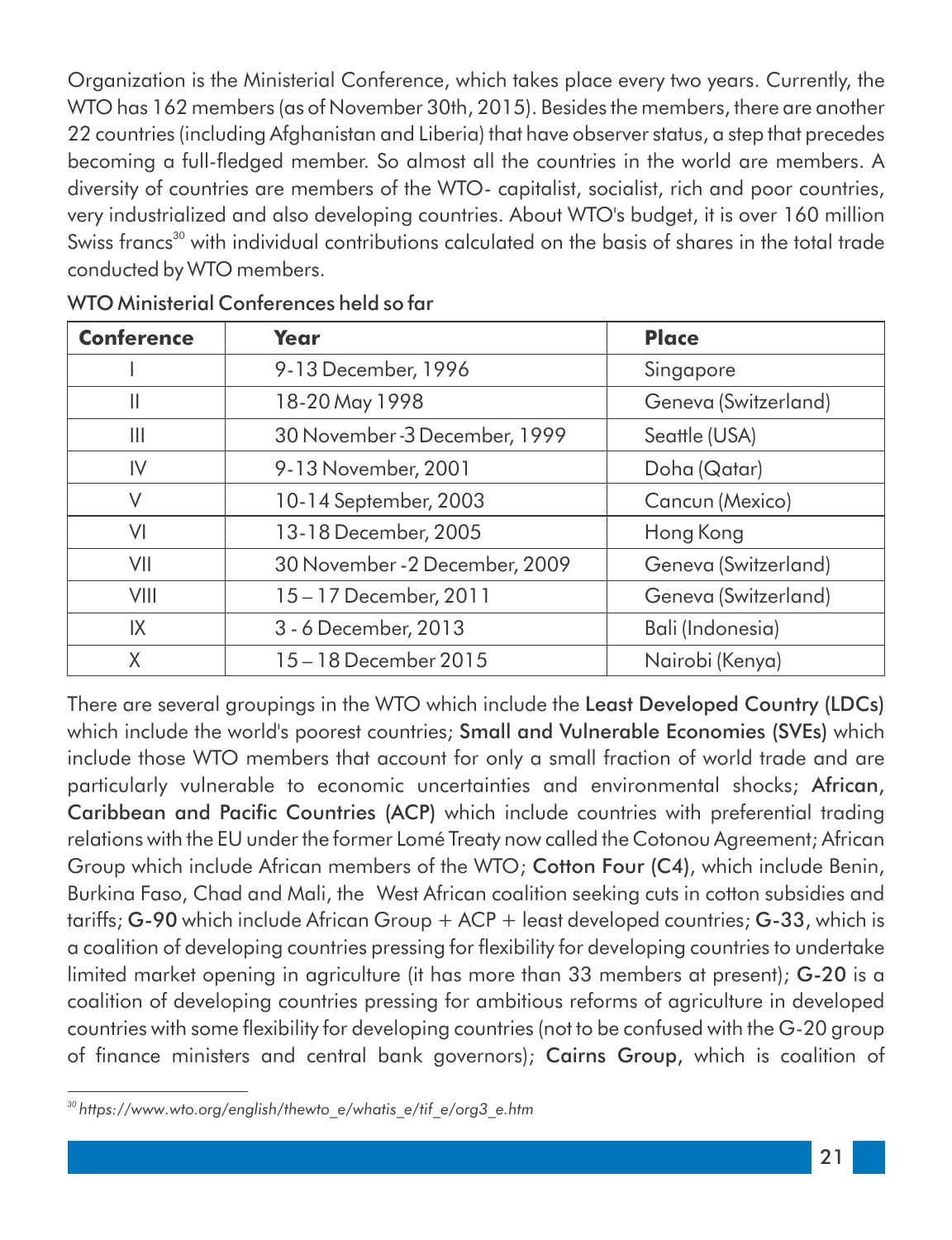agricultural exporting nations lobbying for agricultural trade liberalization (and it also aimed at abolishing export subsidies and trade distorting subsidies for agricultural products hence it does not include USA, EU and Japan).

#### **Decision Making at the WTO**

The WTO's rules say that each member country has one vote, and that a vote from a rich country is equal to a vote from a poor country. But decisions are not commonly taken through a voting process in the WTO, but rather supposedly by consensus, in other words no deal is struck if all countries are not in agreement and these are later ratified by country's Parliament or Government. However, the manner in which decisions are taken or agreements are reached in WTO is quite manipulative and coercive, and does not ensure equal participation, partnership, transparency and democracy. Even though WTO has 162 members but the key decisions are made among a small select groups of countries called the "Green Room" or among 'Friends of the Chair'. Since its inception, no WTO decision has yet been put to a vote. In reality it is therefore one of the most undemocratic institutions. In almost every Ministerial meeting, the USA, the EU countries, Japan and Canada dominate the negotiations. Together they are called Quadrilaterals or 'the Quad'. After Doha Ministerial, developing countries voices have increased considerably, and role of G33 and G20 became quite prominent especially in agricultural negotiations, thus bringing Brazil and India into the fold of 'the New Quad' along with Australia as a representative of the Cairns Group. Secondly, the Mini Ministerial process of decision-making in the WTO is also quite undemocratic. From 2002 to 2010 several "Mini Ministerial" meetings took place prior to the Ministerial Conferences where key countries (the Quad) participated and drove most of the agenda but there were very few participation of other developing countries. Even the Dispute Settle Body mechanism is not truly democratic process. Though any WTO member country can take another member to the DSB for violation of WTO rules but the fact is there is very few chances that a poor country would ever institute a sanction against a powerful country like USA or EU for being in violation of an agreement. On the other hand rich countries have the economic power to threaten poor countries. So while in principle all member countries are equal in the WTO, in practice rich countries dominate over decision making.

#### **Fundamental Principles of the WTO**

Most Favoured Nation (MFN): One of the fundamental principles of this multilateral trading system (or the WTO) is MFN treatment. Under WTO, member countries cannot discriminate between their trading partners. They are all to be treated equally on a most-favoured nation (MFN) basis. For example, special favours in trade (such as a lower customs duty rate for one of their products) to one country have to be extended to all other WTO members. The MFN rule says that every time a country opens up a market for a particular good or service, for example by lowering a trade barrier, it has to do the same for all its trading partners. The principle of MFN is also found in GATS (Article 2) and TRIPS (Article 4).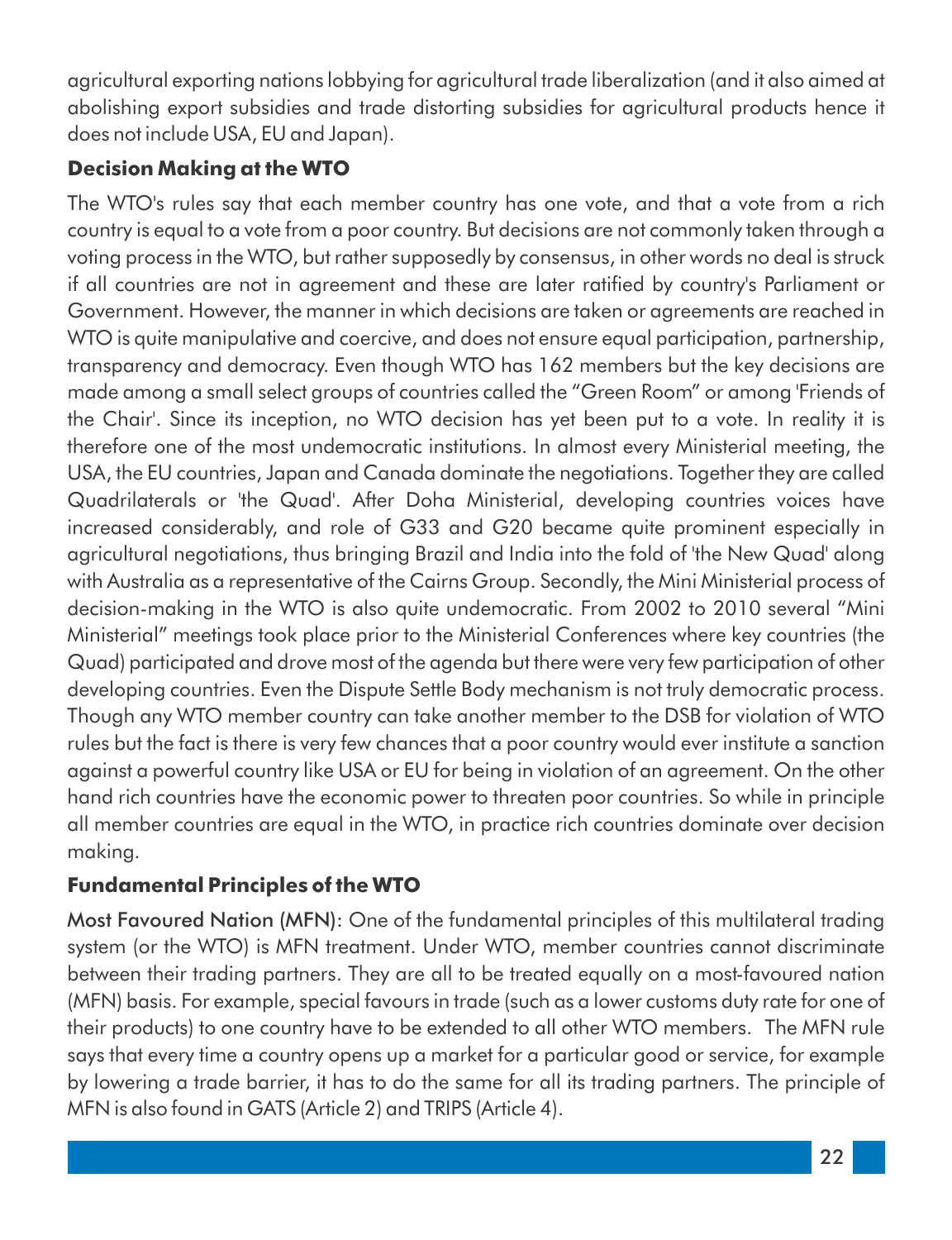However there are permitted exceptions to the MFN rule: for e.g. free trade areas/customs unions and preferential systems. Countries can set up a free trade agreement that applies only to goods traded within the group-discriminating against goods from outside, or they can give developing countries special access to their markets, or they can raise barriers against products that are considered to be traded unfairly from specific countries.

National Treatment: Another fundamental principle of the WTO trading system is that there should not be any discrimination between imported and locally produced goods and services, both should be treated equally, at least after the imported goods have entered the market. Therefore charging customs duty on an import is not a violation of national treatment even if the locally produced products are not charged an equivalent tax. But once the products enter a country, the imported product must not be subject directly or indirectly to internal taxes in excess of those applied directly or indirectly to the similar domestic product. The same should apply to foreign and domestic services and foreign and local trademarks, copyrights and patents.

Freer Trade: The third important principle of the WTO is freer trade that means furthering trade liberalization or trading system should become freer over time by lowering trade barriers. The barriers concerned include customs duties (or tariffs), non-tariff barriers (NTBs) as well as measures such as import bans or quotas that restrict quantities selectively.

Predictability and Transparency: This principle refers to the need to assure foreign companies, investors, and governments that trade barriers will not be raised arbitrarily, and that all trade related policies and regulatory frameworks will be transparent to foreigners.

In order to make the trading system stable and transparent, many WTO agreements require governments to disclose their policies and practices publicly within the country or by notifying the WTO.

Promotion of Fair Competition: This refers to making the trading system more competitive by discouraging unfair practices such as subsidizing exports and dumping products in foreign markets. Dumping occurs when products are sold in foreign markets at a lower price than in domestic markets and harm is created to industries in the foreign markets. Even though this is one of the fundamental principle of WTO, but the fact is it is not followed by the developed countries and they dump their subsidized goods in the developing countries.

Encouragement of Development and Economic Reform: In the multilateral trading system it is recognized that not all countries are equal and less developed countries may require special treatment; for example, longer periods for their industries to adjust to the lowering of tariffs. Therefore, developing countries are given transition periods to adjust to the more difficult WTO provisions. Least-developed countries are given even more flexibility and benefit from accelerated implementation of market access concessions for their goods. The Uruguay Round agreement also says that the better-off countries should facilitate implementing market access commitment on goods exported by the least-developed ones, as well as to increase technical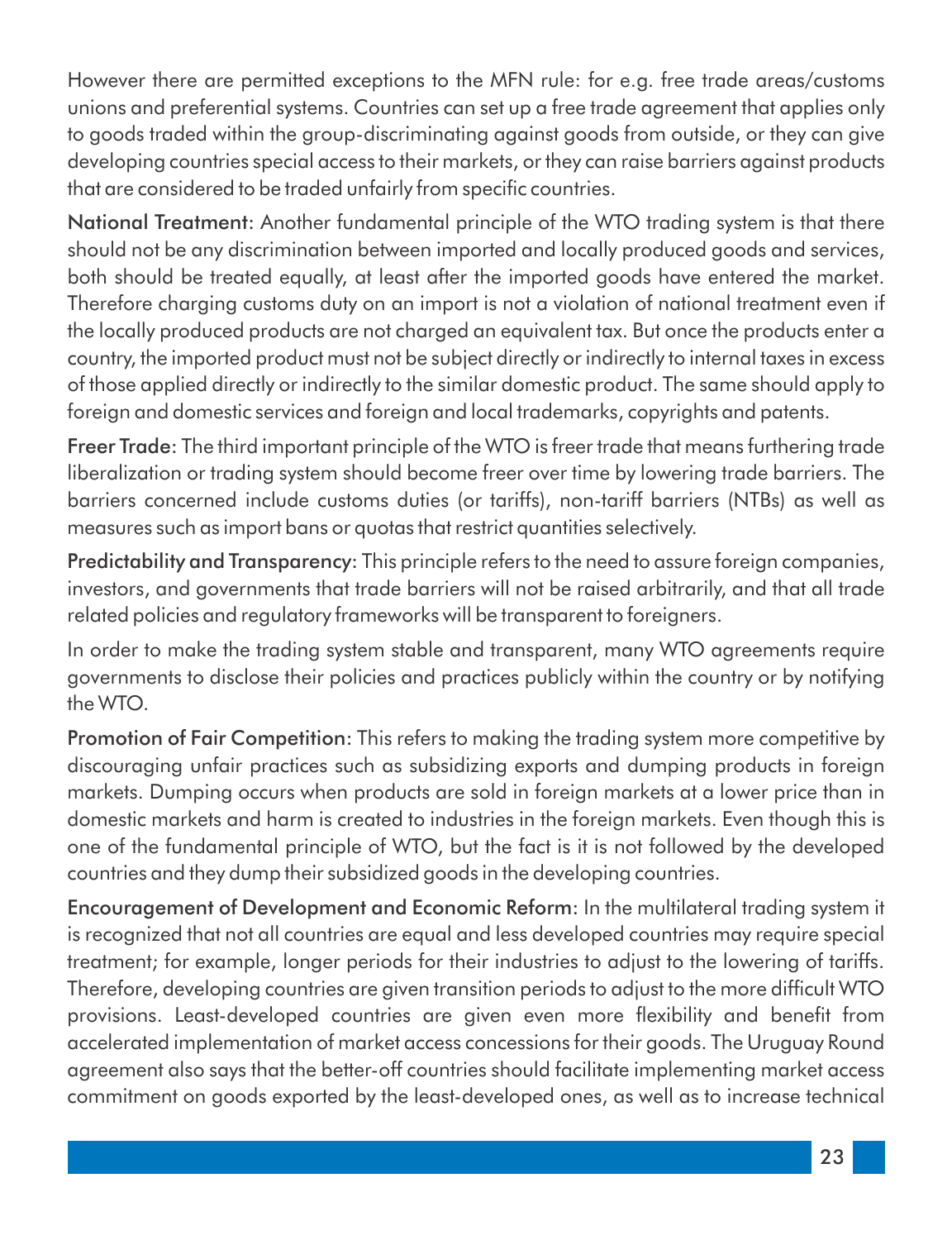assistance for them. As a result, some developed countries have begun to allow duty-free and quota-free (DFQF) imports for products from least-developed partners. However this has not been implemented fully and still the least developed countries are fighting for their duty-free and quota-free exports of all their products to the developed countries while the developing countries are fighting for their special and differential treatment granted to them under the Doha Development Round (DDR) which concluded in Doha (Qatar) in 2001.

Single Undertaking: This principle indicates that every item of the WTO negotiation is part of a whole and indivisible package and cannot be agreed separately. "Nothing is agreed until everything is agreed" which means all WTO agreements are held together as a single undertaking. No member country can selectively choose which agreement they will join. The WTO, and all of its agreements, is a single package that member states must join on an all or nothing basis.

#### **The Objectives of the WTO**

The objectives and purposes of the WTO are spelled out in the Preamble of the Agreement Establishing the WTO which states that members should conduct their trade and economic relations with a view to "raising standards of living, ensuring full employment and a large and steadily growing volume of real income and effective demand, and expanding the production of and trade in goods and services, while allowing for the optimal use of the world's resources in accordance with the objective of sustainable development, seeking both to protect and preserve the environment and to enhance the means for doing so in a manner consistent with their respective needs and concerns at different levels of development".

In brief, the important objectives of WTO are:

- 1. To improve the standard of living of people in the member countries,
- 2. To ensure full employment and broad increase in effective demand,
- 3. To enlarge production and trade of goods,
- 4. To increase the trade of services,
- 5. To ensure optimum utilization of world resources,
- 6. To protect and preserve the environment,
- 7. To accept the concept of sustainable development.

#### **The WTO in Practice**

During the formation of the WTO, it was hoped that the global trade framework under the WTO would work for the 99 percent of the people of the world. It would provide all its members sufficient policy space to pursue a positive agenda for development and job-creation. It would facilitate, and not hinder, global efforts to ensure true food security, sustainable development, access to affordable healthcare and medicines, and global financial stability. As well as it will privilege global agreements on human rights and environmental sustainability over corporate profit.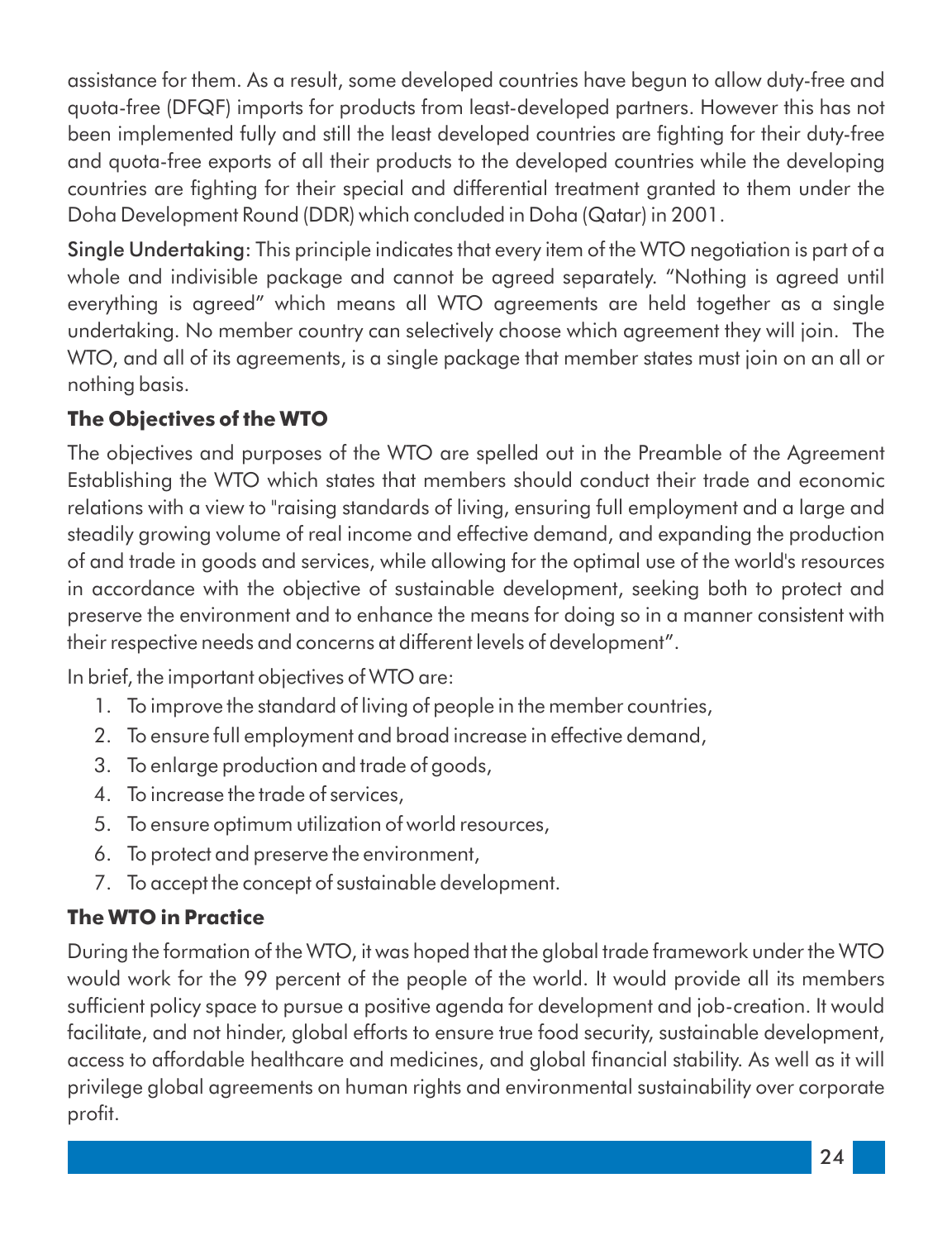But in the 20 years of its existence, WTO has failed to live up to its promises. All its lofty objectives are yet to be fully realized. Rather the opposite is true and the world has become more unequal since the era of economic globalization unleashed by the WTO regime. This is because the WTO is structured and ordered in such a way that it does not promote genuine free trade. Rather, it promotes 'monopolistic competition' in which powerful actors are at a huge and perpetual advantage. Each member of the Quad represents its corporations' interests at the WTO. The WTO negotiations have turned into a fight by developed countries to open markets in developing countries to favour their corporations. These corporations are often directly involved in writing and shaping WTO rules. Therefore the WTO version of "free trade" is for the producers, manufacturers and corporations from Northern, Industrialized and Developed Countries to get more access to markets in Southern, Developing Countries for their agricultural goods, manufactured products and services, and at the same time, they retain continuing access to the raw materials and labour needed to strengthen their own production and distribution capacities. But there is no correspondence in the opposite direction, rich countries don't always let poor countries' products in.

On the other hand, by signing onto the WTO, developing countries essentially agreed to give up independent trade policy as a tool for domestic development, food security and sovereignty and industrialization and accepted WTO as a super government. Those countries whose laws were declared trade barriers by the WTO—or that were merely threatened with WTO action—have eliminated or watered down their policies to meet WTO requirements. They also agreed to ban quantitative restrictions on imports, to reduce tariffs on many agricultural and industrial imports and not raise tariffs on other imports, and to allow foreign companies to compete with domestic firms in the provision of services.

Developing countries also agreed to restrict their own future access to high-end technology and know how - which are essential for building/strengthening their economic capacities and advancing from primary to value added production - through agreements that protect "intellectual property rights" and de-link foreign investment with national development priorities. For example the General Agreement on Trade in Services (GATs) mandates that countries must give foreign service providers (whether in telecommunications, finance, healthcare, water or education) the same rights and privileges as domestic counterparts, so GATS does not only ensure access to foreign service providers but also influences domestic regulation of educational services, water services and many other types of services. In GATS, the "National Treatment" principle would mean that local producers would no longer have preferential access to their own domestic markets, nor any specific policy supports from their governments by which they could strengthen their capacities to compete in the domestic services markets of already industrialized countries. Local policies aimed at rewarding companies who hire local residents, use domestic materials, or adopt environmentally sound practices are essentially illegal under the WTO.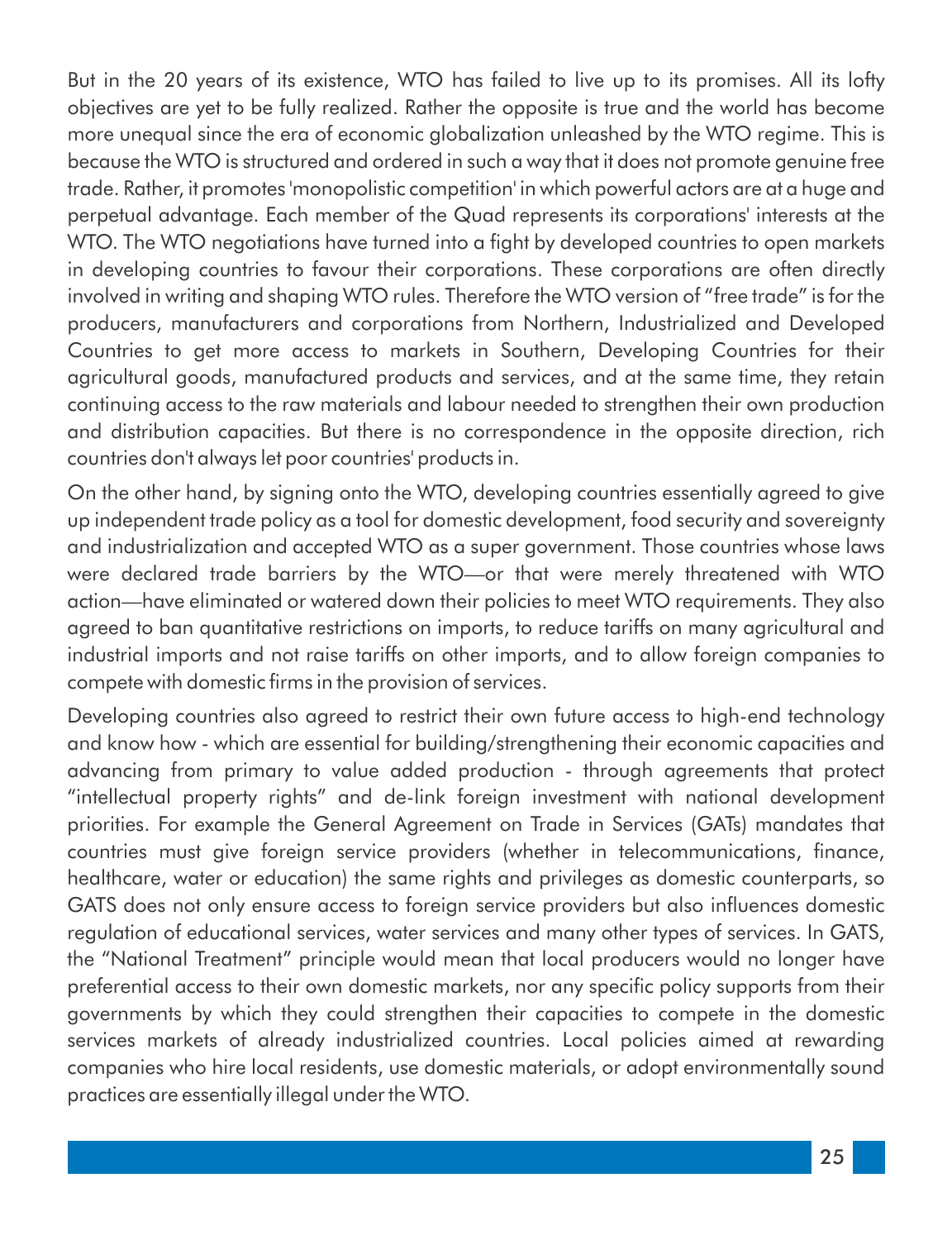Similarly the Trade Related Intellectual Property Rights (TRIPS) agreement requires developing countries to protect patents and all other forms of intellectual property rights (IPRs), e.g. Patent, Copyright, Trademarks, Plant Variety Protections rights etc. The IPR regime established by the WTO usually only benefits transnational corporations, who own most patents, thus making medicines and other vital products more expensive, as well as promote the privatization and commercialization of life itself through patents on genes, seeds, plants and other life forms because WTO rules permit exclusive protections for life forms. The world is witnessing the impact of IPRs on pharmaceutical products with patents on medicine, medical and surgical procedures. Not only that, the holders of IPRs on pharmaceutical products are preventing independent development of generic, low-cost drugs, leading to monopolies developing rather than fostering genuinely 'free' trade. The result is, the poorest in developing countries are unable to access affordable medicine.

Even though 3/4 of the members of the WTO are developing countries, they are not as assertive, as they should be because most of their economies are dependent on the USA and the EU, and therefore feel obligated to vote in favour of them. What happens, then, is that rich countries gather together and make the rules, without taking into consideration poor countries' demands. A poor country that protests, that doesn't accept the rich countries' rules, is threatened by harsh economic sanctions. Hence there is no respect for Sovereignty of policy space of developing countries in the trade negotiations at the WTO. Since its inception, the WTO has established rules that restrict national sovereignty. These rules weaken or invalidate domestic legislation designed to defend the environment, or people's health, or workers' rights. With the WTO rules, a company can, through its government, sue another country for an environmental law that it might disagree with, alleging that it is an "impediment to trade". WTO is therefore the only institution that has the power to overturn the laws of governments all over the world.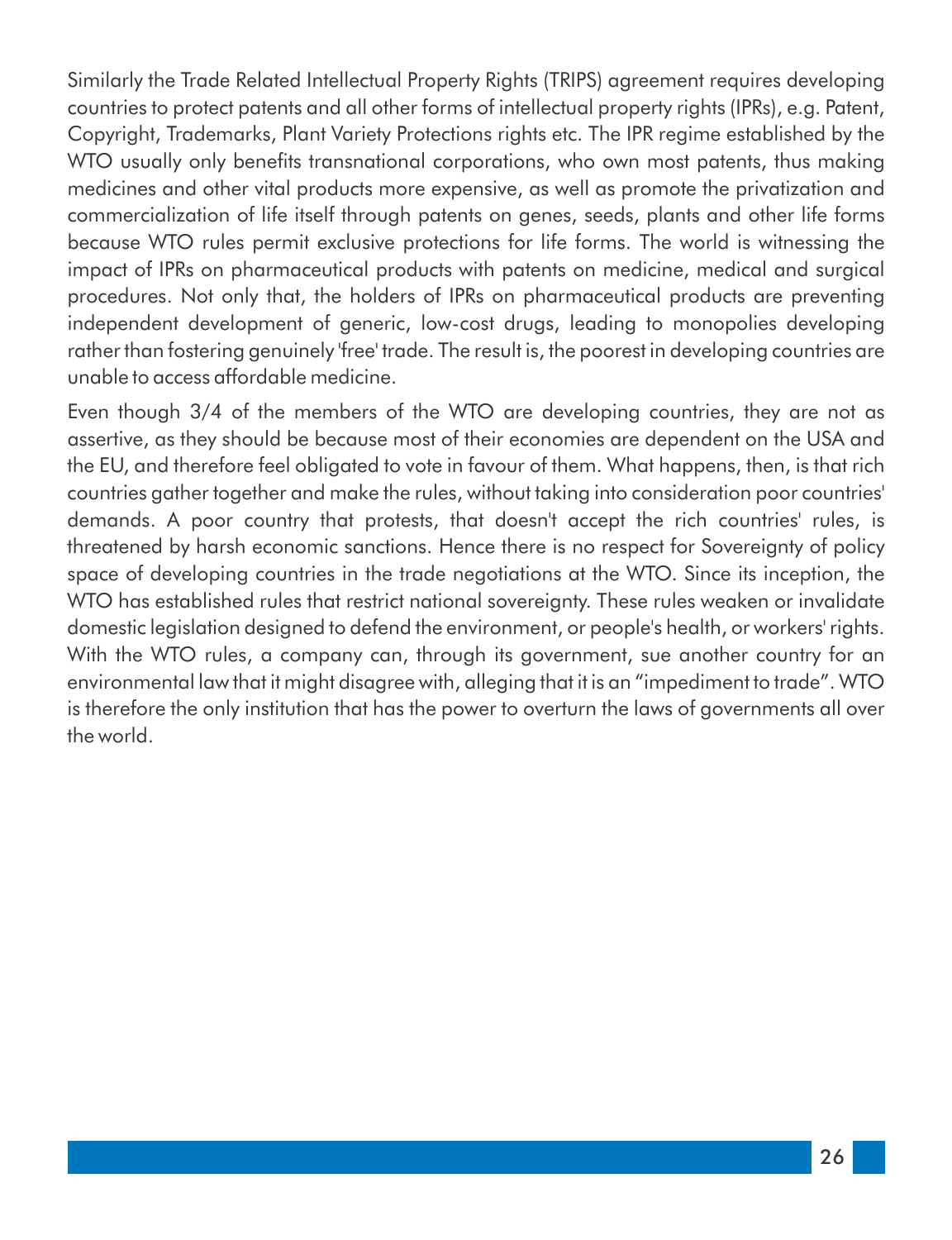## The Agreement on Agriculture (AoA)

The AoA is one of the most complex agreements in the WTO and possibly in trade history. The AoA regulates the liberalization of agricultural products. It requires that all WTO member countries liberalize their agricultural markets fully and remove all "trade distorting" measures such as subsidies and domestic supports in order to ensure a "level playing field" for agricultural producers and exporters. Liberalizing agricultural trade affects huge segments of the world population because agriculture is the means of livelihood for many in the North and South. In developing countries in particular, the structure of agricultural production determines peoples access to food. Large numbers depend on subsistence farming and also on cash crops for their livelihoods. Net food-importing countries, especially lower income resource poor countries are very vulnerable to world food price fluctuations, and their producers are susceptible to an influx of competing imported products from the North.

Agriculture was never considered as a "commodity" under the pre-WTO regime of GATT. It began to be considered so only in 1994, after the signing of the Final Act in Marrakesh, which bought agriculture under the purview of the WTO. It was the USA and the EU who pushed for this deal in order to export their agricultural products and capture markets in developing countries.

The AoA is based on a paradigm that is biased in favour of capital-intensive, corporate agribusiness-driven and export-oriented agriculture. It is clearly detrimental to the subsistence and small farming model largely practiced by millions of farmers around the world. The false promises about the betterment of farmer's incomes under the AoA, such as through greater access to markets and higher prices for farmers, have no meaning today. In fact, higher and fair prices for farmers seem further away then ever. The subsidized dumping from developed countries caused depression in not only international commodity prices but also farmgate prices at the domestic market. The benefits of AoA have mainly been reaped by northern agribusiness for whom market access means more profit. It is no wonder that the original text of the AoA was drafted<sup>31</sup> by the former executive of the Cargill Corporation (the biggest grain exporter in the World), Mr Dan Amstutz, who served as USA Ambassador to GATT and Chief Negotiator for Agriculture during the Uruguay Round talks in 1987-1989.<sup>32</sup>

The AoA was finalized in December 1993 through the Blair House Accord, which was negotiated between the USA and the EU at the Blair House in Washington in November 1992.<sup>33</sup> The two superpowers had come to realize that in their efforts to out-compete one another for export markets, the tremendous subsidies they were giving to their respective agriculture

*<sup>31</sup> http://www.lobbywatch.org/archive2.asp?arcid=1005*

*<sup>32</sup> http://www.usda.gov/wps/portal/usda/usdahome?contentid=2003/04/0131.html*

*<sup>33</sup> http://www.fao.org/docrep/004/w7814e/w7814e04.htm*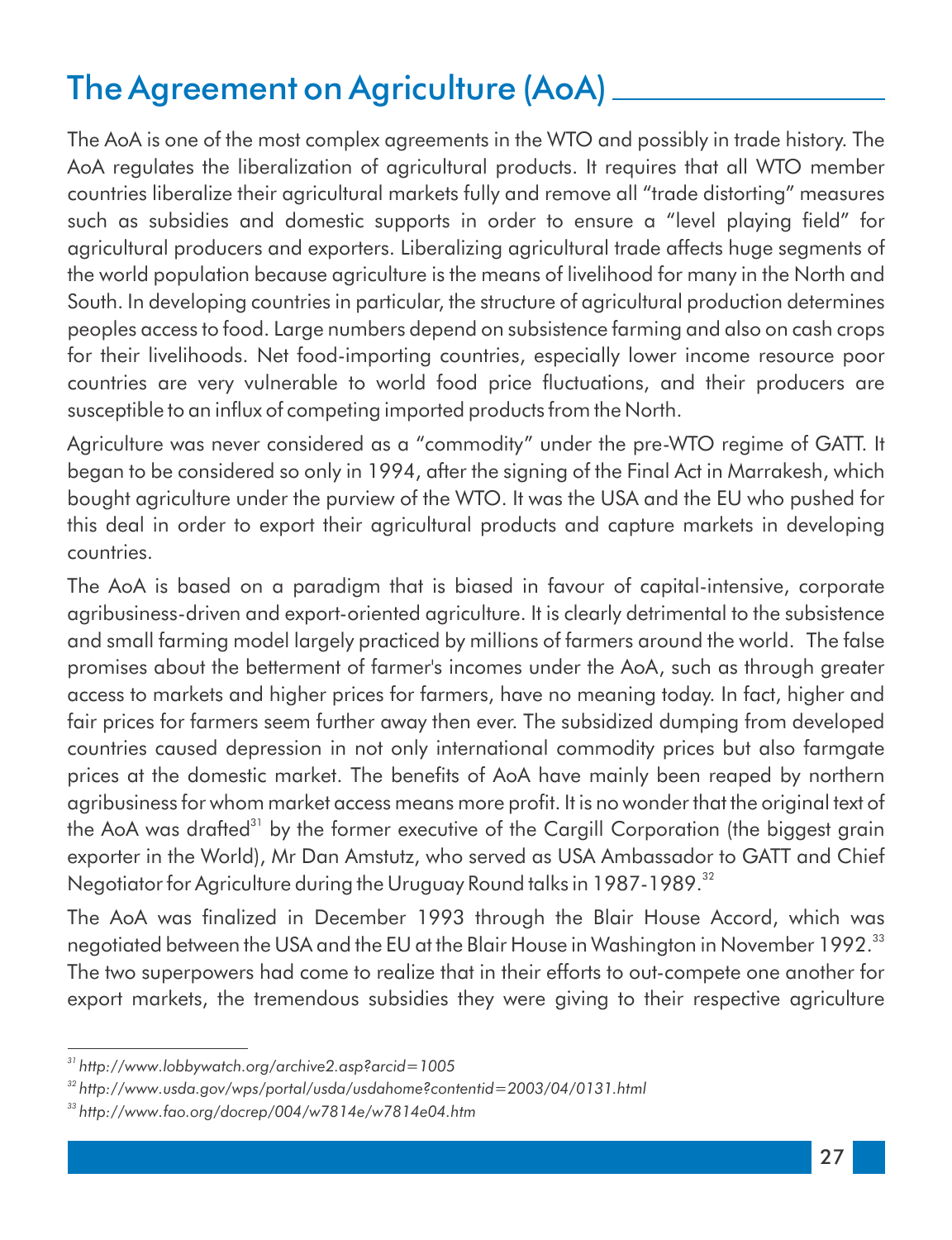sectors were creating a lose-lose situation for both countries. Instead of competing with each other, they decided it was better to set up a trade regime that would benefit both. They initiated the insertion of the AoA into GATT in order to create a global framework for subsidy reductions, remove protectionist measures for easier trade in agricultural products. But many other countries, especially small southern countries, viewed the agreement as biased and accepted it only under pressure. Governments in developing countries agreed to it because they were promised greater market access for their agricultural produce in developed countries. The AoA was falsely hailed as a victory for farmers- who supposedly were to benefit from more trade, greater access to markets and higher prices. In reality, it is the richer WTO member countries who conquered global markets for their agricultural commodities and processed goods, while poorer developing countries were unable to benefit- they faced deteriorating terms of trade because of rising production costs, declining world prices in their main export items (primary commodities) and unfairly implemented provisions of the AoA and other trade agreements.

The main aim of the AoA is to reduce the effect of trade barriers and march toward market oriented international trade in agriculture. It identifies three main barriers (also called pillars of AoA) in the trade of agricultural products - market access restrictions (tariff and non tariff measures), domestic support (subsidies) and export competition (which covers export subsidies and export-related measures with equivalent effect). All these trade barriers are to be reduced in a phased manner over an agreed period.

#### **Market Access**

Market access is the extent to which a country allows the importation of foreign products. Restricting market access ensures that domestic producers of agricultural products are "protected" from international competition. This is done in two ways: by imposing Tariffs (import duty) and also through putting up non-tariff barriers. Countries have traditionally used both tariffs and non-tariff measures to regulate imports of agricultural goods. The market access provisions aim to remove, regulate or lower these protectionist barriers to trade. Tariffs are not just barrier to trade, but they also serve the purpose of getting revenue for the government and in the case of developing counties it forms an important source of income. The lowering or removal of tariff seriously affect country's revenue generation which ultimately affect the government expenditure on social sectors like health, education, public service etc.

All WTO members had to remove non-tariff barriers to trade in agriculture – such as quotas, Quantitative restrictions (QRs), variable levies, minimum import prices, discretionary licensing, state trading measures, voluntary restraint agreements etc., which act as a deterrent to free, and fair trade. Such non-tariff barriers (NTBs) are converted to tariffs, because agriculture products can only be protected through tariffs. This process is called as Tariffication of the NTBs by the AoA. The tariffs should work out to be equivalent to the barriers that were in place in the base reference period of 1986-88. However, once NTBs are abolished they cannot be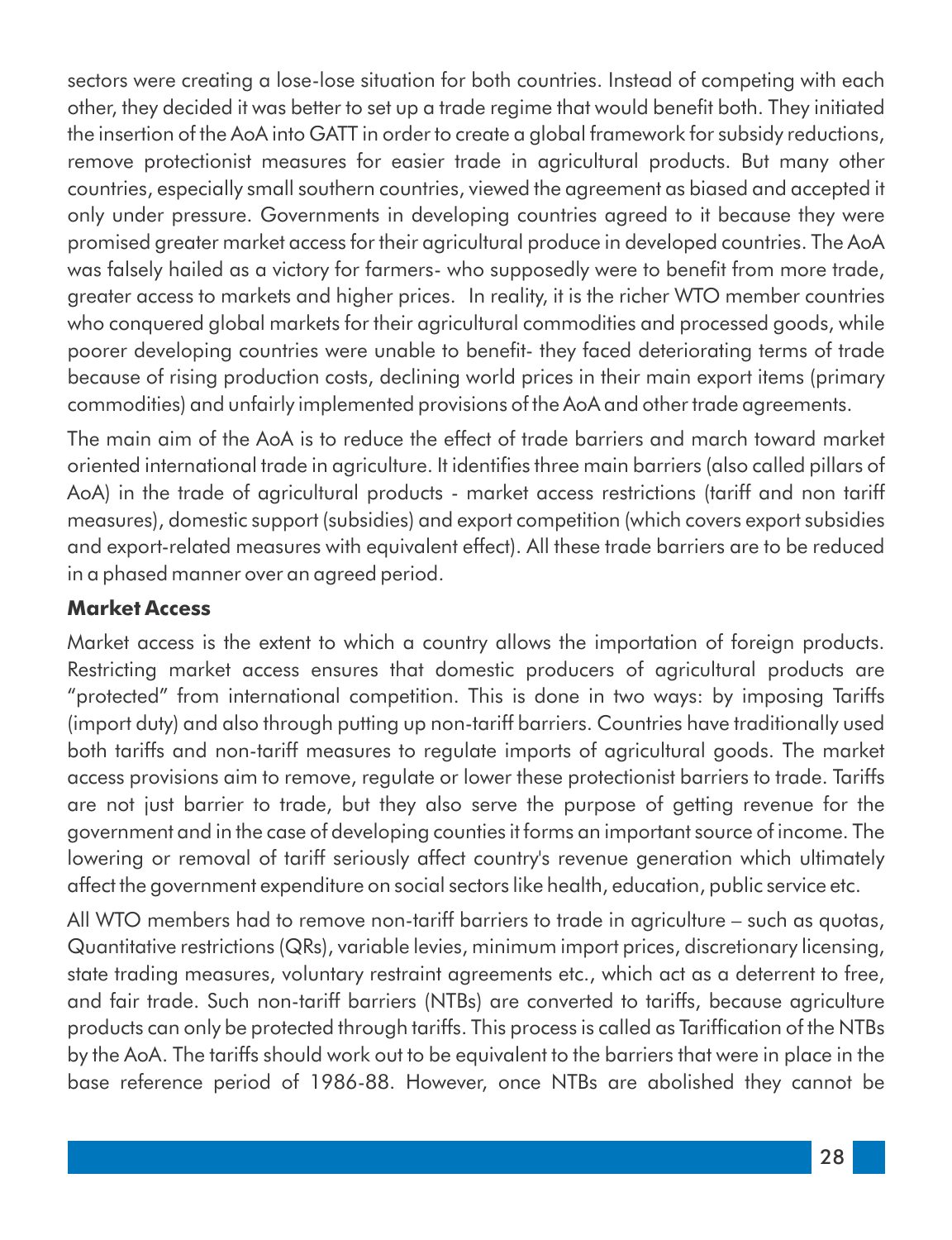reintroduced. These tariffs are supposed to be Bound<sup>4</sup> that is, committed and such commitment cannot be rolled back.

Therefore, under the Market Access commitments,

- Developed and developing countries have to convert all non-tariff barriers into simple tariffs (tariffication).
- All tariffs to be bound, that is, fixed (cannot be increased above a certain limit), for example, India bound its tariffs on primary agricultural products at 100%; processed foods at 150%; and edible oils at 300%.
- Under AoA, tariff cut will be on the Bound rates and NOT on the applied rate. Even though India has kept high most of its Bound rates.
- Developed countries to reduce import tariffs by 36% (across the board) over a six-year 5 period with a minimum 15% tariff reduction for any one product/ tariff line.
- Developing countries to reduce import tariffs by 24% (across the board) over a ten-year period with a minimum 10% tariff reduction for any one product/ tariff line.
- Least Developed countries are not suppose to undertake any commitment to reduce their tariff levels but they have to bind their tariff lines.

The tariff reduction was based on the 1986-88 Tariff base and it was also chosen as reference period for fixing a Tariff equivalent of the Non-tariff measures adopted. It was by design that developed countries chose 1986-88 as a base year. It was during this period that the Uruguay Round commenced and these developed countries already sensing the possible stipulations in the AoA, had increased their Tariffs then so as to position themselves better during the forthcoming negotiations. Therefore a decline of 36% of Tariffs, from a rather high base, by the developed country only had a minimal impact of creating additional market access for developing countries.

The AoA does not prohibit all forms of non-tariff import restrictions. There are certain measures available to governments - provided they are consistent with the WTO agreements – which include:

- Import restrictions to reduce balance-of payments problems (Articles XII and XVIII of the GATT);
- General safeguards (Article XIX of the GATT and the Safeguards Agreement);

<sup>&</sup>lt;sup>34</sup>*"Bound tariffs or Bound rates" are highest level of duty notified in WTO that the country can impose and cannot exceed at any point in time. By contrast, "applied rates" refer to tariffs that are actually applied at any given point in time. The basic*  rule is: applied rates may be lower but must not exceed the bound rates. Hence bound rates have special significance as they *limit the ability of a country to vary tariffs. In the WTO, tariff negotiations amounted to reducing the bound rates. Past 20 years of experience indicates that applied tariffs of most developing countries are far below the bound rates. For example, in India, as on 23 November 2015, the Bound rate on most of the Pulses is 50%, while the applied rate was 0%, Bound rate of Sugar was 150% while applied rate was 40%, the Bound rate of Cotton was 100% while applied rate was 0%.*

<sup>&</sup>lt;sup>35</sup> "Tariff lines" are products defined at a highly detailed level for the purpose of setting import duties. Products can be subdivided, the level of detail reflected in the number of digits in the Harmonized System (HS) code use to identify the product.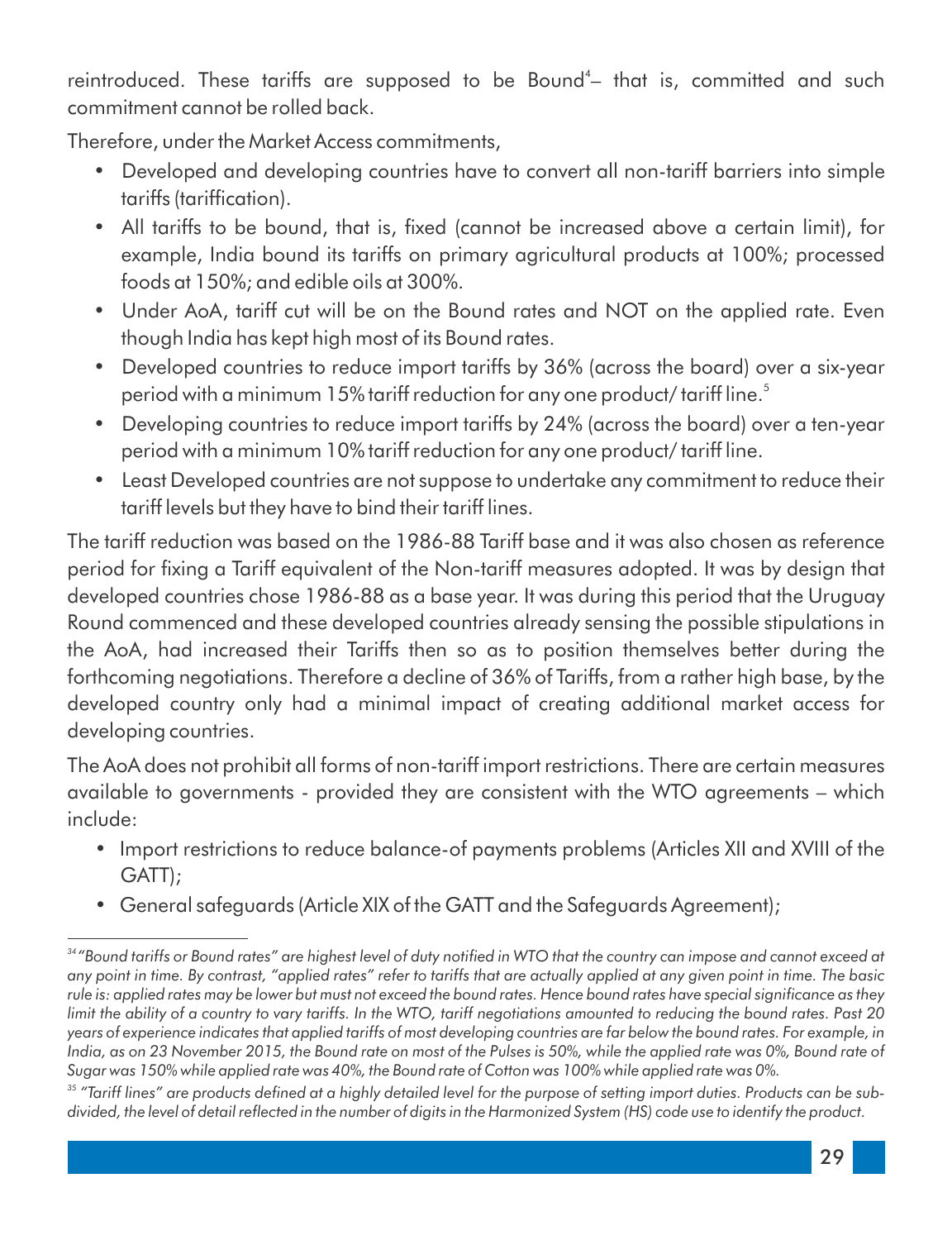- General exceptions (Article XX of the GATT, which deals with a range of concerns such as public morals, conservation of resources, and human, animal and plant life and health);
- Sanitary and phytosanitary (SPS) measures, covered by the SPS Agreement, which deals with food safety and animal and plant health;
- Technical barriers to trade (TBT), such as product standards, technical regulations and labelling covered by the TBT Agreement;
- Other measures covered by general WTO provisions that are not specific to agriculture

Minimum Access Opportunities: As an important element of their Market Access commitments, member countries are required to allow a minimum level of agricultural imports as a share of domestic consumption. The reason for including this provision was that the Tariffication of NTBs could give rise to tariffs that were too high (for example, 800% in case of import of rice in Japan) to allow any opportunity for import. In order to circumvent this problem, the AoA provides for measures that will improve the prospect of market access. Countries have to establish minimum access opportunities for imports of primary commodities if they want to benefit from the so called 'special treatment clause'. Under this clause, if the imports of primary agricultural product (or its prepared products) were less than 3% of the domestic consumption then minimum access opportunities at low tariffs are provided through tariff rate quotas (TRQs). TRQ means that for a certain quota, the tariff rate applied would be low, and then become higher for imports above that quota, thus guaranteeing a minimum quota/amount of import at a low tariff. The quota of allowed imports in the year 1995 would be set at not less than 3% of the average annual consumption in the base year (1986-88). This quota would be raised to 5% by the end of the year 2000 by the developed countries and by the end of the year 2004 by developing countries. Thus this provision guarantees a minimum quantity of imports of primary commodities by countries even if they do not require those imports at all. Technically, this provision was contrary to the principle of free trade because it forced imports of agricultural commodities in a world where countries were generally protecting their domestic agricultural markets. TRQs resulting from minimum access commitment are allocated on a so-called most favoured nation (MFN) basis, that is, it should be equally available to all countries. In May 2015<sup>36</sup>, 37 WTO members (counting the EU and its 28 member states as one) had tariff quotas specified in their schedules. There are more than 1,000 tariff quotas on individual products across the WTO's membership. These tariff quotas are binding commitments.

Special Safeguard (SSG): In order to protect domestic market from imports, Special Safeguard can be invoked only for commodities, which have been subjected to tariffication (i.e. quotas and other quantitative protection got replaced by tariff). This provision allows countries to apply additional duties, as a temporary measure, on imports that should not exceed onethird of their existing normal custom duties, in the event of import surges or sudden fall in the

*<sup>36</sup> https://www.wto.org/english/res\_e/booksp\_e/agric\_agreement\_series\_2.pdf*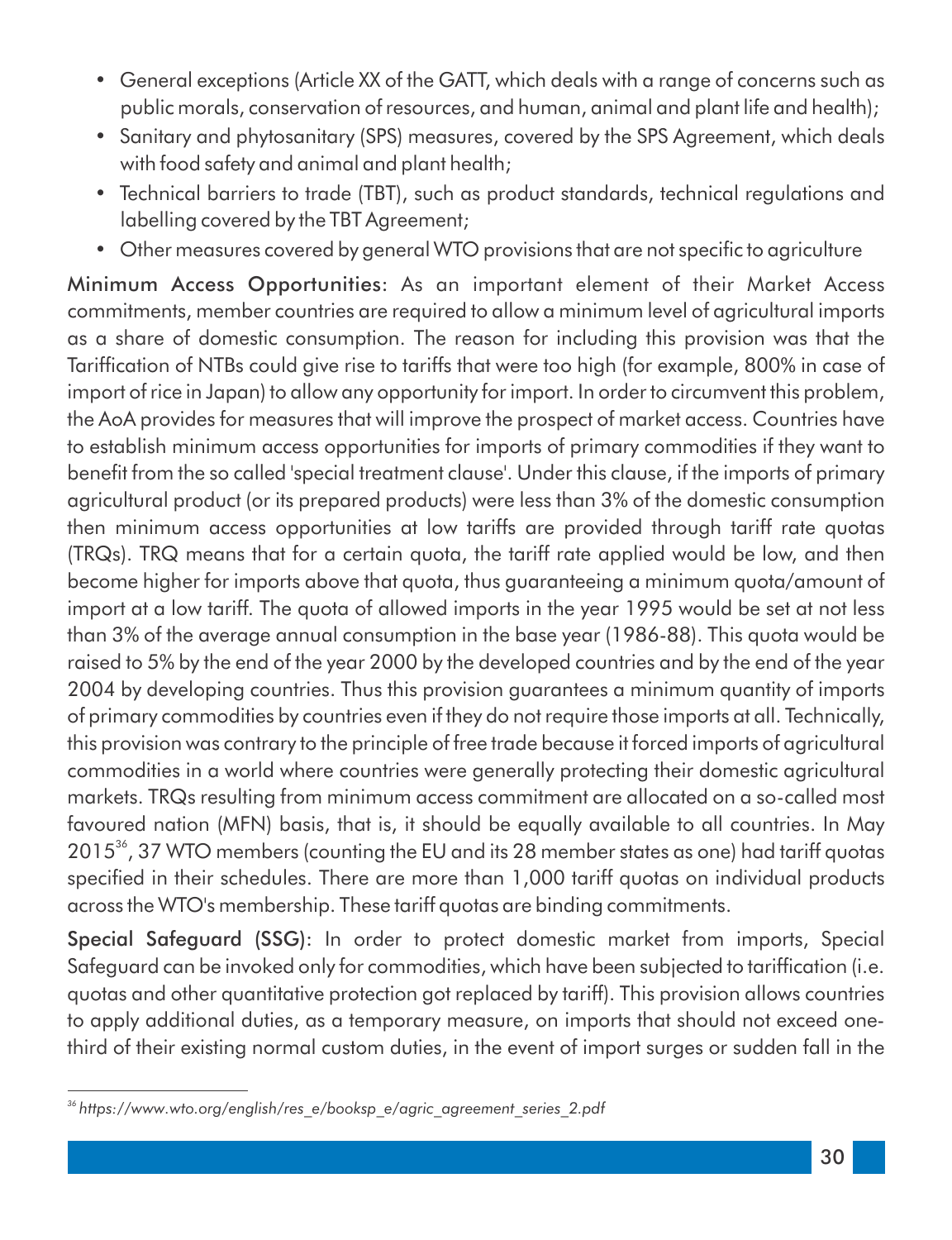world price of the affected commodities. There are two types of surges that trigger the SSG: (i) when import volumes surge beyond some defined threshold and (ii) when import prices fall below a previously defined threshold. Only one of these can be invoked at any one time. Price trigger refers to the average cost of imports of the product during the 1986-88 period. If the prices of current imports fall below the average cost of imports during that period, it facilitates members to impose Special safeguards. The AoA provides that the members will publicly notify the trigger price. Quantity Trigger on the other hand is a combination of two components – change in domestic consumption and the net increase in the import quantity. Also, the additional tariff can only be maintained till the end of the year in which it was introduced.

The special safeguards provisions for agriculture differ from normal safeguards under the separate Safeguards Agreement. The significant difference to these two is that the safeguard action under the Agreement on Safeguards can be taken only if the imports cause "serious injury" or "threaten to cause serious injury", while special safeguard action can be taken without demonstrating any adverse effect on domestic production.

The SSG is only available to 16 developed and 22 developing WTO Members (those that had 'tarifed') and for a selected range of agricultural products. No LDC is part of this list of 38, and from Sub-Sahara Africa, only some of the countries that are in the customs union with South Africa have the SSG – South Africa; Namibia; Swaziland; Botswana. Thus far, it has mainly been the developed countries that have regularly used the SSG. The SSG is scheduled on a lineby-line basis. Some key developed countries have a large number of products/ tariff lines which enjoy the SSG: EU – 539 products (23.9% of their agriculture tariff lines); Norway 581 products (49% of tariff lines); Switzerland-Liechtenstein 961 products (59% of tariff lines).<sup>37</sup> Since 2010, the SSG was used by the USA on 29 tariff lines at the HS 6-digit level, the EU on 15 tariff lines, and Japan on 16 tariff lines; and Chinese Taipei on 57 tariff lines at the HS 6-digit and 7-digit levels. These are based on their notifications to the WTO.<sup>38</sup> Compared to that, very few developing countries have used the SSG provisions to protect their farmers.

Special Treatment Clause: Special treatment was given to those WTO members who were not willing to follow Tariffication in respect of some products. The Special Treatment clause, like the safeguard clause is not a full exemption to tariffication but a mere postponement to allow protection of specific commodities like staple foods. For developed countries, postponement is allowed until at least at the end of their implementation period which is 2000 and for developing countries until the 10th year or 2004. This alternative has been adopted only by a few members and only for one or two products: Japan, Philippines and South Korea for rice; and Israel for sheep meat and some dairy products. Chinese Taipei, which completed its membership negotiation in 2001, was also allowed special treatment for rice.

*<sup>37</sup> http://www.southcentre.int/wp-content/uploads/2015/12/AN\_MC10\_2\_Special-Safeguard-in-Agriculture.pdf <sup>38</sup> http://www.twn.my/title2/wto.info/2015/ti150602.htm*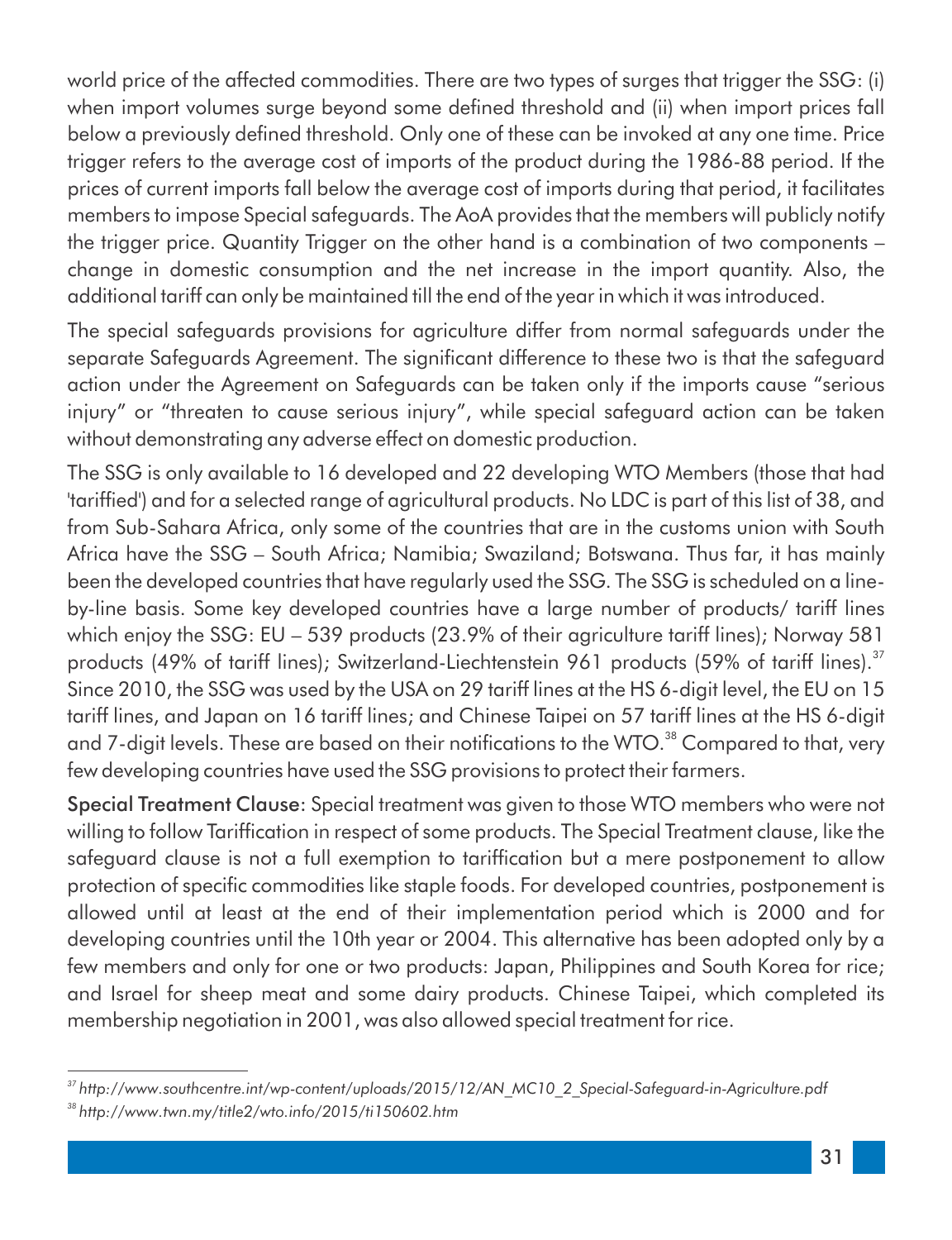These countries were required to provide access to their markets for those products through import quotas that gradually expanded, for example, South Korea postponed the Tariffication of rice imports till 2014, as a result, Korea was required to provide access to the rice market in the form of import quotas which was fixed at 51,307 tons in 1995 as the minimum market access (MMA) and this required volume of the MMA increased incrementally to 205,228 tons in 2004, 4% of annual rice consumption in South Korea. And in April 2004, this special treatment for rice import for Korea was further extended to 2014 but with the condition that from 4.4%, it will increase to 7.96% of rice consumption, as a result the volume of rice import increased to 408,700 tons in 2014.

By May 2015, four of the five countries had ceased to apply these restrictions, and are now limited to tariffs only. Japan, Chinese Taipei, Israel and Republic of Korea have converted the restrictions to equivalent tariffs (they have "tariffed") and started to apply ordinary customs duties on the relevant products. The Philippines has been allowed to postpone the transition to ordinary customs duty for rice until June 2017.

#### **Market Access Post Doha Round**

The market access requirements of the AoA produced very little liberalization in the developed countries highly protected markets. These countries have been distorting trade by imposing non-tariff restrictions on imports, using measures to restrict imports through SSG or other measures like designating certain products as "sensitive products" or engaging in "dirty tariffication", in form of "tariff peaks", "tariff escalation" or "tariff simplification" on products of interest to the developing countries.

Some of these provisions have been introduced as part of the July 2004 agreed Framework for Establishing Modalities in Agriculture (also known as July Package) which included the provision on Sensitive Products (SEPs), Special Products (SPs) and Special Safeguard Mechanisms (SSM). The agreement reached in July/August 2004 laid the foundations for future reforms of global agricultural trade. It was the result of negotiations started in 2001 with the launch of a new round of talks at the 4th WTO Ministerial in Doha (Qatar) where the developing countries insisted that this should be a "development" round, hence it is also called as Doha Development Round (DDR). Though this round was launched mainly to broaden the multilateral disciplines to new themes such as competition policy, investment, transparency in government procurement and trade facilitation – the so-called Singapore issues, which had initially been tabled at the WTO Singapore Ministerial (1996). But this move of developed countries to further liberalize trade in the pretext of Singapore issues got completely punctured because of the failure to have a concrete agreement on some key demands by the developing counties on agriculture, which included domestic subsidy cuts by developed countries, expansion of market access for developing countries, and control (elimination) of export subsidies for agricultural products and more importantly the cotton issue, raised by the Cotton 4 countries (against high subsidies given to cotton farmers by developed countries which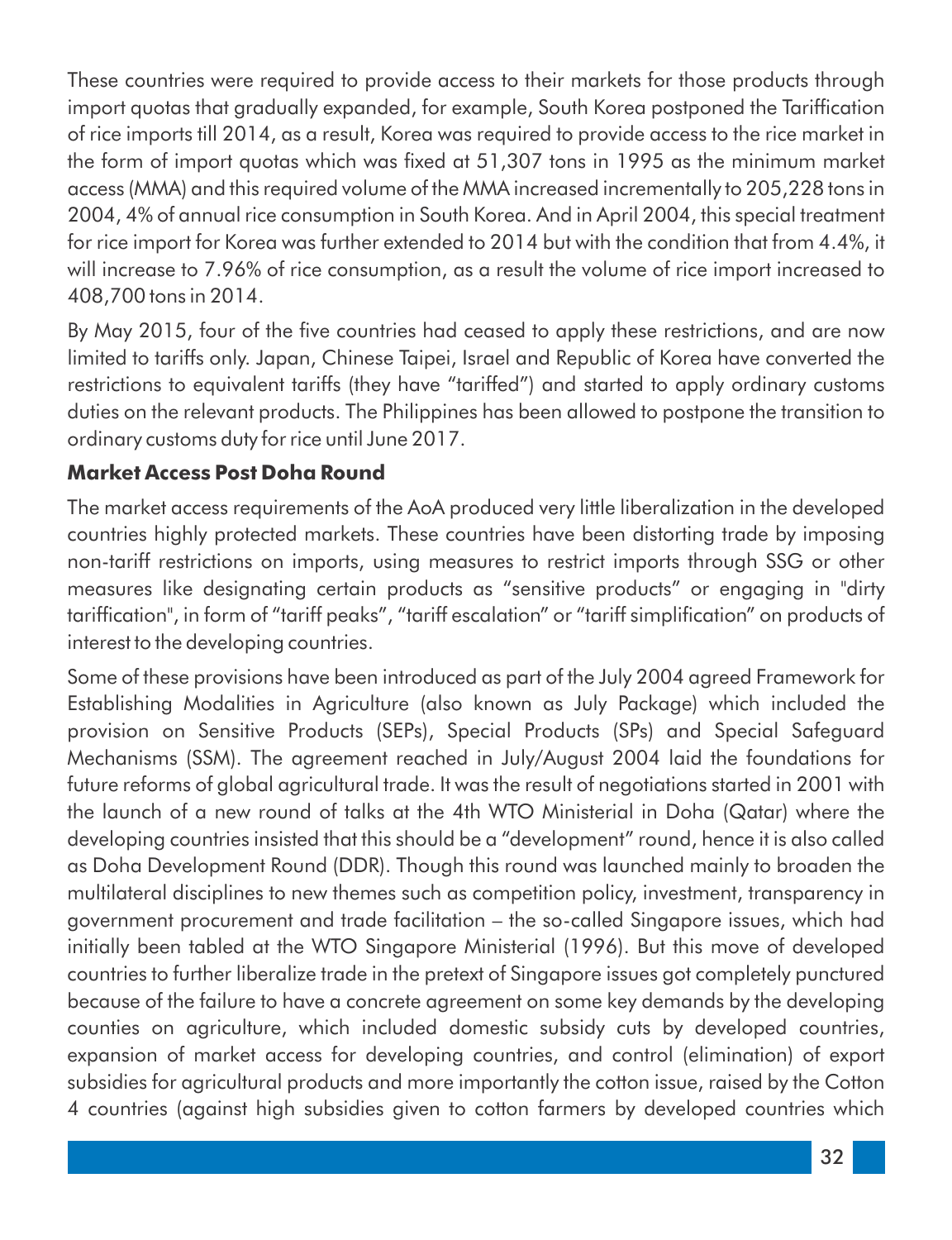adversely affected cotton exports from these four West African countries). The cotton issue also led to the failure of 5th WTO Ministerial in Cancun (Mexico) in 2003. One of the aftermaths of the Cancun failure was that the Ministerial failed to take any decision on the Singapore Issues, and finally they were dropped from the WTO agenda altogether.

Sensitive Products: Both developed and developing countries have the right to designate a number of products/tariff lines as sensitive products, on which they would undertake lower tariff cuts. The number corresponds to a given share of the country's tariff lines. The share is given as 4% for developed and 5.33% for developing countries. These products will be subject to a smaller tariff cut in exchange for an expansion of quotas. It means, to provide for some increase in market access even for sensitive products, access for specific additional quantities at relatively low tariffs must be provided in the form of a tariff rate quota (TRQ).

Tariff Peaks: During the Doha negotiations, developing countries raised the issue of exceptionally high tariffs in developed countries on those products that were of interest to the developing countries. The average tariffs in OECD countries in 1995 were 214 per cent for wheat, 197 per cent for barley, 154 per cent for maize. A joint UNCTAD/WTO Study on the post Uruguay Round Tariff Environment for exports from developing countries (1997) reports that QUAD countries (USA, EU, Canada and Japan) maintain an extremely large variation of tariff rates. Their tariff peaks reach 350 per cent and above in extreme cases for some products of interest to developing countries. These "tariff peaks" block exports from developing countries to the developed countries markets. Examples include tariff peaks on textiles, clothing, and fish and fish products. For instance, the USA, EU, Japan and Canada maintain tariff peaks of 350% to 900% on food products such as cereals, sugar, dairy products, meat, fruits, vegetables and fish which are still a cause of concern for the developing countries.

Tariff Escalation: Tariff escalation (as products are processed, there is an increase in tariff with each successive stages of processing) block exports of value-added products from developing countries to the developed countries. The developed countries impose low import duties (tariff) on raw materials compared to semi processed or finished products. This escalation serves to keep the global market open for raw materials but ensures that the countries producing higherend processed products are insulated from competition. Effectively, this entrenches developing countries in the position whereby they remain exporters of cheap raw products since their processed products, if any, are barred from entering the global market. This is also a major factor preventing developing countries from diversifying and increasing their share of processed agricultural exports. For example, North American countries tariff escalation was observed in animal and animal products, vegetable and vegetable products, sugar and sweeteners and tobacco and tobacco products. As regards the product groups that were most affected because of tariff escalations, meat and meat products and grains and grain products were among the more prominent. Tariff escalation treatment will not apply to 'sensitive products'.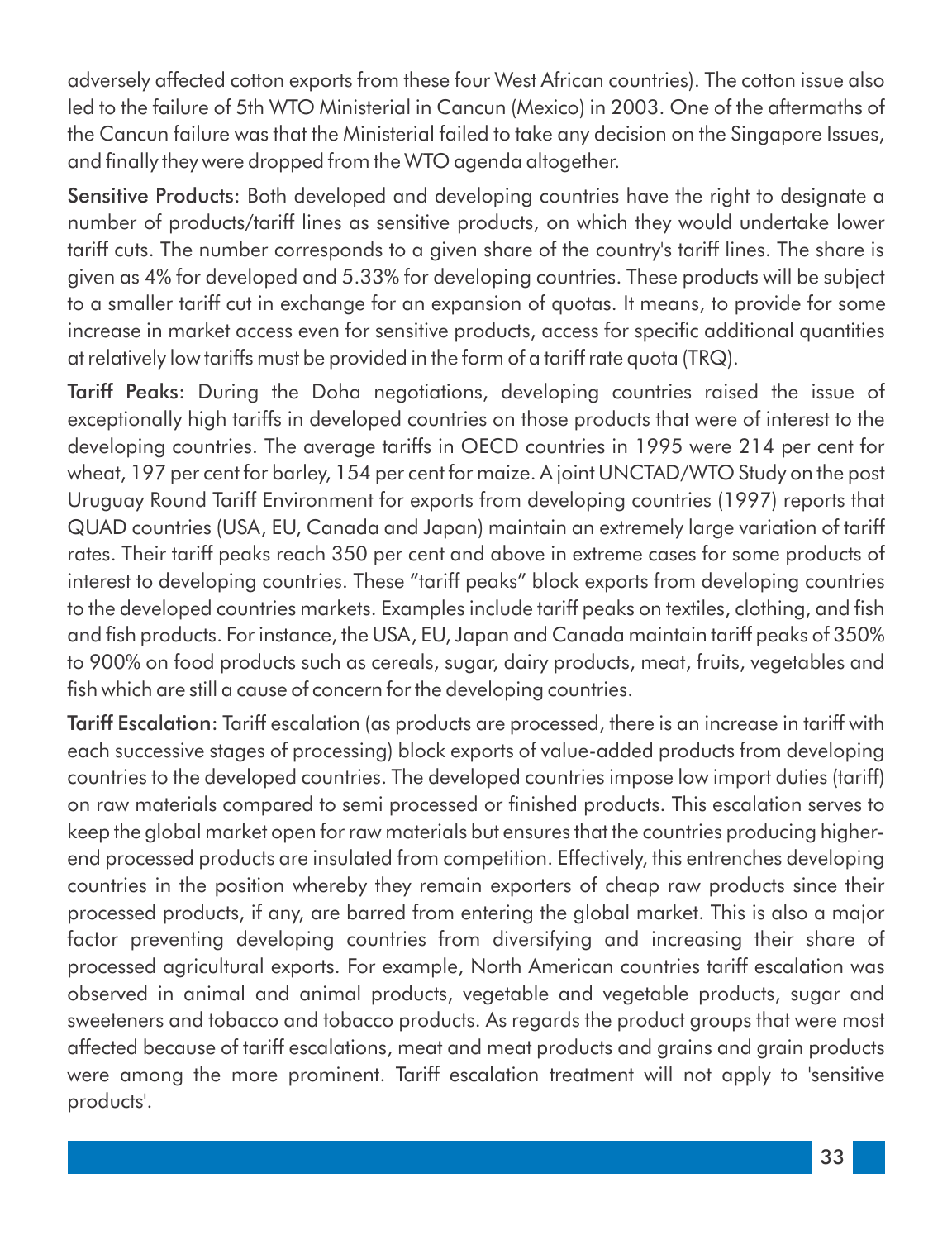Tariff Simplication: This is yet another protection mechanism being used by developed countries to protect their market from developing countries imports. Some developed countries like EU, Norway, Switzerland and Canada impose large number of non-ad valorem (NAV)<sup>39</sup> tariffs on their agricultural import which provide an additional layer of non-transparent protection to prevent imports from developing countries.

We can therefore say that AoA focuses merely on further liberalizing markets of poorer countries while it continues protecting rich country markets through protectionist measures like tariff peaks and other trade barriers. These provisions also indicate that reciprocity, which is a core principle of the WTO and which supposedly directs the trade liberalization commitments of members has been rendered meaningless. And the best example for this is the continuous opposition of developed countries for the two key provisions of the Special and Deferential Treatment (S&DT) granted to developing countries at the Doha Declaration, i.e. provision for Special Products (SP) and Special Safeguard Mechanism (SSM).

Special and Deferential Treatment (S&DT): The Doha Development Round was supposed to ensure special favourable treatment in agriculture for developing countries through provisions of Special and Deferential Treatment (S&DT) but it was continuously resisted by developed countries. Developing countries (and Least Developed Countries) have fought long and hard to get special concessions as they cannot open up trade at par with developed countries since they have less money, competitiveness, access to technology etc. Developing countries always stressed that such concessions are fundamental to address concerns related to food and livelihood security and rural development as reflected in the Doha Ministerial Declaration. The G33 (comprising over 40 developing countries) had taken a firm stand that there would not be an overall deal to conclude the Doha Work Programme unless the provisions on SPs and SSM adequately meet the countries' needs to protect and promote food security, farm livelihoods and rural development. But developed countries, particularly the USA and members of the Cairns Group, contested this view stressing that securing availability of food through imports is the best way to guarantee food security especially for the poor. Because any of these safeguard provisions would restrict their objective to get maximum access for their goods into the poor and developing countries market. However developing countries managed to get these concessions on agriculture under the July framework of 2004, which incorporates provisions on Special Products (SP) and Special Safeguards Mechanism (SSM) as fundamental components of the S&DT. This was formally endorsed at the WTO Ministerial in Hong Kong in December 2005 and the revised modalities<sup>40</sup> text (TN/AG/W/4/Rev.4) of 6th December 2008<sup>41</sup>

*<sup>39</sup> Non-ad-valorem tariff are tariff that is not expressed as a percentage of the price or value and can be determined by*  complex technical factors; for example, the duty can be based on the percentage content of the agricultural component *(sugar, milk, alcohol content, etc.) or its strength (e.g. the degree of sweetness). For example, EU charges duties on certain*  dairy products based on the weight of lactic matter in the product, and the USA charges a tariff on raw cane sugar that varies *with the sucrose content of sugar.*

*<sup>40</sup> As per the WTO, Modality means "a way to proceed". Modalities set broad outlines — such as formulas or approaches for*   $t$ *ariff reductions — for final commitments.*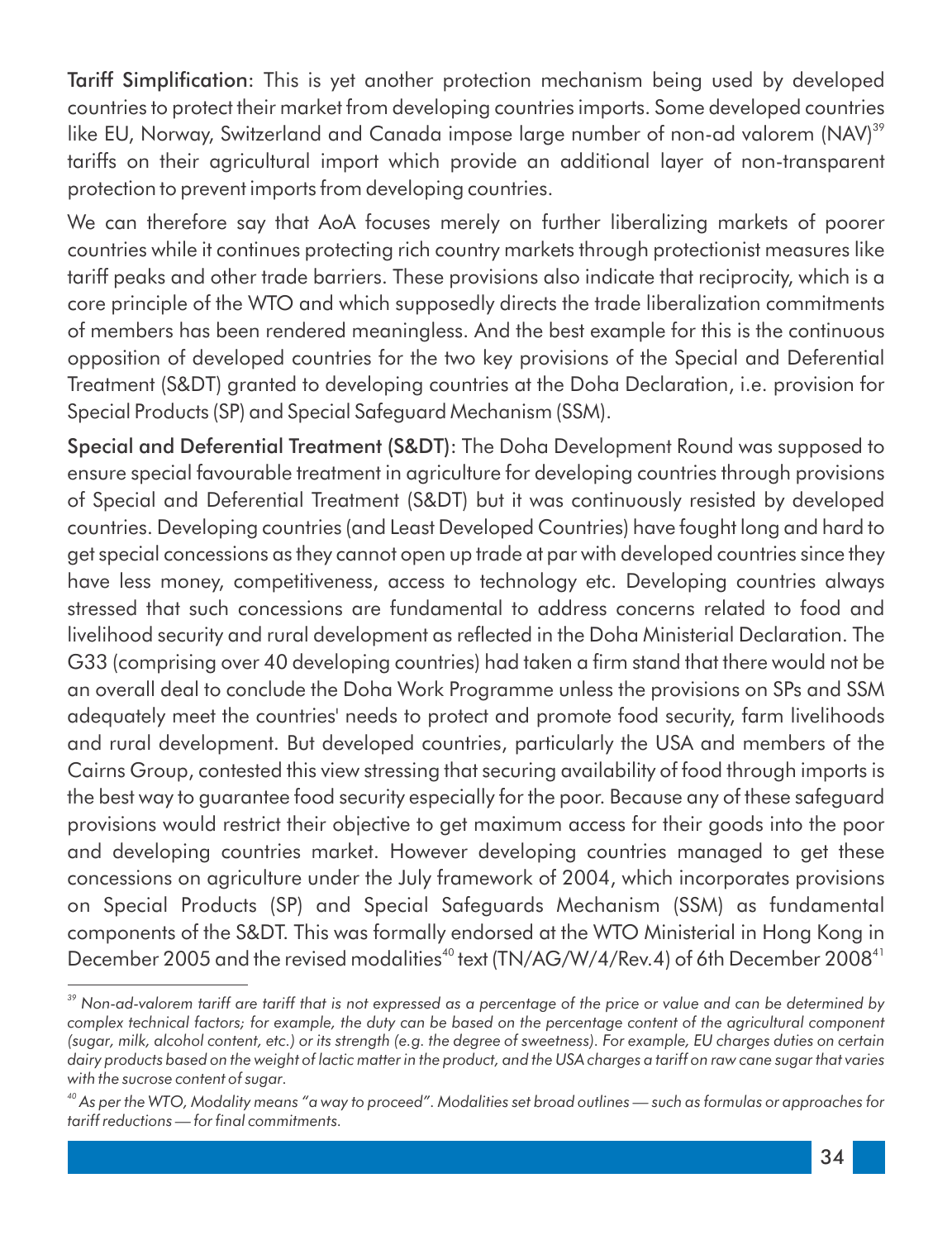provides the direction through which SDT can be achieved by the developing countries.

Special Products: Special Products' (SPs) can be defined as 'agricultural products of particular importance to farming communities in developing countries for reasons of food security, livelihood security and rural development'. It allows developing countries some flexibility in the tariff cuts that they are required to make on a designated number of products (the special products designation is different from the sensitive product designation). The self-designation of products as SPs is based on twelve specified criteria for food security, livelihood security and rural development and some of the indicators for designation of SPs include whether the product is a staple food in some way, or accounts for a large share of domestic consumption, production, employment, income, or expenditure, or it was notified as receiving certain kinds of domestic support by any WTO member and the product was exported by that member in any year between 1995 and 2001.

The Hong Kong Ministerial Declaration of December 2005 stated that, "Developing Country Members will have the flexibility to designate an appropriate number of products as Special Products, based on criteria of food security, livelihood security and rural development needs. These products will be eligible for more flexible treatment". Since then India, G20 and G33 groups of countries demanded for 20% of agricultural tariff lines to be self designated as Special Products (SP) with zero tariff cut. However due to severe opposition by the developed countries, especially USA, which stated that special products would block its access to developing countries' markets, hence it wanted SPs be restricted to only 5 tariff lines. That may be the reason, the revised draft modalities text of 6th December 2008 ignored the G33 demands and proposed an average tariff cut of 11% for a 12% of total tariff lines to be designated as special products (SPs) with 5% of tariff lines taking zero or no tariff cuts. For example, out of approx. 700 agricultural tariff lines in India, it is allowed to self-designate only 35 tariff lines as SP on which there will be zero tariff cut. This would mean protection from tariff reduction to just one crop from each of the Indian state. Infact for a vast country like India with extremely diverse agro-climatic regions, even 100 SPs may prove inadequate to protect the livelihood and food security concerns of small and marginal farmers and agricultural workers. Though India has not yet made public the list of its designated SPs. However we believe that India's SPs would broadly fall in the categories of dairy and poultry products, vegetables and fruits, spices, cereals, oil seeds and edible oils and certain processed products.

Lets hope that by keeping SPs outside the ambit of tariff reduction, developing countries like India might be able to counter adverse impacts of cheap, subsidized imports, mainly from developed countries. It was also hoped that SPs might help correct the current imbalances in

*<sup>41</sup> On 6th December 2008, Ambassador Crawford Falconer, Chairperson of the Agriculture Negotiations, circulated a latest*  revised draft "modalities" text — a sort of blueprint for the final deal on Agriculture. The draft "modalities" contain formulas *for cutting tariffs and trade-distorting subsidies and related provisions. This text was considered as the basis and final document for formalizing the negotiations on agriculture but soon, say by 2012-13 developed countries started challenging its provisions to extract some more concessions from the developing countries.*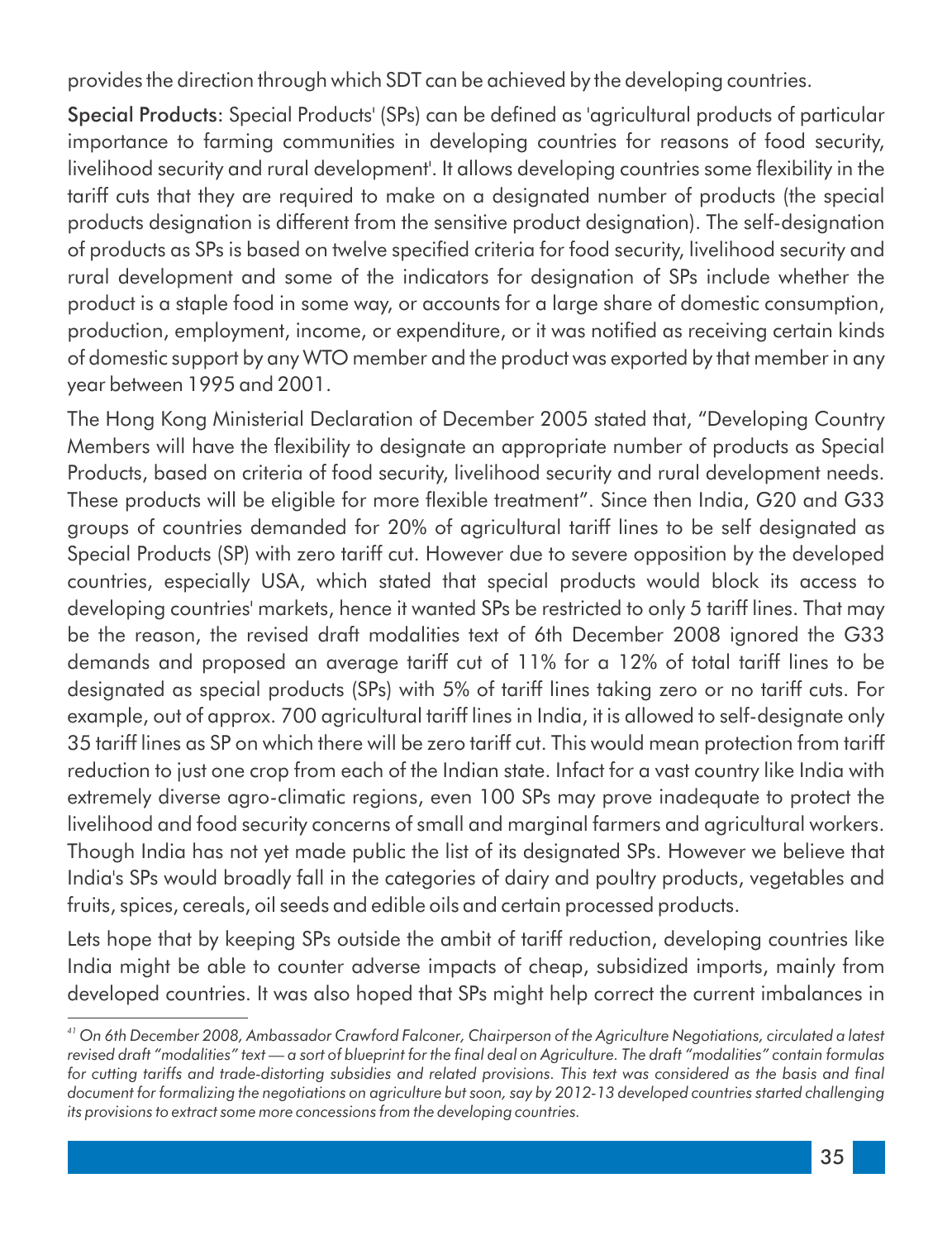the trade rules that allow rich countries to maintain their subsidies under different boxes as well as charge high tariff on products exported by developing countries.

Special Safeguard Mechanism (SSM): As part of the Doha Round mandate, this is another special and differential treatment provision exclusively for developing countries that gives them the right to use the SSM. The Hong Kong Ministerial Declaration of 2005 said that developing countries would "have the right to have recourse to Special Safeguard Mechanism (SSM) based on import quantity and price triggers, with precise arrangements to be further defined". The SSM is important for developing countries in order to protect their poor and vulnerable farmers from the adverse effects of an import surge or price fall. It allows developing countries to take safeguards (what are called contingency restrictions) against excessive agricultural import (import surges of the product entering the country) or price declines (import prices depressing the domestic market price) that cause injuries to domestic farmers. And the safeguard allowed is raising import duties if the import surge causes welfare loss to the domestic poor farmers.

However, for countries to invoke SSM, there needs to be a threshold level for import surges and price fall. The "Import quantity trigger" is a threshold or maximum level of imports and crossing this threshold will allow the use of SSM, which temporarily allows increasing the safeguard duty over and above the normal custom duty. Similarly, the "price trigger" is a threshold level of price of imports. If the import price falls below this threshold then the SSM can be invoked and a safeguard duty over and above the normal customs tariff can be temporarily levied. Therefore, the trigger (or threshold) for invoking the SSM would determine when the safeguard duty can be imposed. If the import quantity trigger is set too high, the SSM loses all efficacy because it can then only be used in the most exceptional circumstances. The same holds true if the price trigger is set too low.

That may the reason, the negotiations on SSM in the WTO is stuck on the issue of (a) the trigger: i.e. when the mechanism would be applicable; (b) the size of the remedy: i.e. how high overall duties can go above the MFN tariff; and (c) duration of the remedy and whether safeguard duties could be applied in consecutive years.

Majority of the developing countries have therefore consistently demanded for an easy to invoke SSM for curbing the unforeseen surges in the import of agriculture products from heavily subsidized countries in the North. The SSM should be triggered in reaction to exceptional market conditions in terms of both import price and volume. The remedy measures should be temporary in nature and should not require proof of injury, which can be difficult to provide in time to prevent injury to domestic producers. Besides that, developing countries also wanted SSM provision to include: the possibility to have recourse to the SSM for all agricultural tariff lines; remedy measures will take the form of additional duties and should be proportionate to the problem at hand: the deeper the import surge and the lower the import price, the higher the additional duty.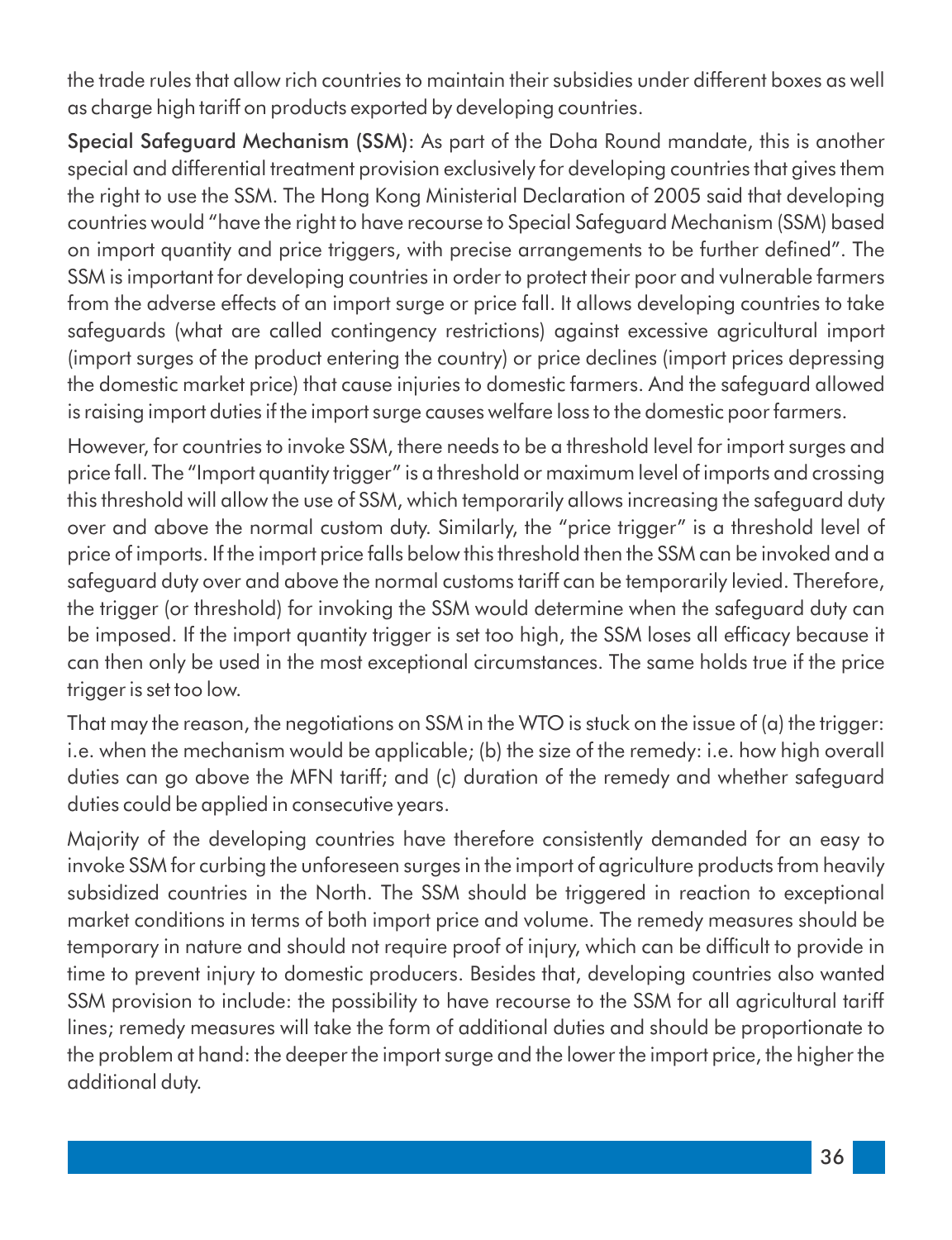However, developed countries and some exporting developing countries like Brazil (even though it was a member of developing countries Group like G20) have always opposed the idea of SSM. They have watered down its provisions by imposing severe conditions on its use, thus making them almost unusable. For example, USA wanted SSM to be invoked only when the import volumes rise by more than 40% (that is, imports levels had to be 140% over the preceding 3-year average) before the SSM could be invoked, which was rejected by India and other developing countries as it would have rendered the SSM virtually inoperable. The USA also suggested that if price based trigger is met, a market test should be used to ensure that volume is also increasing and vice versa. Similarly it requested this tool to be only available till the end of Doha round. Moreover USA proposal also says that the condition for application of SSM is possible when the importing country proves import surge by three years data. USA intention was to limit the scope of this safeguard to an extent that recourse to such mechanism become useless.<sup>42</sup> Unfortunately, the December 2008 draft paper on SSM by the Chairman of the Committee on Agriculture, brought in several such conditions, which would make SSM useless for developing countries. Interestingly, a significant number of these conditionalities do not even exist for the SSG which are used by the developed countries to protect their local producers from imports from developing countries.

Even today, the SSM is the most contentious issue in the agriculture negotiations in WTO, and the design and use of the SSM is still an area of conflict between the developed and the developing countries. In the negotiations before the WTO Ministerial in Nairobi in December 2015, developed countries blocked any discussion on the issue of SSM. The EU and other developed countries also wanted to link the issue of SSM to further increase market access. They also wanted the developing countries to give up the issue of SSM and instead avail few more Special Products (SPs).

It is sad to say that some economists in India also tried to side with the developed countries in negating SSM to countries like India and others by arguing that in developing countries like India there is a huge gap between Bound Tariff (the maximum tariff that can be applied for a particular commodity) and Applied Tariff, where applied tariff are much lower (or sometime almost zero) compared to their Bound rates (which are in the rage of 25% to 300%), therefore they should increase the Bound rates instead of demanding for SSM as an extra safeguard to protect their local producers. But the fact is there are several agricultural products where there is absolutely no gap between Bound tariff and Applied Tariff (For example, in India, the bound rates and the applied rates are the same in apples and rice (milled) — 50% and 70%, respectively and in the case of dairy and chicken products or even olive oil the gap between the bound rates and actual rate is very minimal). In the absence of an effective SSM, countries like India will not have a protection mechanism to protect their farmers from a sudden or irrational

*<sup>42</sup> As indicated in USA proposal of 24th April 2006.*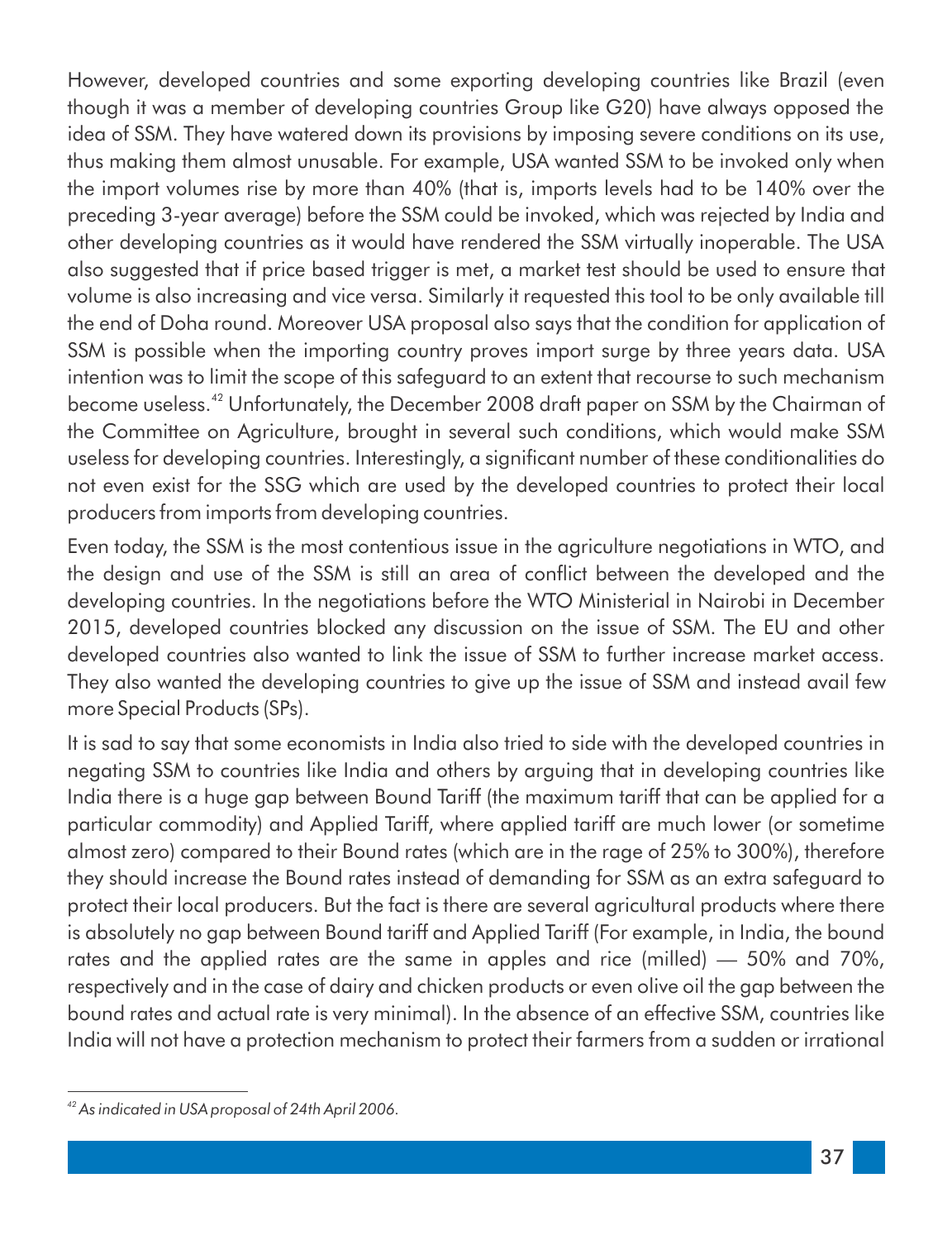surge in such imports. However the same economists never raise any objection against the SSG enjoyed by the developed countries like the USA and the EU which they use to prevent imports from developing countries.

Nevertheless, in the current period of increasing agricultural price volatility, the issue of SSM is quite crucial for the developing countries. Moreover it is an important development mandate of the Doha Development Round and the round will remain incomplete until a simple and useable provision of the SSM is made available to the developing countries.

#### **Domestic Support**

Domestic Support (or subsidies) is the annual monetary support given by a government to their agricultural producers either for the production of specific agricultural products, or in more general forms such as in infrastructure and research. It is a support provided through domestic measures only and does not include support provided through border measures, such as tariff and export subsidies. These measures are targeted largely at developed countries where the levels of domestic agricultural support had risen to extremely high levels during the Uruguay Round. Therefore this measure was aimed at identifying acceptable measures of support to farmers and curtailing unacceptable trade distorting support to farmers.

Domestic support is categorized into trade distorting (which are not exempt and have to be reduced) and non-distorting (which are exempt and don't have to be reduced) subsidies as well as those that have ceiling levels and those which do not have ceiling levels. It is further classified into four categories: (a) aggregate measure of support (AMS) which includes product specific and non-product specific support (b) de *minimis*<sup>43</sup> support (c) blue box support, and (d) green box support. Among these, AoA requires reduction only in AMS, whereas, support under all other heads is exempted from reduction commitment.

Amber Box: Popularly called as Amber Box subsidies, the Aggregate Measure of Support (AMS) is considered to distort trade or have an impact on production (through price support or



<sup>&</sup>lt;sup>43</sup> It is a Latin word, which means minimal, trifle or small (in other words Minimal amount of domestic support).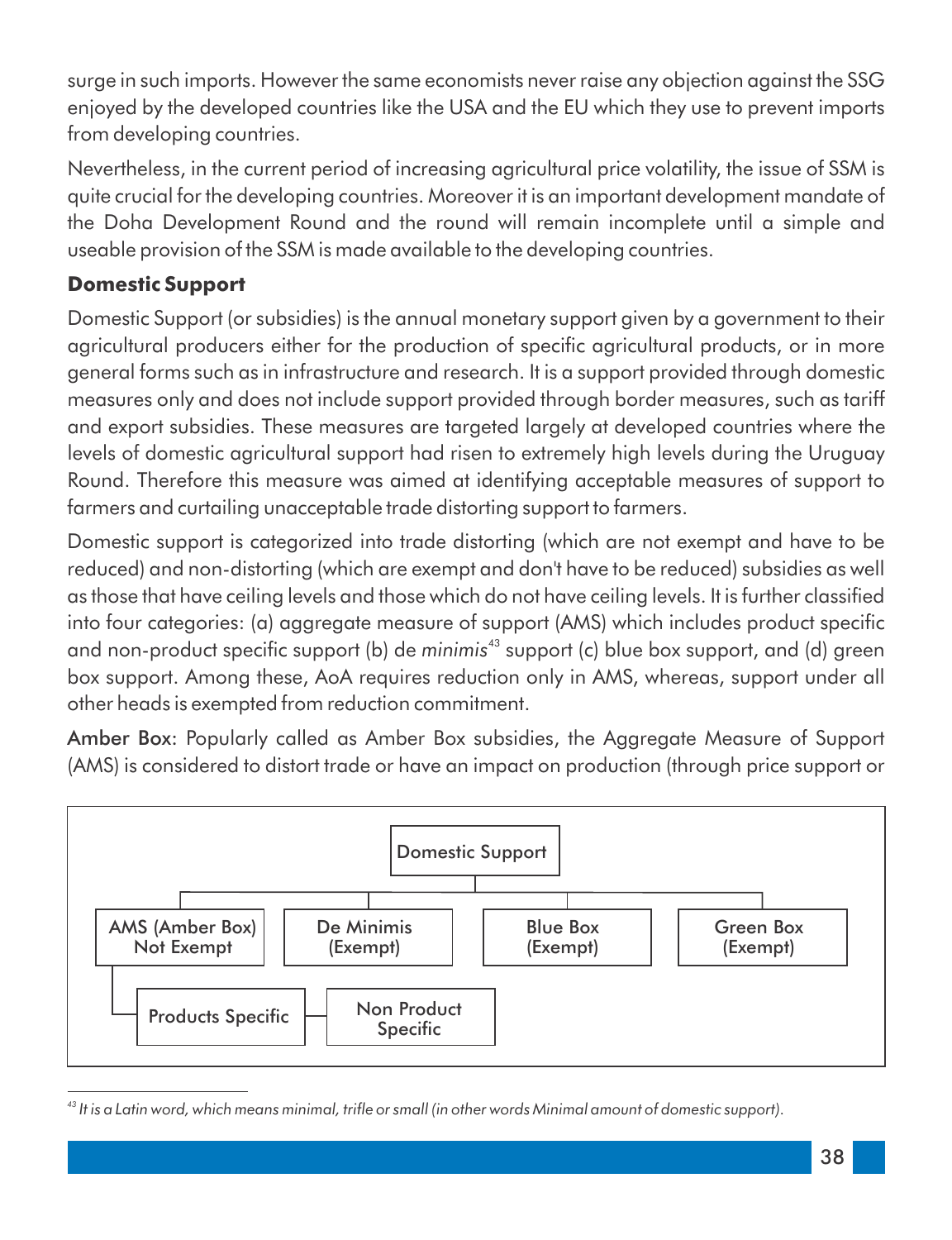input subsidies), therefore it is subject to reduction commitment. These measures are also open to legal challenges by other WTO members.

According to AoA rules, AMS is a monetary expression of the size of annual transfers provided for a specific agricultural product (in the form of market price support) in favour of the producers of that product, or non-product-specific support (such as support for irrigation, electricity, credit, fertilizers, seed etc.) provided in favour of agricultural producers in general. Even though the reduction commitments are applicable generally over all agricultural commodities, the calculation of AMS is made on the basis of the spending on specific commodities during a reference period. The two basic criteria for valuing support are its effect on prices and its cost to the government. This support is calculated on the basis of the difference between domestic administered market price (like India's Minimum Support Price) and the fixed external reference price (ERP)<sup>44</sup> multiplied by quantity of production eligible to get applied administered price. Both budgetary outlays (i.e. the money spent by governments to support a product) and revenue foregone by governments or their agents, whether at national or subnational level, are included in the AMS calculation.

The maximum limit for the total AMS is fixed at 5% of a country's total agricultural production (non-product specific support) for developed country and 10% for developing countries. According to Dr. Sachin Kumar of IIFT, ''AMS support for individual commodities (product specific support) must exceed 5% (for developed countries) and 10% (for developing countries like India) of the value of production (VoP)<sup>45</sup> of that commodity before the support is deemed part of the AMS (otherwise it is considered as de minimis support allowable under the AoA). And if the support provided exceeds the de minimis levels, then all of that support (and not just the excess amount above the de minimis level) must be counted in a country's Current Total AMS.'' It was presumed that de minimis subsidies would have minimal impact on production decision of farmers and would not create significant trade distortions; therefore, de minimis subsidies were exempt from reduction commitments.

Under the AoA, those WTO Members that had declared an AMS in the base period<sup>46</sup> undertook to discipline their trade-distorting domestic support to agriculture by capping it at 1986-88 average levels, and reducing it by 20% over six years up to 2000 for developed country Members or by 13% over 10 years up to 2004 for developing country Members. It is noteworthy that reduction commitments are applicable only at AMS level and not product-by-product level.

<sup>&</sup>lt;sup>44</sup> The fixed external reference price (ERP) is based on the years 1986 to 1988 (or as defined in the accession agreement of a *member)* using the average free on Board (f.o.b.) unit value for the basic agricultural product concerned in a net exporting *country and the average cost insurance freight (c.i.f.) unit value (as the case may be) for the basic agricultural product concerned in a net importing country in the base period.*

*<sup>45</sup> VoP for a product = minimum support price (or administered price) x total production of that product*

*<sup>46</sup> The base period depends on the year in which a country became a Member of the WTO: for countries that have been Members since the beginning of the WTO (because they were already Members of the GATT), the base period is 1986-88.*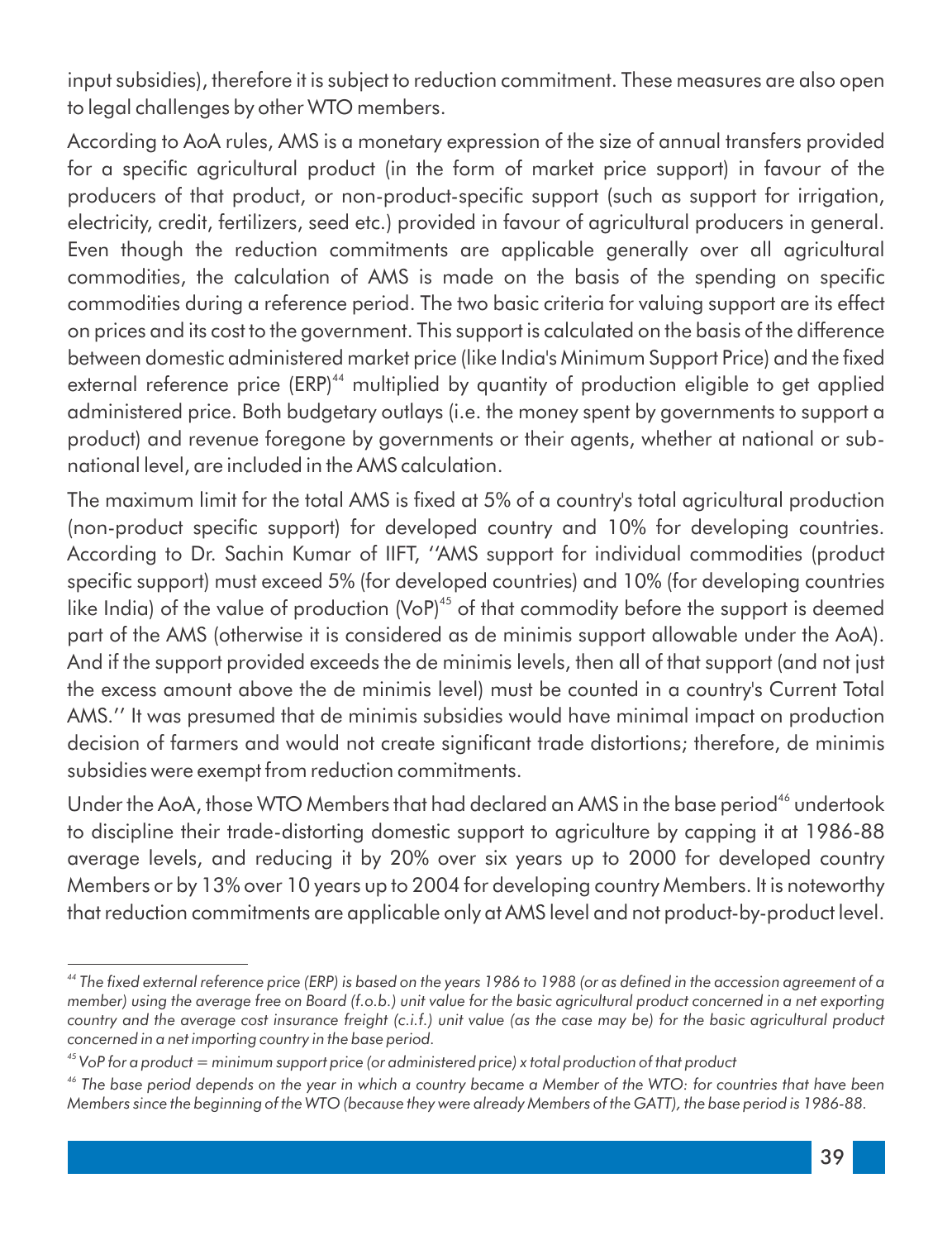In other words, WTO Members have not undertaken to reduce the support granted to each product or product category by 20%. Thus, under AoA, WTO Members can save on subsidies in one agricultural sector by increasing domestic subsidies in another sector so long as the total subsidization does not exceed the overall ceiling on subsidization to which a WTO Member has committed itself in the country schedule.

Least Developed countries were not required to make any reduction.

The maximum levels of domestic support (AMS) are bound<sup> $47$ </sup> in the WTO, and 30 (out of 131) Members<sup>48</sup> had declared an AMS support under the Uruguay Round that included 14 developing countries; they had larger subsidies than the de minimis levels and had made commitments to reduce their trade-distorting domestic supports in the Amber Box. Therefore for them, the de minimis levels are thresholds, not limits. Remaining 101 WTO members declared that they provided no support or negative support during the 1986-88 base period. In other words, during base period, their (including India) AMS was zero. Therefore, the reduction commitments related to Bound AMS are not applicable to them.

Since the remaining 101 Members (mainly developing countries) had not declared any AMS for the base period, so they have no AMS rights and are only entitled to provide production and trade distorting support up to their de minimis levels. As long as their product-specific support and non-product-specific support do not exceed their de minimis level they are in compliance with their commitments.<sup>49</sup> It means, for these countries, which include India as well, their de minimis limits are their de facto upper limits of domestic support under non-exempted Amber box policies. So far as India's de minimis level is concerned, the data (till 2010-11)<sup>50</sup> shows that it has been much below the stipulated limit of 10%, so there was no commitment to reduce that either.

Table No. 1 represent the Bound AMS and the current AMS of two developed countries, the EU and the USA which after 20% reduction have become constant at 67.2 Billion Euro for the EU and \$19.1 billion dollars for the USA. The vast gap between the Bound Total AMS and the Current Total AMS shows that these countries have substantial cushion to increase their AMS because their current total AMS in the year 2010 was €6.5 Billion Euro and \$4.1 billion US dollar respectively.

<sup>&</sup>lt;sup>47</sup> Here Bound indicate an upper limit for trade distorting subsidies allowed. Part IV of a WTO Member's Schedule of *Commitments lists its Annual Bound Commitment Levels for each of the years of the implementation period (which ended in 2000 for developed country and 2004 for developing country)*

*<sup>48</sup> https://www.wto.org/english/tratop\_e/agric\_e/negs\_bkgrnd07\_domestic\_e.htm*

*<sup>49</sup> FAO Commodity and Trade Policy Research Working paper no. 45; http://www.fao.org/3/a-i3819e.pdf* 

<sup>&</sup>lt;sup>50</sup> In September 2014, India filed the notification on Domestic Support to the WTO for seven years (2004-2005 to 2010-2011).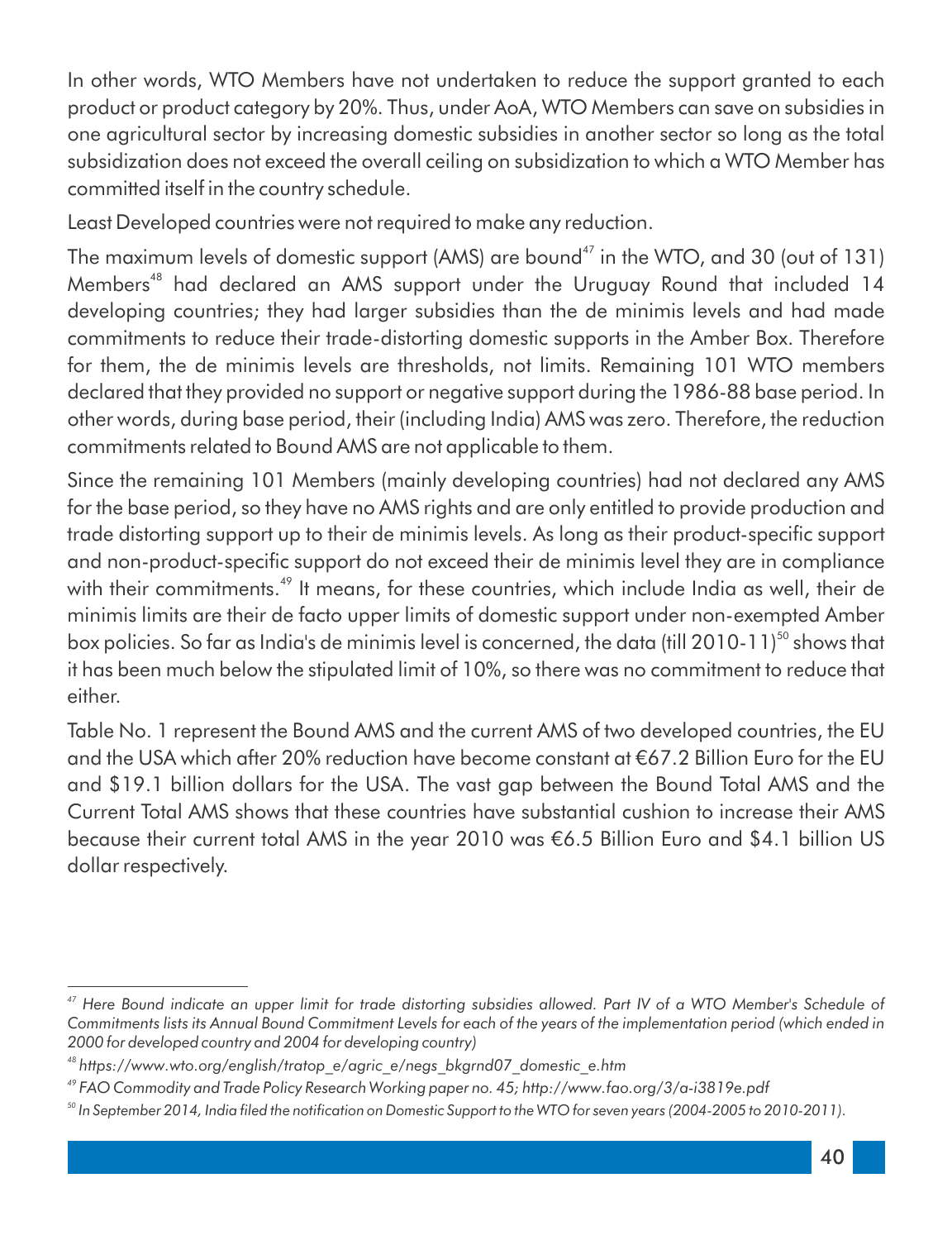|      | <b>European Union</b> | (In Billion Euro) | <b>United States</b><br>(In Billion US Dollars) |                  |
|------|-----------------------|-------------------|-------------------------------------------------|------------------|
| Year | Bound                 | Current           | Bound                                           | Current          |
|      | <b>Total AMS</b>      | <b>Total AMS</b>  | <b>Total AMS</b>                                | <b>Total AMS</b> |
| 1995 | 78.7                  | 50.181            | 23.083                                          | 6.214            |
| 1996 | 76.4                  | 51.163            | 22.287                                          | 5.898            |
| 1997 | 74.1                  | 50.346            | 21.492                                          | 6.238            |
| 1998 | 71.8                  | 46.947            | 20.695                                          | 10.392           |
| 1999 | 69.5                  | 48.157            | 19.899                                          | 16.862           |
| 2000 | 67.2                  | 43.909            | 19.899                                          | 16.843           |
| 2001 | 67.2                  | 39.391            | 19.899                                          | 14.482           |
| 2002 | 67.2                  | 28.598            | 19.899                                          | 9.637            |
| 2003 | 67.2                  | 30.891            | 19.899                                          | 6.950            |
| 2004 | 67.2                  | 31.214            | 19.899                                          | 11.629           |
| 2005 | 67.2                  | 28.427            | 19.899                                          | 12.943           |
| 2006 | 67.2                  | 26.632            | 19.899                                          | 7.742            |
| 2007 | 67.2                  | 12.354            | 19.899                                          | 6.260            |
| 2008 | 67.2                  | 11.796            | 19.899                                          | 6.255            |
| 2009 | 67.2                  | 10.883            | 19.899                                          | 4.267            |
| 2010 | 67.2                  | 6.502             | 19.899                                          | 4.120            |
| 2011 |                       |                   | 19.899                                          | 4.654            |

Table No. 1: Difference between Bound AMS and Current AMS in the EU and the US

*Source: WTO Notications*

Blue Box: Another category of support is called Blue Box, which is a production-limiting programme and provides direct payment to producers and must also either,

- i) be based on fixed areas or vields, or
- ii) if livestock payments, be made on a fixed and unchanging number of heads, or,
- iii) be made on 85 percent or less of the base level of production.

If the government support programme satisfies these three conditions, then this measure is not subject to reduction commitment. If not, then it will considered to be an Amber Box subsidy, and the next step would be to determine whether spending is above or below the 5% de minimis rate for developed country (and 10% for developing country). The Blue Box is of much less significance for developing countries since production-limiting support is very rare.

Blue box subsidies are calculated according to a fixed production data from an earlier period, e.g. Blue box contains aid to livestock or land not linked to prices but to fixed figures for surface and yield. This helps the developed countries to shift their subsidies from Amber Box to Blue box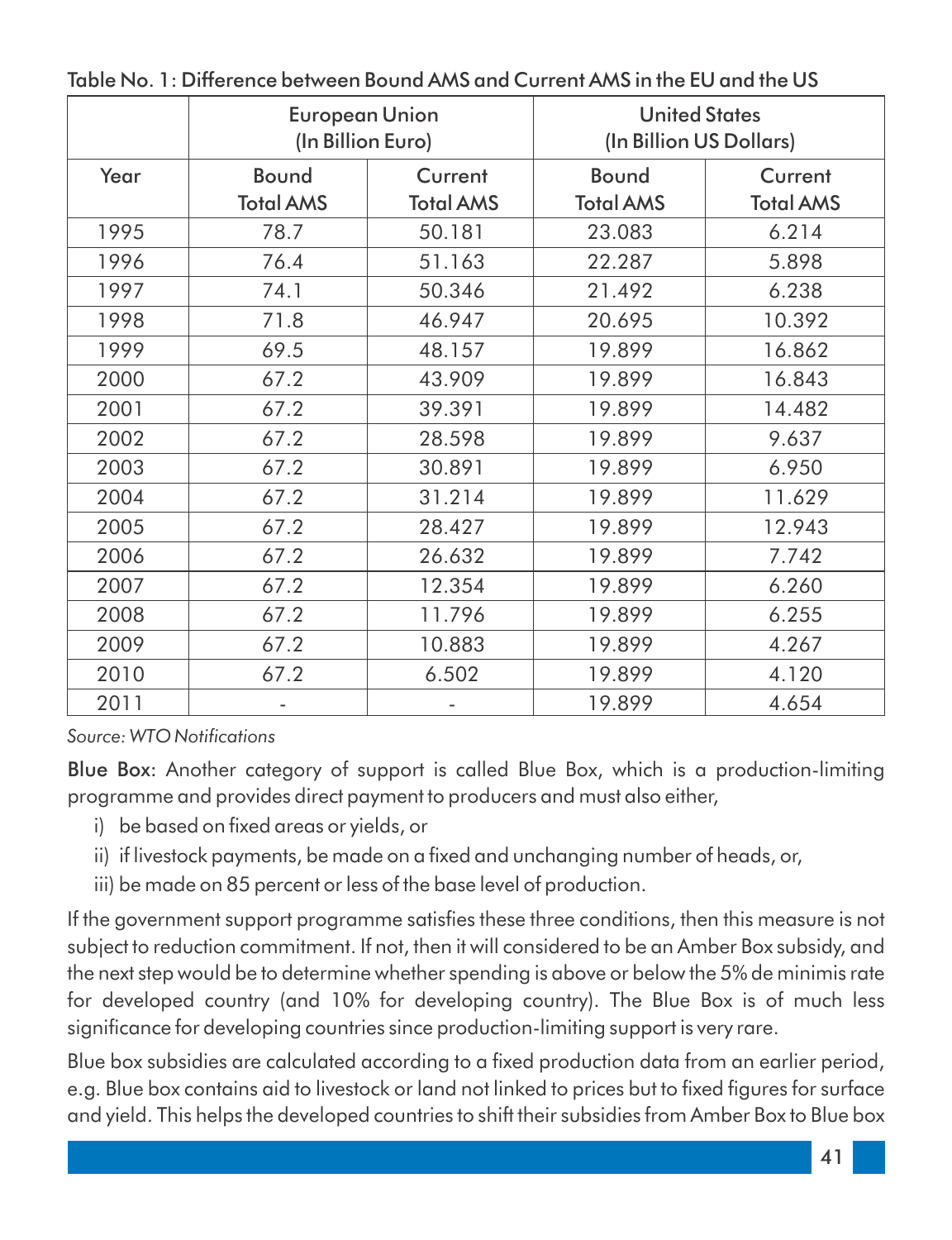if that support requires farmers to limit production, that is why WTO describes the Blue Box as the 'Amber Box with conditions'. The other aim of the Blue Box subsidies was to support transitional programs enabling countries to move away from trade distorting subsidies (Amber Box) and toward non-distorting subsidies (Green Box). Because Blue Box subsidies carry conditions, the Uruguay Round rules did not place quantitative limits on them, which means that countries are permitted to provide unlimited levels of Blue Box subsidies.

Table No. 2 gives details of huge Blue Box spending by USA and EU as well as by India, which is zero throughout the existence of WTO. However USA has stopped reporting Blue Box support in the notification submitted to the WTO since 1996 because USA had a target-price, deficiencypayment program started under the USA Farm Bill 1973 but this programme was terminated under the USA Farm bill 1996. It is also said that most of the Blue box subsidies in the USA has been shifted to non-trade distorting Green Box.

|      | India | <b>United States</b><br>(In Billion US Dollar)                                 |                      | <b>European Union</b><br>(In Billion Euro)          |                                                                |                      |
|------|-------|--------------------------------------------------------------------------------|----------------------|-----------------------------------------------------|----------------------------------------------------------------|----------------------|
| Year |       | <b>Payment Made</b><br>on 85 percent or<br>less of base level<br>of production | Total<br>Blue<br>Box | <b>Payment Based</b><br>on Fixed Area<br>and Yields | <b>Livestock Payments</b><br>made on a Fixed<br>Number of head | Total<br>Blue<br>Box |
| 1995 | Zero  | 7.030                                                                          | 7.030                | 15.648                                              | 5.197                                                          | 20.846               |
| 1996 | Zero  |                                                                                |                      | 17.193                                              | 4.327                                                          | 21.521               |
| 1997 | Zero  |                                                                                |                      | 16.191                                              | 4.251                                                          | 20.443               |
| 1998 | Zero  | $\overline{a}$                                                                 |                      | 15.977                                              | 4.526                                                          | 20.504               |
| 1999 | Zero  |                                                                                |                      | 15.128                                              | 4.664                                                          | 19,792               |
| 2000 | Zero  |                                                                                |                      | 16.825                                              | 5.397                                                          | 22.223               |
| 2001 | Zero  | $\bar{\phantom{a}}$                                                            |                      | 18.144                                              | 5.581                                                          | 23.726               |
| 2002 | Zero  |                                                                                |                      | 16.267                                              | 8.459                                                          | 24,727               |
| 2003 | Zero  |                                                                                |                      | 17.073                                              | 7.708                                                          | 24.782               |
| 2004 | Zero  |                                                                                |                      | 17.573                                              | 9.663                                                          | 27.237               |
| 2005 | Zero  |                                                                                |                      | 8.263                                               | 5.181                                                          | 13.445               |
| 2006 | Zero  |                                                                                |                      | 2.885                                               | 2.811                                                          | 5.697                |
| 2007 | Zero  |                                                                                |                      | 2.891                                               | 2.274                                                          | 5.166                |
| 2008 | Zero  | ä,                                                                             |                      | 3.089                                               | 2.258                                                          | 5.348                |
| 2009 | Zero  |                                                                                |                      | 3.063                                               | 2.259                                                          | 5.324                |
| 2010 | Zero  |                                                                                |                      |                                                     |                                                                | 3.142                |

#### Table No. 2: Blue Box Support in USA, EU and India

*Source: WTO Notications*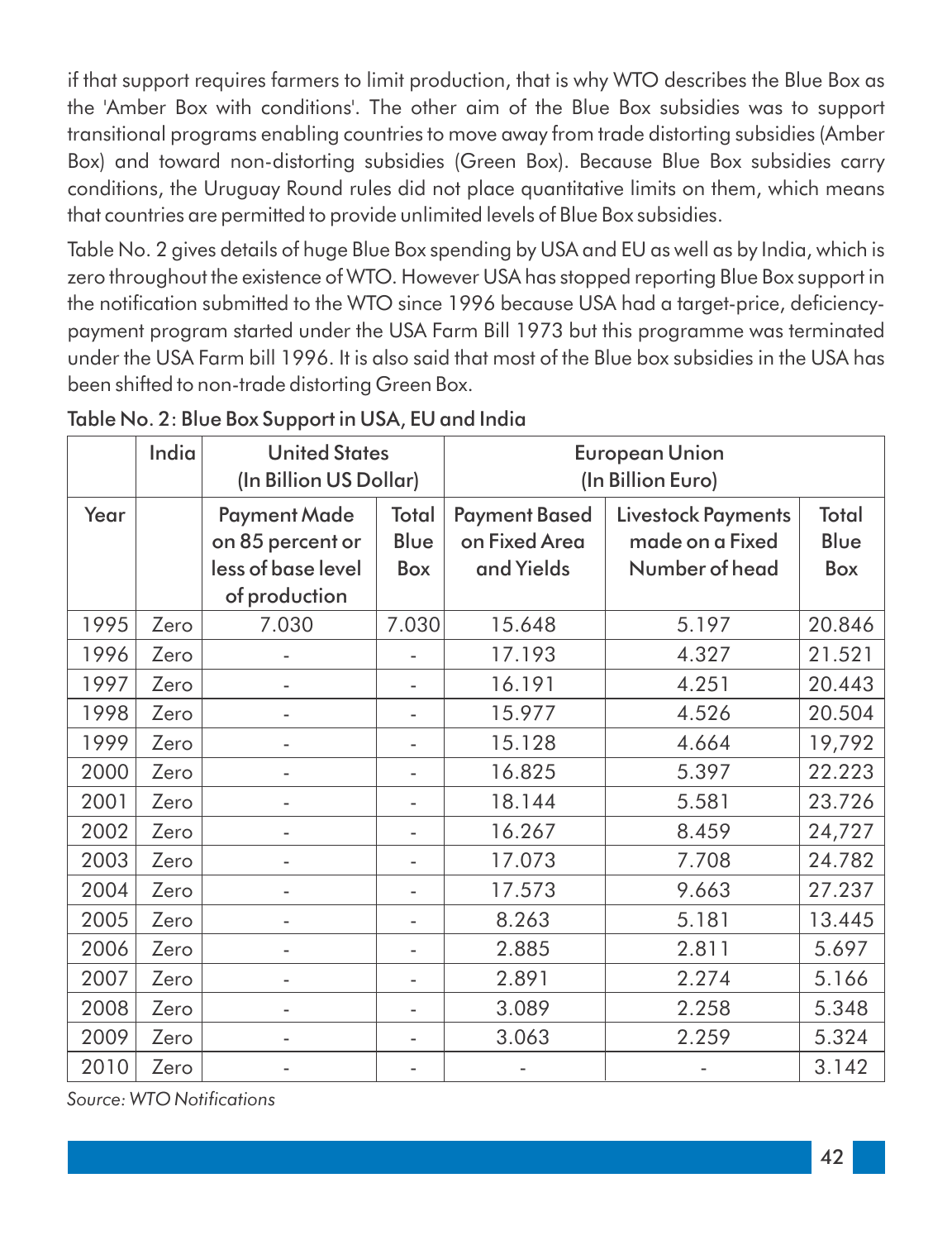Green Box: This is most controversial and contentious domestic support measure, which is being greatly misused by the developed countries, particularly by the EU and the USA. It is because "Green Box" support measures are considered as non-trade distorting and economically neutral, so the WTO does not impose any financial limitation or reduction commitment to this type of domestic support.

Green Box measures are listed in Annex 2 of the AoA. The fundamental requirement for the exclusion of these measures from the reduction commitments is that they have no, or at most minimal, trade distorting effects or effects on production. Secondly, they must be provided through publicly-funded government programmes (including government revenue foregone) not involving transfers from consumers; and thirdly, it must not have the effect of providing price support to producers. So there are two broad categories of Green Box subsidies; government service programme and Direct Payments to producers. The outlays on the Green Box measures can be increased without any limitation under the WTO and they are also exempt from any legal challenge. The Green Box applies to both developed and developing country Members.

The list of green box measures includes such policies, which provide services or benefits to agriculture, or the rural community, public stock holding for food security purposes, domestic food aid and certain de-coupled payments to producers including direct payments to production limiting programmes, provided certain conditions are met. Some of these measures include the following:

- Provision of 'general services', including research, pest and disease control, training, extension, inspection, marketing and promotion services, and infrastructure services such as water supply and drainage. In 2013, at the Bali Ministerial, a range of support policies related to land reform and rural livelihood security used mainly in the developing countries have been added in the general government services provisions under the Green Box. These included Land rehabilitation; Soil conservation and resource management; Drought management and flood control; Rural employment programmes; Issuance of property titles; Farmer settlement programmes, in order to promote rural development and poverty alleviation.<sup>51</sup>
- Public acquisition (at current market prices) and stockholding of products for food security (must be integral part of a nationally legislated food security program and be financially transparent). However if the food is procured at administered prices, subsidy component<sup>52</sup> must be notified (accounted for in the measurement of the Amber Box subsidy). This issue has been explained in detail in the next chapter.

*<sup>51</sup> https://www.wto.org/english/thewto\_e/minist\_e/mc9\_e/desci37\_e.htm*

*<sup>52</sup> Subsidy component is computed based on the difference between the administered price (or price support provided by government e.g. Minimum Support Price in India) and the external reference price multiplied by total quantity of production of that commodity eligible to receive administered price.*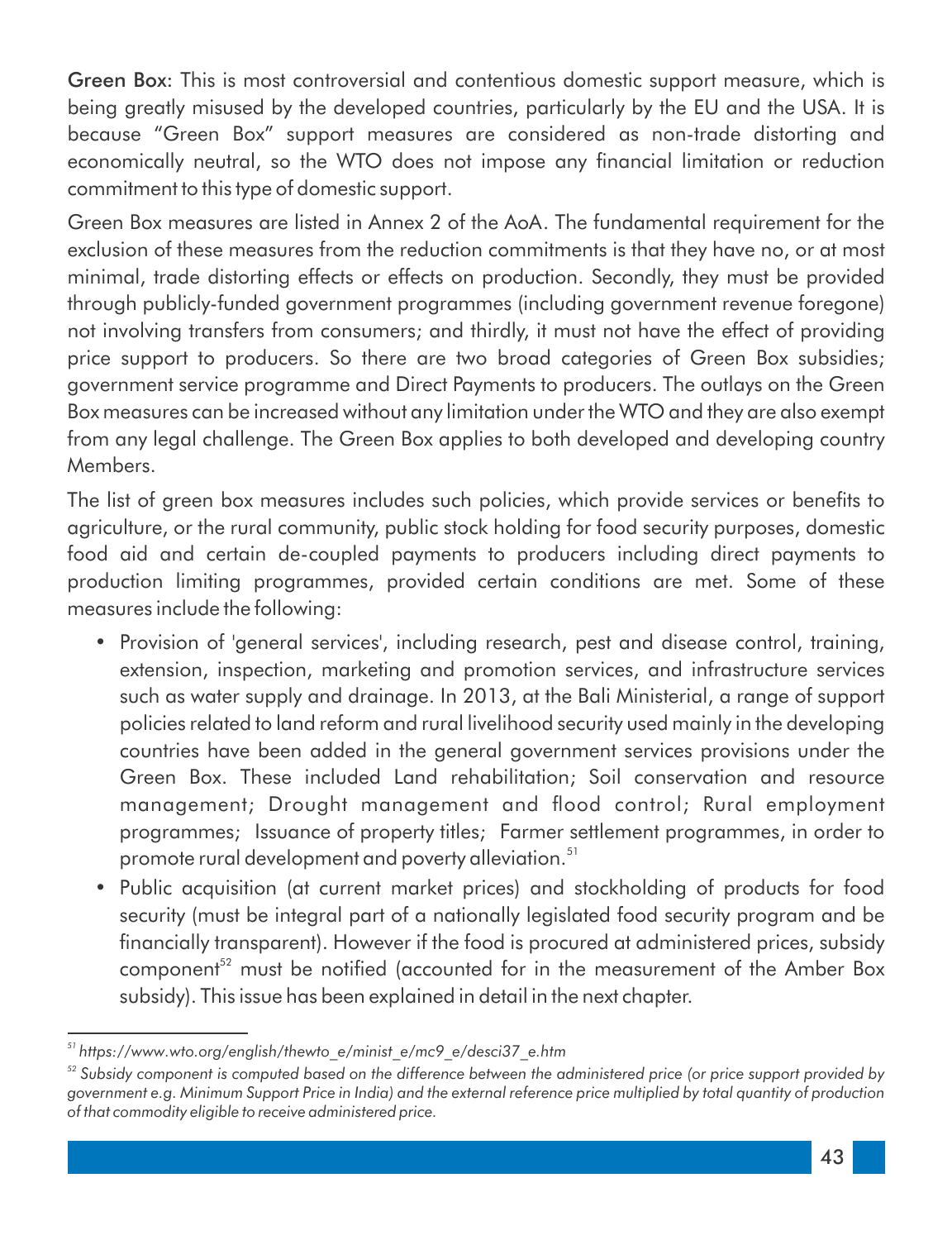- Provision of domestic food aid (based upon clearly defined eligibility and nutritional criteria, be financially transparent, and involve government food purchases at current market prices).
- Relief from natural disaster (allowed only if producers show a production loss that exceeds 30 per cent of the average of production and will compensate for not more than the total cost of replacing production loss),
- Structural adjustment through producer and resource retirement programmes (for encouraging producers to cease their activities permanently or change over to nonagricultural activities), and investment aids,
- Environmental and regional assistance programmes,
- And, most contentiously, decoupled income support (not linked to current levels of production or prices) and is granted to a producer who has suffered an income loss which exceeds, in a given year, 30 per cent of average gross income and that this Aid does not compensate for more than 70 per cent of the income loss.

These measures have been exempt from reduction commitment on the basis that they have no or minimal trade distorting effects. However, a study<sup>53</sup> by the UNCTAD shows that developed countries Green Box subsidy programmes are not keeping with this criterion and have significant trade distorting effects. According to the study, if the trade-distorting elements of the Green Box were removed, the cost of production in key economies would increase by 15% to 30% and their exports would decline by 40% to 60%. Developing countries would see an increase in exports by about 20%. Even LDCs will find their exports going up by 20%. Global imports would also decline. Agricultural employment will rise in almost all developing countries. This rise in employment of skilled and unskilled labour would lead to the alleviation of poverty. The rise in employment in developing countries is estimated to range between 3% to 5%, far higher than the rate of natural increase of the labour force. Wages would also rise by 1% on average in developing countries, with LDCs registering the highest increase. Hence there are significant and positive poverty attenuating effects as a result of reducing Green Box subsidies.

Developing countries including India have always been very suspicious of the claim made by developed countries that the Green Box subsidy is "non-trade distorting". This is mainly because of the tendency by developed countries to shift their "trade distorting subsidies from the Amber Box to Green Box and that was the reason developing countries always demanded for disciplining the Green Box and imposing strong and legally tight definition of Green box subsidies to ensure that subsidies within this box are not production or trade distorting.

In order to continue giving trade distorting subsidies so they can control markets, developed countries routinely manipulate the categorization of their subsidies from trade-distorting, into

*<sup>53</sup> http://wtocentre.iift.ac.in/DOC/Studies\_GreenBoxSubsidiesATheoreticalAndEmpericalAssessmen.pdf*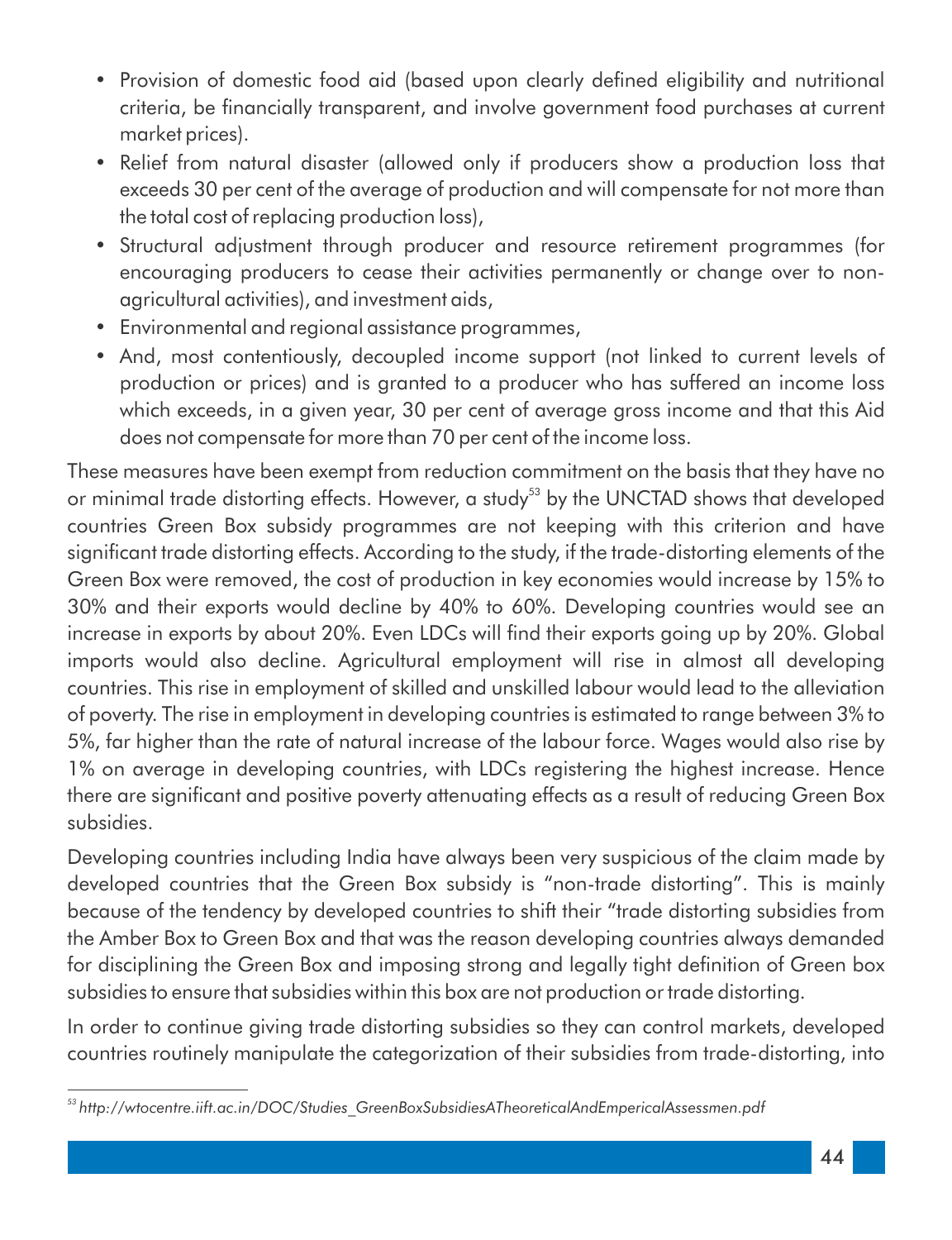non-trade distorting, (e.g. shifting from amber box to green box and blue box. Meanwhile, the exemptions that apply to developing countries are often of not much use given the longrunning negative fiscal position of many of these countries, which does not allow them to give subsidies to their farmers. In the end, with such gaping loopholes, the AoA clearly serves only to legitimize and strengthen the trade-distorting practices of developed countries. A glimpse of the inflating Green box and deflating Amber Box in developed countries, especially the USA and the EU (as given in table 5 & 6), indicate the box shifting of trade distorting subsidies into non-trade distorting Box, i.e. Green Box.

Table 5&6 clearly shows the shifting of domestic support from amber box to green box in the period 1995-2010 for the EU and 1995-2010 for the USA. In the case of EU, the domestic support in amber box declined from €50.2 Billion Euro in 1995 to €6.5 billion Euro in 2010 but at the same time the Green Box subsidies increased from  $E18.8$  billion Euro in 1995 to  $E68$ billion Euro in 2010. Similarly, we see a huge jump in the Green box subsidy in the USA which increased from \$46 billion US dollars in 1995 to \$125 billion US dollars in 2011.

Compared to this, India's Green Box subsidy is quite insignificant. See the Table No. 3.

| Year      | General         | <b>Public Stockholding</b> | <b>Direct</b> | Total  |
|-----------|-----------------|----------------------------|---------------|--------|
|           | <b>Services</b> | for Food Security          | Payment       | Green  |
|           |                 | <b>Purposes</b>            |               |        |
| 1995-1996 | 398             | 1570                       | 228           | 2196   |
| 1996-1997 | 239             | 1709                       | 554           | 2502   |
| 1997-1998 | 265             | 2018                       | 590           | 2873   |
| 1998-1999 | 84              | 2068                       | 124           | 2276   |
| 1999-2000 | 85              | 2123                       | 284           | 2493   |
| 2000-2001 | 86              | 2629                       | 136           | 2851   |
| 2001-2002 | 100             | 3668                       | 234           | 4002   |
| 2002-2003 | 100             | 4996                       | 141           | 5237   |
| 2003-2004 | 113             | 5476                       | 294           | 5883   |
| 2004-2005 | 352             | 5730                       | 101           | 6183   |
| 2005-2006 | 488             | 5211                       | 207           | 5907   |
| 2006-2007 | 648             | 5640                       | 205           | 6493   |
| 2007-2008 | 821             | 7768                       | 977           | 9567   |
| 2008-2009 | 872             | 9495                       | 6560          | 16,927 |
| 2009-2010 | 776             | 12,282                     | 4323          | 17,381 |
| 2010-2011 | 1124            | 13,812                     | 4542          | 19,472 |

Table No. 3: India's Green Box Subsidy under Different Category (in million US Dollar)

Source: India's Domestic Support Notifications submitted to the WTO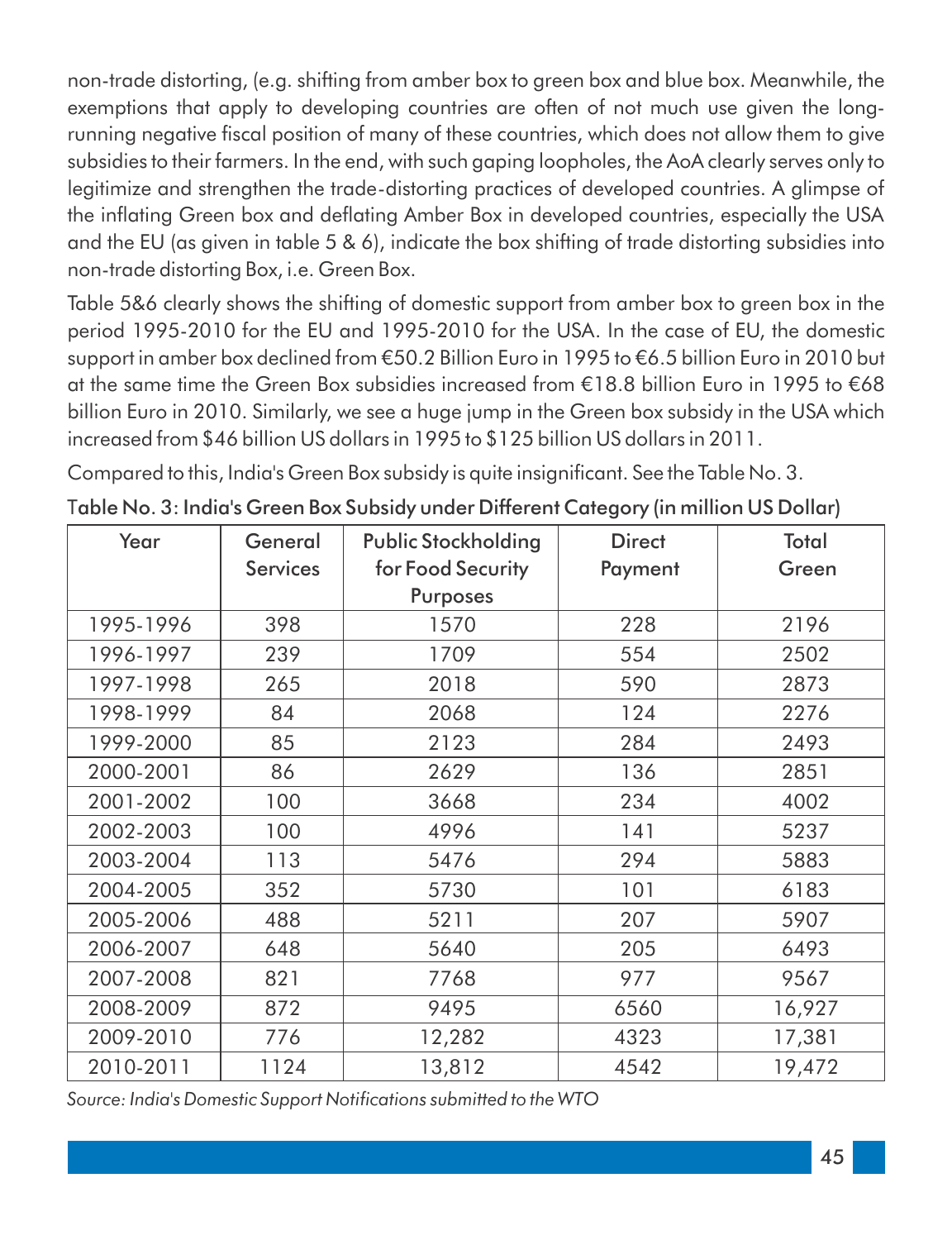As per India's latest notification, the total subsidy comes to \$51,082 million US dollars which include mainly the Green Box Subsidy and the subsidy provided under Article 6.2 for input (generally available to low-income or resource poor producers).

| Year      | Investment<br><b>Subsidies</b> | <b>Input Subsidies generally</b><br>available to low-income or<br>resource poor producers | Total<br><b>Subsidies</b><br>under Art. 6.2 |
|-----------|--------------------------------|-------------------------------------------------------------------------------------------|---------------------------------------------|
| 1995-1996 | 105                            | 150                                                                                       | 254                                         |
| 1996-1997 | 1117                           | 3738                                                                                      | 4855                                        |
| 1997-1998 | 1143                           | 4029                                                                                      | 5172                                        |
| 1998-1999 | $\overline{2}$                 | 6757                                                                                      | 6759                                        |
| 1999-2000 | $\overline{2}$                 | 7163                                                                                      | 7165                                        |
| 2000-2001 |                                | 8478                                                                                      | 8478                                        |
| 2001-2002 | $\overline{2}$                 | 8252                                                                                      | 8254                                        |
| 2002-2003 | 3                              | 7338                                                                                      | 7341                                        |
| 2003-2004 | $\overline{4}$                 | 9021                                                                                      | 9026                                        |
| 2004-2005 | 408                            | 10,281                                                                                    | 10,689                                      |
| 2005-2006 | 485                            | 11,831                                                                                    | 12,316                                      |
| 2006-2007 | 629                            | 14,907                                                                                    | 15,536                                      |
| 2007-2008 | 1135                           | 21,177                                                                                    | 22,312                                      |
| 2008-2009 | 1466                           | 29,989                                                                                    | 31,459                                      |
| 2009-2010 | 1614                           | 28,241                                                                                    | 29,856                                      |
| 2010-2011 | 2530                           | 29,078                                                                                    | 31,610                                      |

Table No. 4: India's Subsidy under Article 6.2 (in million US Dollar)

Source: India's Domestic Support Notifications submitted to the WTO

In this context, it is noteworthy to mention that under Special and Differential Treatment (S&D) provisions for Domestic Support, developing country members are allowed to procure for food security stocks at administered prices provided that the subsidy to producers is included in calculation of Amber Box. Developing countries are permitted to distribute subsidized food to meet the requirements of urban and rural poor. The S&D provisions also permit direct or indirect government support provided to encourage agricultural and rural development, investment subsidies and agricultural input subsidies provided to low-income farmers in developing countries (under Article 6.2). Subsidies under Article 6.2 are exempted from the reduction commitments, and therefore are exempt from calculation of AMS. Since there is no specific definition of low income or resource poor farmers in the WTO, therefore each developing country was free to define it. According to India's notifications on Domestic Support to the WTO, a farmer with less than 10 hectares of landholding would be considered as a low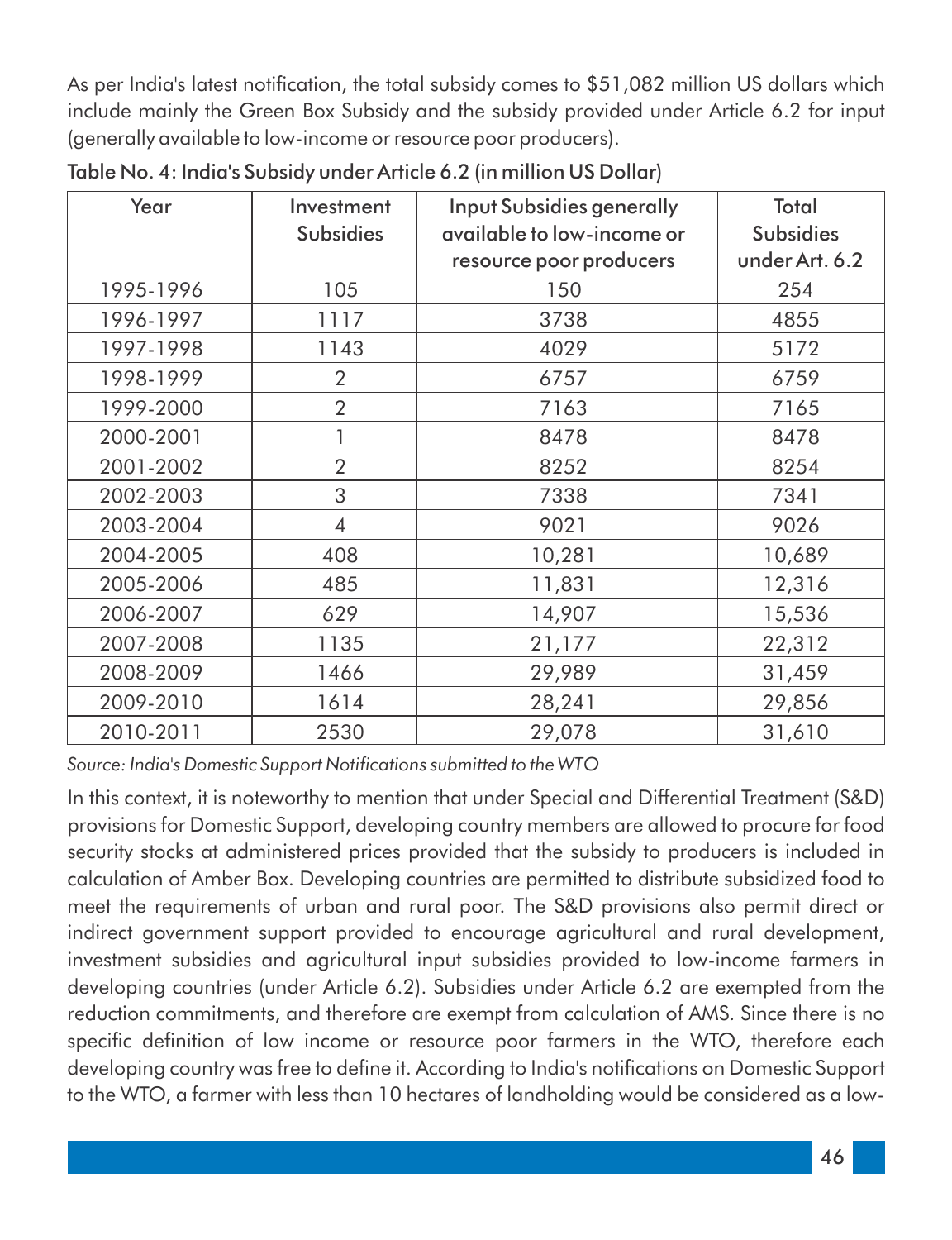income or resource-poor farmer. As per this definition, about 99 percent of agricultural landholding comes under this category. Thus, India has no obligation under AoA to reduce input subsidies to agriculture sector provided under Article 6.2.

#### **Subsidy Reduction: a failed issue**

In the 20 years history of WTO, subsidies given by the developed countries to their agriculture sector has always been a stumbling bloc in the AoA negotiations. It has always been a major issue of contention, particularly between the USA on the one side and developing countries on the other. Till today, the WTO members have failed even to agree how to reduce the huge subsidies given by developed countries to their farmers whose over production continues to threaten the livelihoods of small and marginal farmers in the developing countries. These farmers not only face unfair competition in their home markets from highly subsidized imports from developed countries but their prospects for exports to a third country got severely constrained because of price depression in the international market.

Through the different draft modalities under the Doha Round, attempts were made to influence developed countries to cut down their Domestic Support. To enforce overall subsidy reduction, a new concept called OTDS (Overall Trade-Distorting Domestic Support) was introduced during the Doha Round, which is a sum of (i) AMS or Amber Box subsidy, (ii) the de minimis and (iii) the support under the Blue Box. So OTDS means Amber Box  $+$  Blue Box  $+$  de minimis (except the Green Box) as explained in the Table 5 and 6 for the USA and the EU. From July 2004 onwards, OTDS was one of the central issues of the different drafts Modalities. A key aspect of the discussion on OTDS was a common understanding among WTO Members on the construction of the Base OTDS, on which the reductions as well as the tiers of the tiered formula would be applied.

| (Figures in USD million) |                  |       |                 |             |        |                       |  |
|--------------------------|------------------|-------|-----------------|-------------|--------|-----------------------|--|
| Marketing year           | <b>Total AMS</b> | Total | <b>Total de</b> | <b>OTDS</b> | Total  | <b>Total domestic</b> |  |
| starting in $\dots$      | (Amber Box)      | Blue  | minimis         |             | Green  | support               |  |
| 1995                     | 6,214            | 7,030 | 1,643           | 14,887      | 46,041 | 60,928                |  |
| 1996                     | 5,898            |       | 1,175           | 7,072       | 51,825 | 58,897                |  |
| 1997                     | 6,238            |       | 812             | 7,050       | 51,252 | 58,302                |  |
| 1998                     | 10,392           |       | 4,750           | 15,142      | 49,820 | 64,962                |  |
| 1999                     | 16,862           |       | 7,435           | 24,297      | 49,749 | 74,046                |  |
| 2000                     | 16,843           |       | 7,341           | 24,184      | 50,057 | 74,241                |  |
| 2001                     | 14,482           |       | 7,054           | 21,536      | 50,672 | 72,208                |  |
| 2002                     | 9,637            |       | 6,690           | 16,328      | 58,322 | 74,650                |  |
| 2003                     | 6,950            |       | 3,237           | 10,187      | 64,062 | 74,249                |  |

Table: 5: USA domestic support (based on WTO notifications)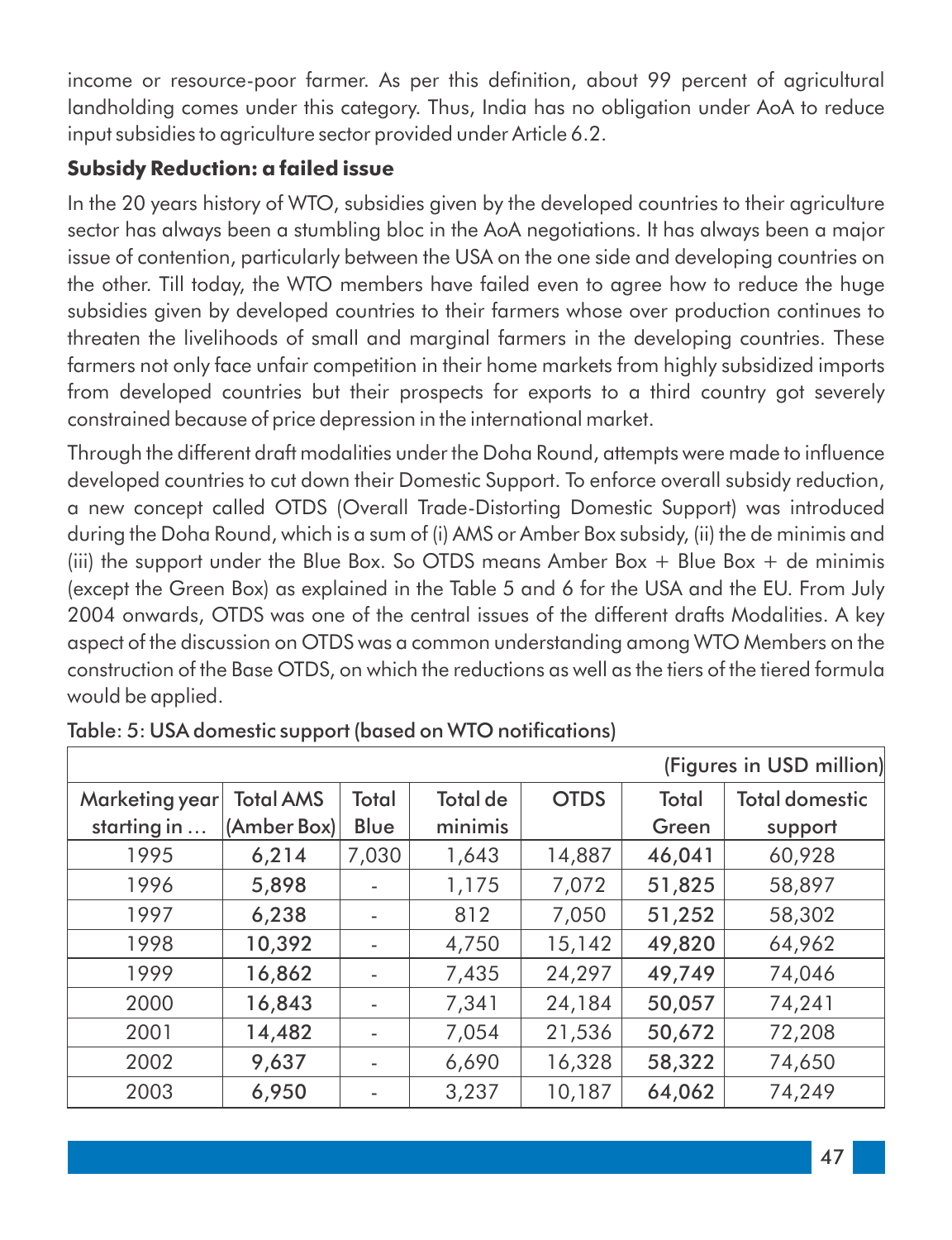| 2004 | 11,629 | 6,458 | 18,087 | 67,425  | 85,512  |
|------|--------|-------|--------|---------|---------|
| 2005 | 12,943 | 5,980 | 18,923 | 72,328  | 91,251  |
| 2006 | 7,742  | 3,601 | 11,343 | 76,035  | 87,378  |
| 2007 | 6,260  | 2,260 | 8,520  | 76,162  | 84,682  |
| 2008 | 6,255  | 9,971 | 16,226 | 86,218  | 102,444 |
| 2009 | 4,267  | 7,258 | 11,525 | 103,214 | 114,739 |
| 2010 | 4,119  | 5,665 | 9,784  | 120,531 | 130,315 |
| 2011 | 4,654  | 9,714 | 14,368 | 125,117 | 139,485 |

 $Source: WTO$  *Notifications* 

Table: 6 : EU domestic support (based on WTO notifications)

| (Figures in EUR million) |                  |        |                 |             |        |                       |
|--------------------------|------------------|--------|-----------------|-------------|--------|-----------------------|
| Marketing year           | <b>Total AMS</b> | Total  | <b>Total de</b> | <b>OTDS</b> | Total  | <b>Total domestic</b> |
| starting in              | (Amber Box)      | Blue   | minimis         |             | Green  | support               |
| 1995                     | 50,181           | 20,846 | 825             | 71,852      | 18,779 | 90,631                |
| 1996                     | 51,163           | 21,521 | 761             | 73,445      | 22,130 | 95,576                |
| 1997                     | 50,346           | 20,443 | 733             | 71,521      | 18,167 | 89,688                |
| 1998                     | 46,947           | 20,504 | 525             | 67,975      | 19,168 | 87,143                |
| 1999                     | 48,157           | 19,792 | 554             | 68,502      | 21,916 | 90,419                |
| 2000                     | 43,909           | 22,223 | 745             | 66,876      | 21,848 | 88,724                |
| 2001                     | 39,391           | 23,726 | 1,012           | 64,128      | 20,661 | 84,790                |
| 2002                     | 28,598           | 24,727 | 1,942           | 55,266      | 20,404 | 75,670                |
| 2003                     | 30,891           | 24,782 | 1,954           | 57,626      | 22,074 | 79,700                |
| 2004                     | 31,214           | 27,237 | 2,042           | 60,493      | 24,391 | 84,884                |
| 2005                     | 28,427           | 13,445 | 1,251           | 43,123      | 40,280 | 83,404                |
| 2006                     | 26,632           | 5,697  | 1,975           | 34,304      | 56,530 | 90,833                |
| 2007                     | 12,354           | 5,166  | 2,389           | 19,909      | 62,610 | 82,519                |
| 2008                     | 11,796           | 5,348  | 1,083           | 18,226      | 62,825 | 81,051                |
| 2009                     | 10,883           | 5,324  | 1,393           | 17,600      | 63,798 | 81,398                |
| 2010                     | 6,502            | 3,142  | 1,393           | 11,037      | 68,052 | 79,088                |

*Source : WTO Notications*

The December 2008 Draft Modalities (TN/AG/W/4/Rev.4) proposed a tiered formula for cuts in OTDS as well as cuts or caps on the individual categories of domestic support (Amber Box, Blue Box and Green Box support). The draft Modalities proposed a 60% cut in OTDS by the USA and Japan whose OTDS is between \$10 billion US dollars to \$60 billion US dollars and 80% by the EU whose OTDS is above \$60 billion US dollars. Other developed countries that spend less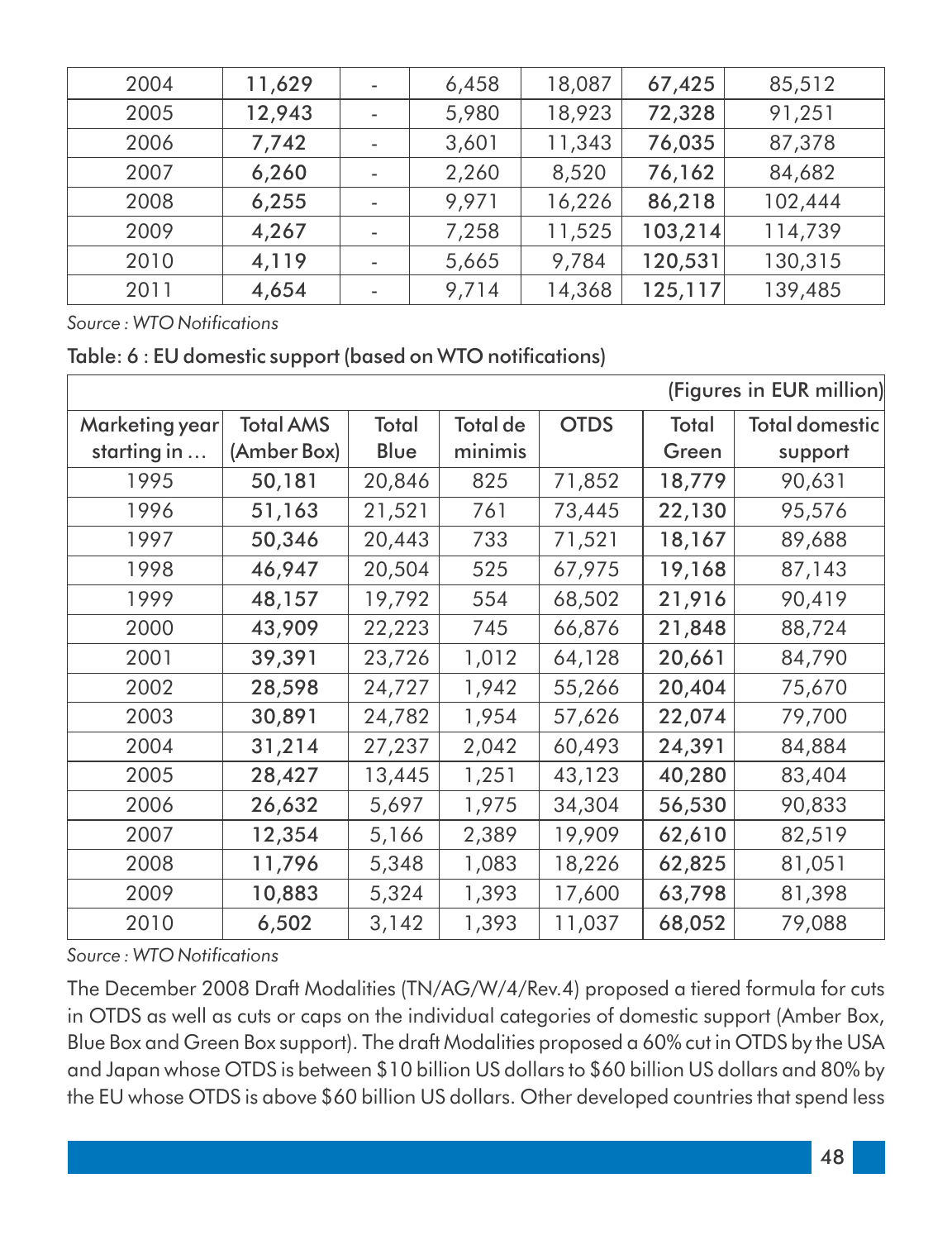than \$10 billion US dollars in OTDS would have to cut their support by 55%.

However, the way the Base OTDS for developed countries were estimated, especially for USA  $$48.3$  billion dollars)<sup>54</sup> and EU ( $$110.3$  billion Euro)<sup>55</sup>, even the substantial cut of 60% and 80% would not have much impact on their actual subsides, as indicated in Table 7.

| ۰ | . .<br>u. |  |
|---|-----------|--|
|   |           |  |

| Tier | Threshold (US\$ billion)                                  | <b>Base OTDS</b> | Cuts | <b>OTDS</b><br>After Cut | <b>Actual OTDS</b><br>(in 2010) |
|------|-----------------------------------------------------------|------------------|------|--------------------------|---------------------------------|
|      | Above \$60 Billion (for EU)                               | €110.3 Billion   | 80%  | €22 Billion              | €11 Billion                     |
| 2    | Between \$10 - \$60 Billion<br>(for USA and Japan)        | \$48.3 Billion   | 60%  | $$14.5$ Billion          | \$9.8 Billion                   |
| 3    | Below \$10 Billion (for all<br>other Developed Countries) |                  | 55%  |                          |                                 |

Despite a 60% cut, USA Bound OTDS would remain much above (\$14.5 billion US dollars) the actual level of OTDS (\$9.7 billion US dollars in 2010) which would provide an option to the USA to further increase their trade distorting subsidies (by \$4.8 billion US dollars). Similarly, despite a proposed 80% cut, EU Bound OTDS would remain €22 billion Euro, which is much above their actual OTDS of  $E$ 11 billion Euro in 2010. Thus the developed countries do not have to reduce its actual or applied OTDS which is driving world prices down and also keeping poor and subsistence farmers in developing countries out of employment. They only have to "cut water" (the value between the bound and applied level).<sup>56</sup> So it is quite clear that countries that are high subsidizers, they secured the right to continue to give high subsidies which is quite important for the survival of agriculture in USA and EU which not only supports production but also equips them to capture market in developing countries.

Negotiations prior to the Ministerial in Nairobi indicates that the issue of reducing trade distorting farm subsidies in developed countries is not even a subject matter of discussion, and far from being an issue under negotiations. Rather the developed countries are attacking meager subsidies given by developing countries to their farm sector. In Post Bali Ministerial negotiation, USA accused India of providing excessive subsidies under Article 6.2 for agricultural inputs and called for discontinuing.<sup>57</sup> Instead of fulfilling commitments to reduce their domestic subsidies, the USA and EU have pushed developing countries like India, Indonesia, South Africa, and others to take subsidy-reduction commitments even though they

*<sup>54</sup> http://www.southcentre.int/wp-content/uploads/2013/08/AN\_AG14\_Comments-on-WTO-Agriculture-2011- Report\_EN.pdf*

*<sup>55</sup> ibid*

*<sup>56</sup> http://www.southcentre.int/wp-content/uploads/2013/08/AN\_AG14\_Comments-on-WTO-Agriculture-2011- Report\_EN.pdf*

*<sup>57</sup>Azevedo issues sanitized version of 'consultation' meetings; SUNS #8034; 4 June 2015*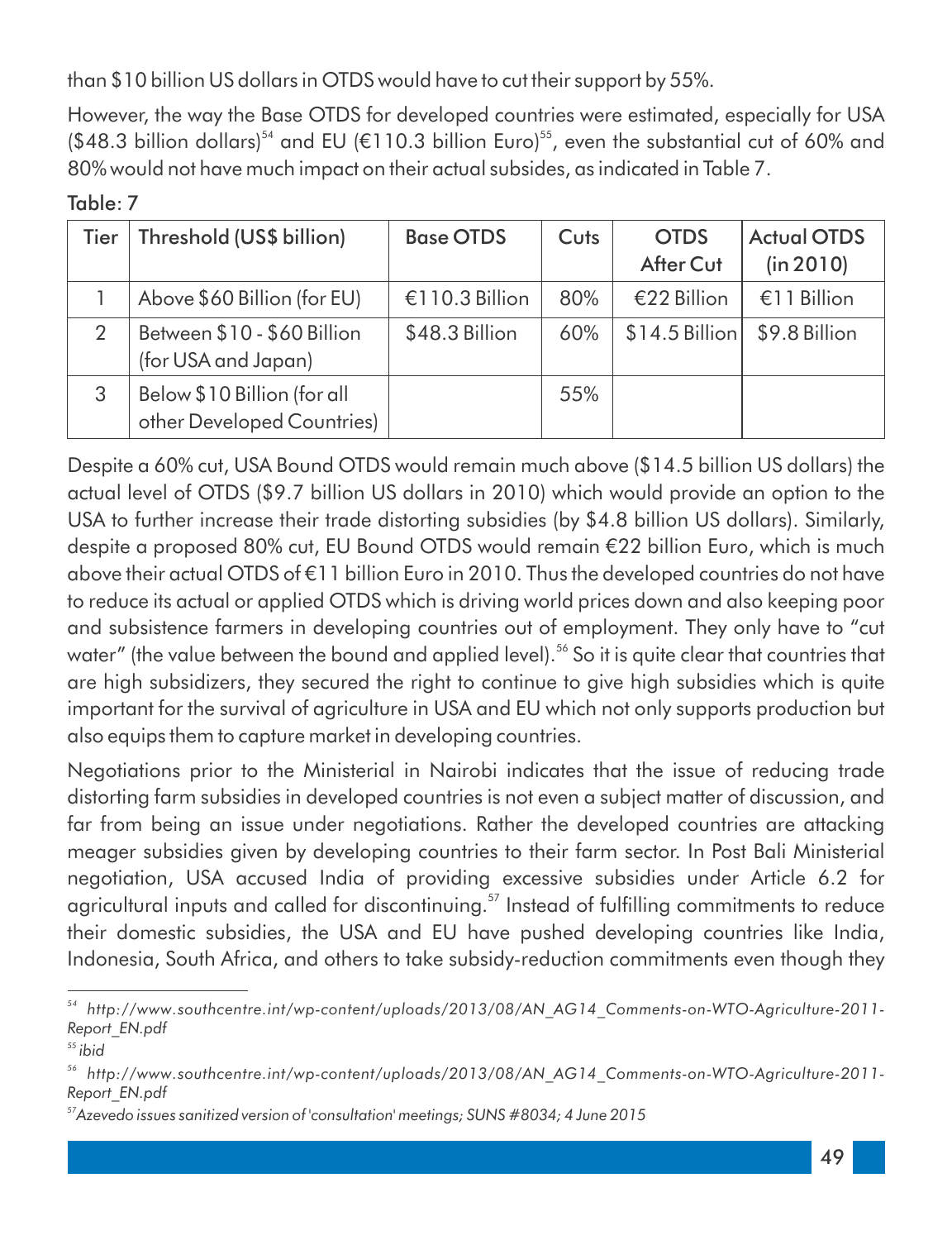are not required to do so under the Doha mandates. Developed countries have also challenged price support subsidies meant to strengthen production by resource-poor farmers, which would go into public food stockholding programs in developing countries, like India's Public Distribution System (PDS).

#### **Export Subsidies**

Export subsidies are special incentives provided by governments to encourage increased foreign sales. It facilitates exports of goods on the world market at prices lower than those in their domestic markets. In fact, export subsidies were deemed to be so antithetical to the interests of trade liberalization that they were banned for all products, except agriculture, in the early days of the GATT. Because it is in the interest of the USA and EU (they are the two largest users of export subsidies), the AoA does not mention dumping, but instead euphemistically terms it 'export subsidy' and 'export competition'. Developing countries rarely have the luxury to provide such supports. Export subsidies cause other exporters to face stiffer competition as the prices of their goods are driven down. Therefore countries which can afford to subsidize exports take markets away from, and put at a disadvantage low cost producers from poorer countries who in fact are more efficient producers. World prices are lowered, price instability in the world market increases. Most detrimental is that unequal competition destroys the agricultural sector in developing countries. These programmes essentially help agribusinesses by reducing the costs of selling on the international market and by transferring the risks from the exporting companies to the government and taxpayers.<sup>58</sup> Western agribusiness corporations like Cargill, ConAgra, Archer Daniels Midland (ADM), Bunge Ltd and Smithfield have taken maximum benefit of export subsidy provisions to dominate the world agricultural trade. As the WTO clearly allows subsidies for handling, storage, transportation, processing, upgrading and export promotion, the transnational corporations like Cargill<sup>59</sup>, which control the 70% of the world grain trade, are the most important beneficiaries of such subsidies. Equipped with domestic support and export subsidies, these global food and agribusiness companies dump their cheap subsidized products in the world market crashing not only the international commodity price but domestic farm price in the developing countries which is causing disastrous effect in countries like India. The low cost of domestic farm price is one of the main reasons for suicides of thousands of small and marginal farmers in India who are ending their lives because they could not get back even their principal.

Interestingly, these corporations not only enjoy export subsidies in the West, but they also bag whatever concession is provided to the developing countries for allowing export subsides. In 2001, India exported 20,000 tonnes<sup>60</sup> of wheat to Philippines at Below Poverty Line price (BPL),

<sup>&</sup>lt;sup>58</sup> http://iatp.org/files/Perspectives\_and\_trends\_on\_agriculture\_at\_the\_.htm

*<sup>59</sup> Cargill, as the world's largest grain trader, control the procurement, processing, transportation, storage, export and trading operations in approximately 50 countries throughout North America, Europe, Latin America and Asia.*

*<sup>60</sup> One tonne is 1000 kg and one quintal is 100 kg.*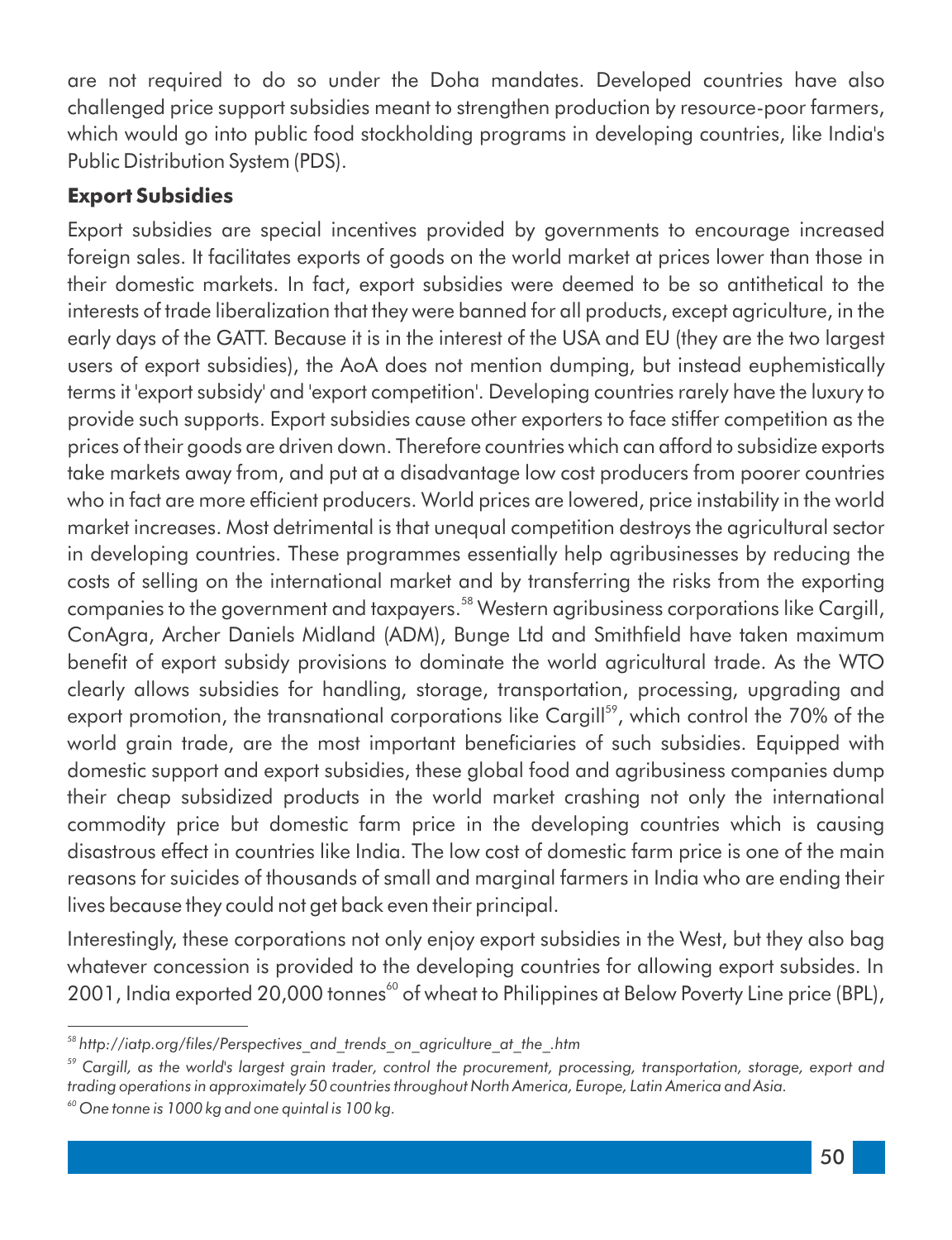through an order bagged by Cargill. While the economic cost of the wheat to the Food Corporation of India (FCI) was Rs. 8300 per tonnes, its open market price was Rs. 7000 per tonnes, but it was sold at Rs. 4300 per tonnes in the international market to Cargill. However, the "existing attractive rates" were further reduced with subsidies to Cargill, whose financial capital is greater than that of many developing countries. Over and above selling the wheat at the BPL rates, the government agreed to bear the freight charge from Rajpura to Jamnagar port in Gujarat and pay a commission to Cargill. Thus, wheat whose cost to the government included the Minimum Support Price (MSP) (Rs. 580 in the year 2000) as well as the commission, market charges, levies and cess paid by FCI, increasing the real cost by another Rs. 70 a quintal, was sold at less than Rs. 420 a quintal giving the corporation a subsidy of  $Rs. 130$  a quintal. $^{61}$ 

Elimination of export subsidies is particularly important to developing countries local producers and local exporters who cannot afford to compete with the treasuries and corporations of the USA and the EU. Unfortunately, all proposals by developing countries to address this anomaly had gone nowhere. Instead, legislations, such as the USA Farm Bill of 2014, have ensured that there will be no cut in their export subsidies. It is now well documented that USA export subsidies in cotton have destroyed livelihoods of cotton farmers, especially in Chad, Benin, Burkina Faso, and Mali. Indian cotton producers are also victims of the USA support for their cotton farmers, and from 2002 to 2006, many cotton producers in the cotton belt of Vidarbha (Maharashtra) committed suicide due to international price volatility caused by USA subsidy of cotton exports. Indian cotton farmers were made to compete with foreign entrants into India's domestic market, for whom it was easy to capture larger market shares because of lowered tariffs on cotton imports and huge cotton subsidies that made their produce comparatively cheaper.

The USA has also disregarded the WTO's Dispute Settlement Body (DSB) ruling in March 2005 to withdraw subsidies, including export subsidies, given to its cotton growers by September 2005. The DSB conrmed that subsidies of \$12.5 billion US dollars were given to cotton growers between 1999 and 2002, which boosted the USA cotton exports but depressed prices at the expense of Brazilian farmers and cotton producers in Africa. The WTO also ruled against the EU, declaring its export subsidies for sugar as illegal and directing it to withdraw them. However, the WTO regime has failed to act effectively against distortions by developed countries. Brazil, which won the Dispute Panel ruling against USA cotton subsidies in August 2009, could have imposed \$820 million dollars in countermeasures against USA goods and Intellectual Property Rights (IPR) as sanctioned by the Dispute Settlement Body ruling, but it chose to accept an annual subsidy (a kind of a bribe) for its cotton growers from the USA to a tune of \$147.3 million dollars a year. Brazil thus failed to make a correction in USA support to its cotton growers, while cotton subsidies could not be phased out despite DSB ruling against it.

*<sup>61</sup> Export Subsidies: A tool to establish MNC's agricultural trade monopoly', paper presented Afsar Jafri at Session 5: UNCTAD Pre-Hong Kong ministerial consultations on Agricultural Negotiations, July 19-20, New Delhi.*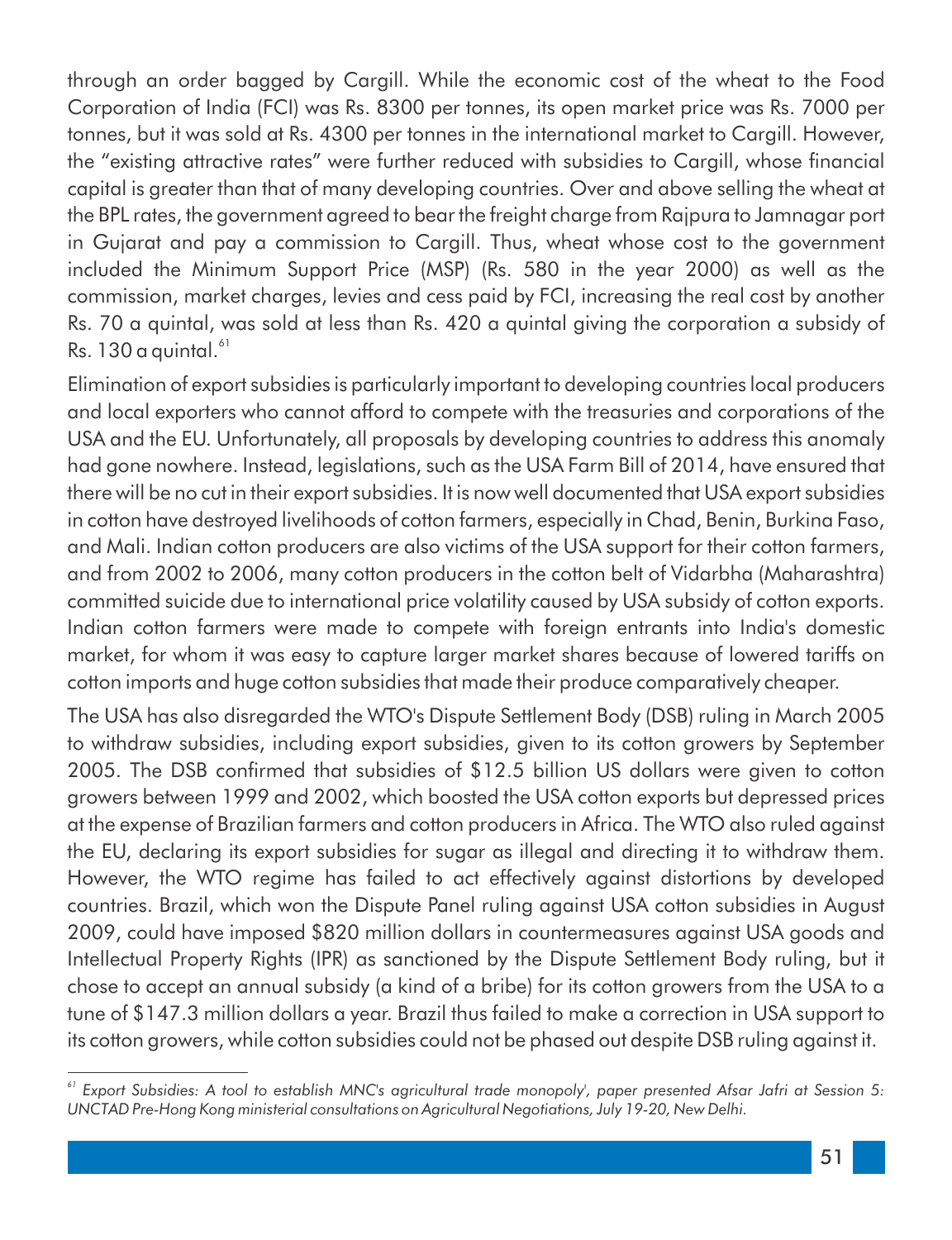The export competition pillar of the AoA addresses four basic issues, which include, besides export subsidies, food aid, state trading enterprises and export credits. At the WTO Ministerial in Hong Kong in 2005, it was agreed that developed countries would eliminate all forms of export subsidies by 2013. These include:

- Direct subsidies, including payments in kind, contingent on export performance
- Sale by government or their agencies of non-commercial stocks at prices below domestic market prices
- Payments financed by virtue of governmental action such as a levy, whether or not there is a charge on the public account
- Subsidies to reduce marketing costs of exports (other than promotion and advisory services)
- Internal transport subsidies for exports which are more favourable than for domestic shipments
- Subsidies on agricultural commodities for incorporation in exported products.

While the developing countries had the flexibility to provide certain subsidies, on export marketing costs, internal and international transport, freight charges etc which would continue to be available to them till 2021 i.e. 5 years beyond the year 2016 when they would be required to phase out all other forms of export subsidies. The December 2008 draft modalities also foresee gradual elimination of export subsidy commitments and other entitlements to provide export subsidies in agriculture. In 2013, when WTO Ministerial took place in Bali, no decision was taken on export subsidies but Members reafrmed their commitment to the Hong Kong Declaration of 2005 and said that they would ensure "progress towards the parallel elimination of all forms of export subsidies …".

However, the developing countries always maintained that the developed countries are using their domestic support as the export subsidies. They always blamed the developed countries that their domestic support has a strong distortive effect on trade in agricultural products, which are practically indistinguishable from export subsidies. Though nothing was achieved at Bali Ministerial but post Bali negotiations indicate that Members agreed on a level of ambition to be reached in the final outcome at Nairobi Ministerial in December 2015, i.e. the elimination of all forms of export subsidies and disciplines on all export measures with equivalent effect.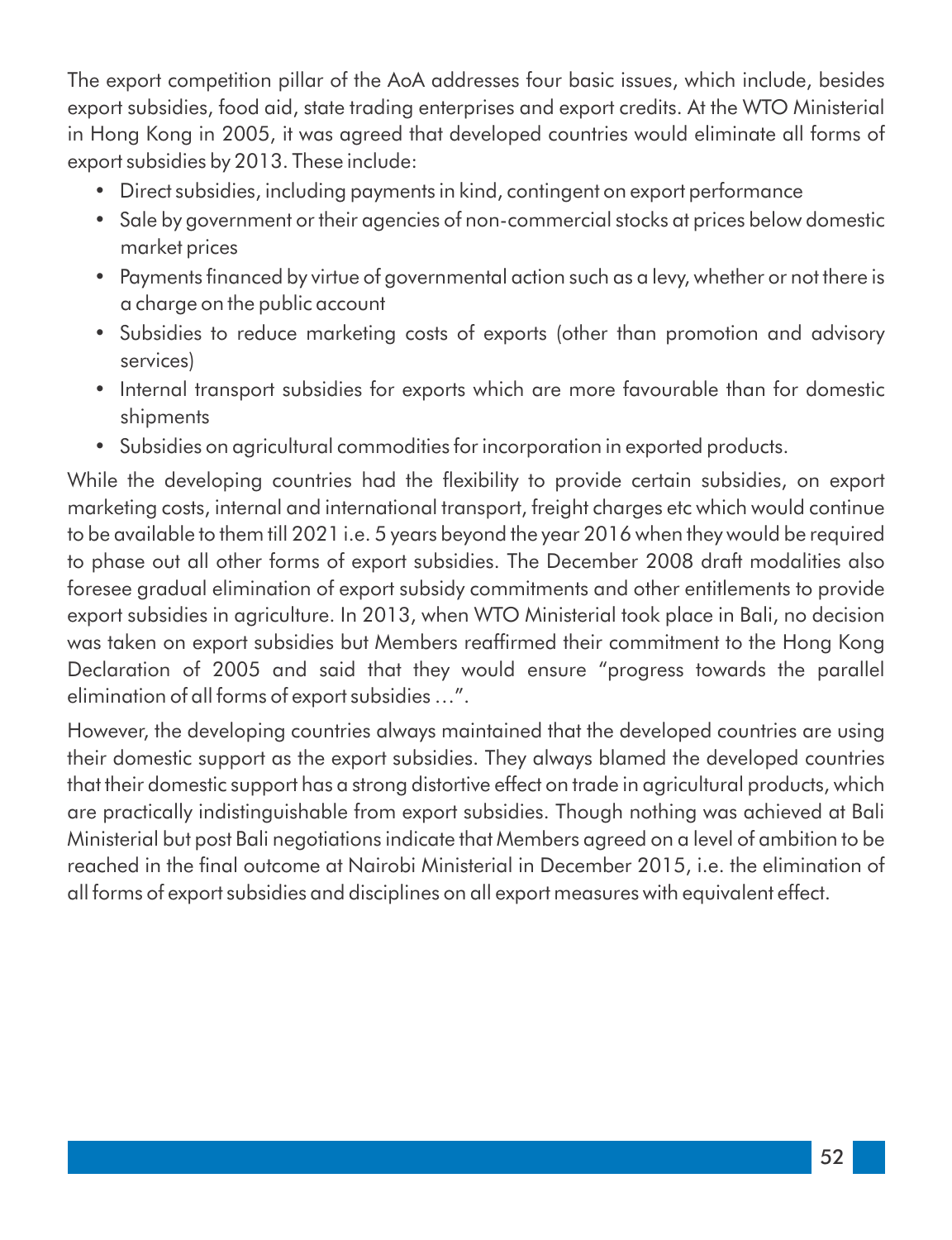## The Issue of Food Stockholding in the WTO

This is a follow up of some of the key issues raised in the previous chapter on Domestic Support, especially those related to Public Stockholding. Public stockholding means when a government maintains food stocks in order to ensure food security. In the case of India, the Public Distribution System (PDS) procures food grains from farmers and maintains food stocks for subsidized distribution under the Food Security Act. The fear of developed countries is that if India maintains such high stocks, then there is the potential danger that it could export and dump significant quantities into the international market and bring down prices to distort trade. However as I argue, India has a right to maintain such stocks to feed its poor.

This issue is being debated in the WTO for last four years, even though it was first raised by the African Group in their submission to the WTO (TN/AG/GEN/15 on 6 April 2006) in order to review the Green Box (Annex 2 of the AoA/WTO). Public procurement and Public Stockholding are invaluable instrumentalities to sustain the food security programmes in India and other developing countries because it not only ensures cheap subsidized food to millions of urban and rural poor and hungry, but it also guarantees a price support mechanism to millions of its smallscale resource poor farmers. But food stockholding system is under threat of getting weakened and dismantled under pressure from the developed countries who are using flawed AoA rules to question domestic support by developing countries to their food security programmes.

The Green Box rules do not bar public stockholding programmes for food security. Both developed and developing countries can maintain Public Stocks but under certain conditions which say that food purchased by the government shall be made at current market prices and sale from public stockholding shall be made at prices not lower than current domestic market price. However, if food for such programmes is acquired at a price fixed by the governments, known as "supported" or "administered" prices (or Minimum Support Price in India) and not at market prices, then there is deemed to be support to farmers. The Green Box rules (under footnote 5, Para 3 of Annex 2) says that the amount of support provided under the public stockholding programmes at administered prices is therefore counted as trade-distorting domestic support, subject to "Aggregate Measurement of Support" (AMS or Amber Box) limits. As per the WTO Domestic Support rules, all such (product specific de minimis) support has to be kept within a limit of 10% of the value of production of the product in question. To reiterate, all developing country members in the WTO who have declared zero AMS (except the 14 countries who have recourse to the AMS) during Uruguay Round, they are only allowed to have 10% product specific de-minimis and 10% non-product specific de-minimis, as well as Article 6.2 of the AoA which cover input and investment subsidies for low-income resource poor producers.

The developing countries have serious objection on the way the market price support is being calculated in the WTO for each product (which makes it quite difficult for them to stay within the specified limit of 10% of the total value of production). As per the Annex 3 (Domestic support –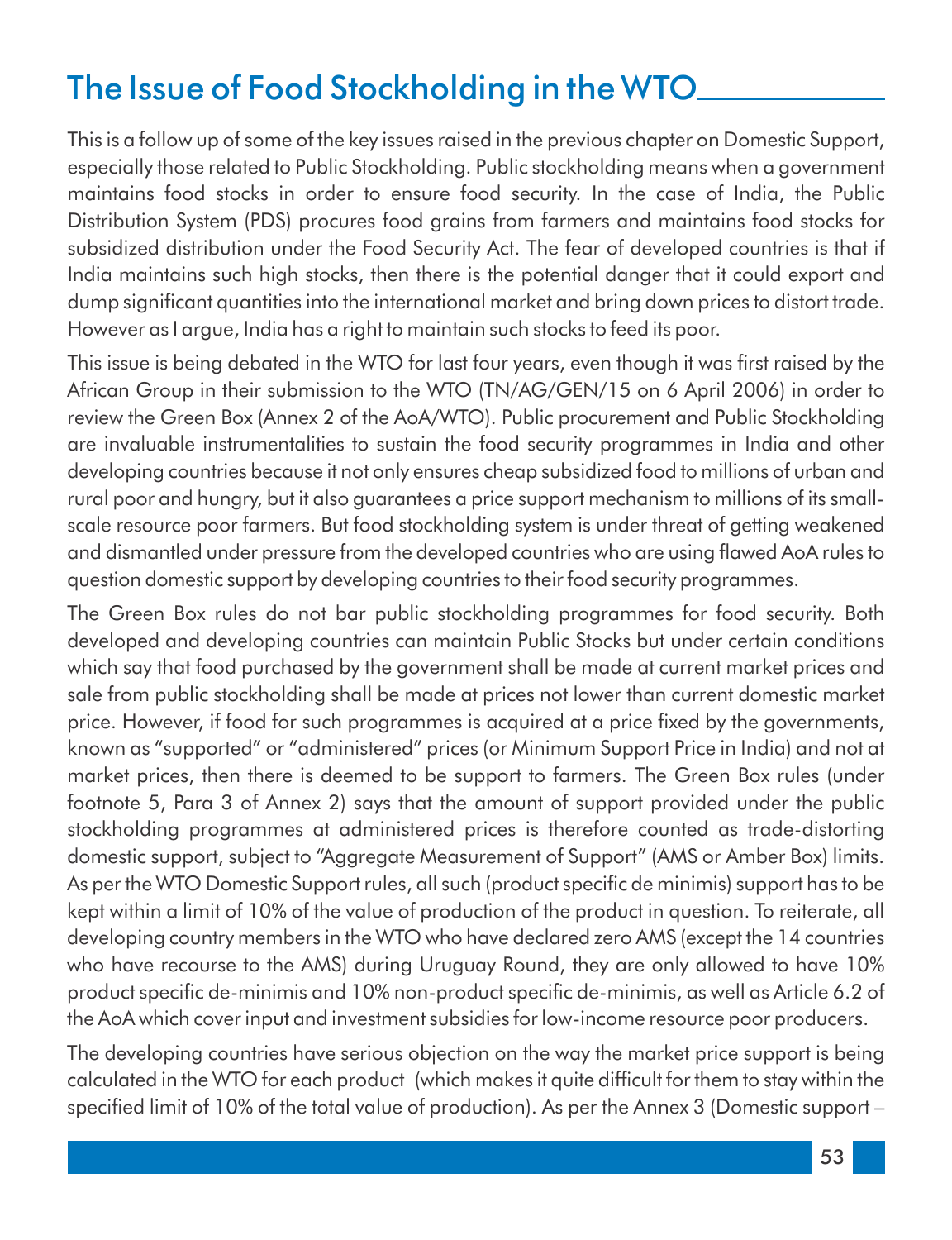Calculation of Aggregate Measurement of Support) Paragraph 8 of the AoA<sup>62</sup>, the price support will be calculated using the gap between a fixed external reference price (ERP)<sup>63</sup> (a benchmark price fixed in 1986-88) and the administered price in a given year, multiplied by the quantity of production "eligible" to receive the administered price. For example in India, the administered price (or MSP) for wheat in 2014-15 was Rs. 14.50 per  $kg<sup>64</sup>$  and the ERP for wheat<sup>65</sup> (price in 1986-88) was Rs. 3.54 per kg (notified to the WTO), so the subsidy as per the WTO rules comes to Rs. 10.96 per kg of wheat. Similarly, the MSP for Rice<sup>66</sup> in 2014-15 was Rs.21 (which is 1.5 times of the MSP for paddy which was Rs. 14 per kg) for Grade 'A', while ERP for rice was Rs.  $3.52<sup>67</sup>$  in 1986-88, so the subsidy component comes to Rs.17.48 per kg of rice. This gets multiplied to the total marketable production of that crop in that year. With this type of calculation, which is clearly unfair, the government schemes could easily exceed the maximum level of AMS or any de minimis that the developing countries could have. India and several other developing countries are close to breaching this subsidy limit.

This method is completely flawed on two parameters, first, it is pegged to market prices prevailing 30 years ago (in 1986-1988) and second, it computes not only the volume that the government actually procures, but the entire production that is 'eligible' to receive such supports. That is, even if the Indian government actually procures a small volume, they have to calculate the AMS supports as if they had provided price support for the entire production of that product (the 'eligible' volume). Since the "fixed external reference price" is much lower than today's minimum support price levels (MSP), and more strangely, this difference in price gets multiplied by total production of that product and not by the actual volume procured, both these tends to highly inflate the subsidy level in comparison to the reality.

This rule is a big constraint for the procurement and food aid programmes in developing countries. It implies that the developing countries will have to restrict their Public Stockholding programmes otherwise they are in danger of breaching or exceeding their permitted limits of 10% product specific de-minimis limit. The draft Modalities text of 6 December 2008 sought to change this and proposed to revise the rules but as the negotiations could not be completed and this issue remained as unsettled agenda under the Doha Round.

#### **India Challenges the Biased WTO rules**

Developing countries like India are the victims of the biased rules of AoA framed two decades ago as part the 1993 Blair House accord which gave US & EU enough policy space to continue

*<sup>62</sup> https://www.wto.org/english/docs\_e/legal\_e/14-ag\_02\_e.htm#annIII7*

<sup>&</sup>lt;sup>63</sup> Para 9 of the Annex 3 says that fixed external reference price shall be based on the years 1986 to 1988 and shall generally *be the average f.o.b. unit value for the basic agricultural product concerned in a net exporting country and the average c.i.f. unit value for the basic agricultural product concerned in a net importing country in the base period.*

*<sup>64</sup> http://pib.nic.in/newsite/PrintRelease.aspx?relid=110936*

*<sup>65</sup> http://www.jgls.edu.in/citel/pdf/services/menon.pdf*

*<sup>66</sup> http://pib.nic.in/newsite/PrintRelease.aspx?relid=122585*

*<sup>67</sup> ibid*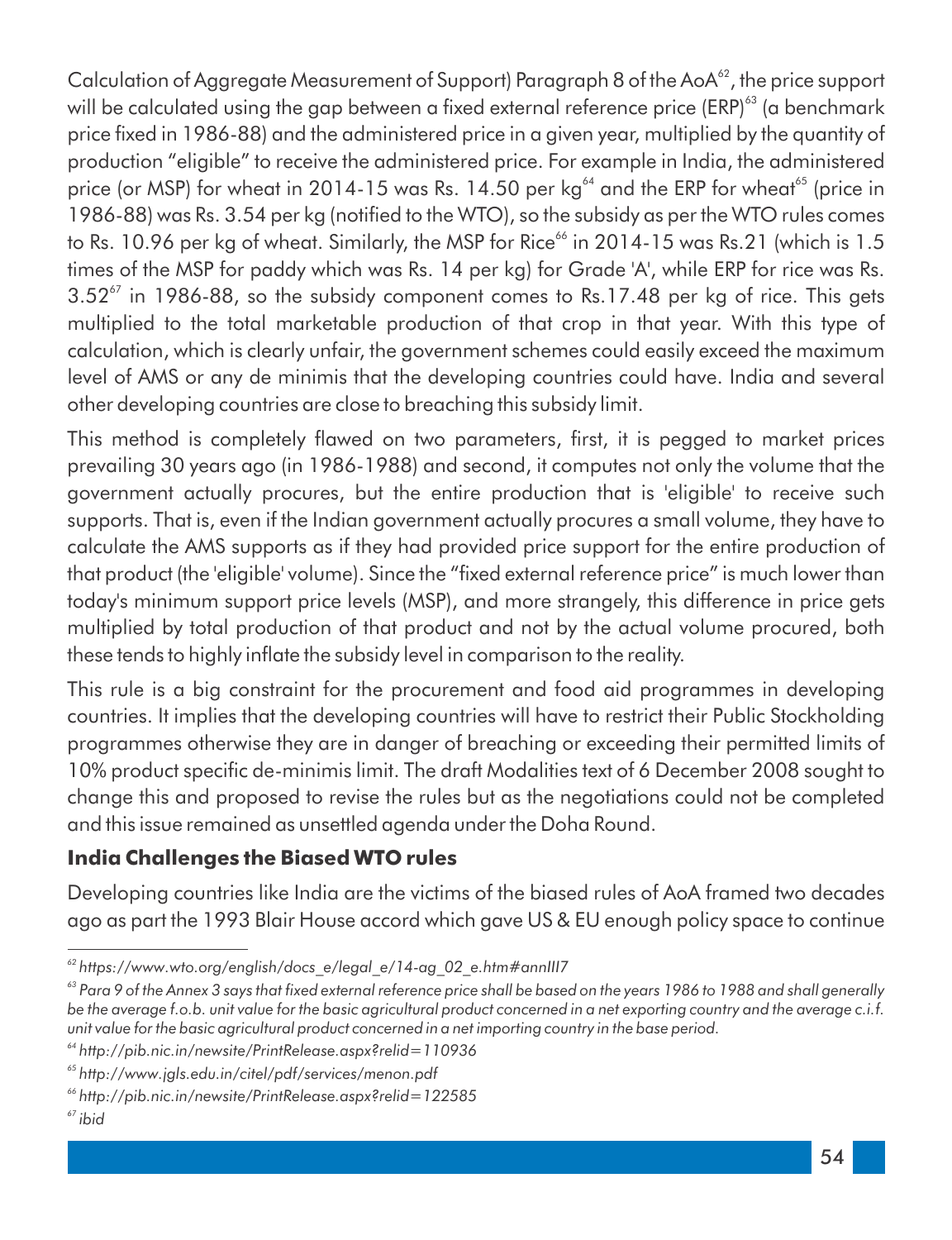their huge trade-distorting subsidies in agriculture even today, it seriously compromises developing countries ability to enact and implement sovereign policies on food and agriculture. India, where a third of the world's hungry people live, was afraid of being dragged into a trade dispute by big food exporters countries because India decided to expand its food security programme under the National Food Security legislation 2013, which foresees distribution of foodgrains to 2/3rd of its population and would require an budgetary allotment of \$20 billion US dollars, which may result in crossing the 10% limit under product specific de minimis and would leave India open to penalties under WTO rules. WTO's mandated obligations would constrain India from fully implementing its Food Security Act. India, thus, moved a proposal, presented by Indonesia on behalf of G-33 (a coalition of developing countries), at an informal meeting of the Special Session of the Committee on Agriculture on 13 November 2012 (WTO document JOB/AG/22) demanding more flexible rules for farm subsidies in the WTO 'Green Box'—those that are exempt from any ceiling or reduction commitments on the grounds that they cause minimal trade distortion.

The Indian proposal wanted some of the elements of the WTO's Revised Draft Modalities for Agriculture Text (TN/AG/W/4/Rev.4) of 6 December 2008, relating to public stockholding must be taken up for a permanent decision at the Bali Ministerial in accordance with paragraph 47 of the Doha Ministerial Declaration (DMD). India proposed an amendment of the last sentence of footnote no. 5 of paragraph 3 (on Public stockholding for food security purposes) of the AoA Annex 2 (Green Box Support), to the effect that acquisition of stocks of foodstuffs by developing country Members with objective of supporting low-income or resource-poor producers shall not be required to be accounted for in the AMS. The footnote 5 says that "For the purposes of paragraph 3 of this Annex, governmental stockholding programmes for food security purposes in developing countries whose operation is transparent and conducted in accordance with officially published objective criteria or guidelines shall be considered to be in conformity with the provisions of this paragraph, including programmes under which stocks of foodstuffs for food security purposes are acquired and released at administered prices, provided that the difference between the acquisition price and the external reference price is accounted for in the AMS".<sup>68</sup>

Thus, India and the G-33 proposed to delete "the difference between the acquisition price and the external reference price is accounted for in the AMS" and replaced it by "However, acquisition of stocks of foodstuffs by developing country Members with the objective of supporting low-income or resource-poor producers shall not be required to be accounted for in the AMS". This would mean that if developing country governments procure food for their food security programmes at administered prices in order to support "low-income, resourcepoor producers," it should not be counted towards their AMS.

*<sup>68</sup> https://www.wto.org/english/docs\_e/legal\_e/14-ag\_02\_e.htm#fnt5*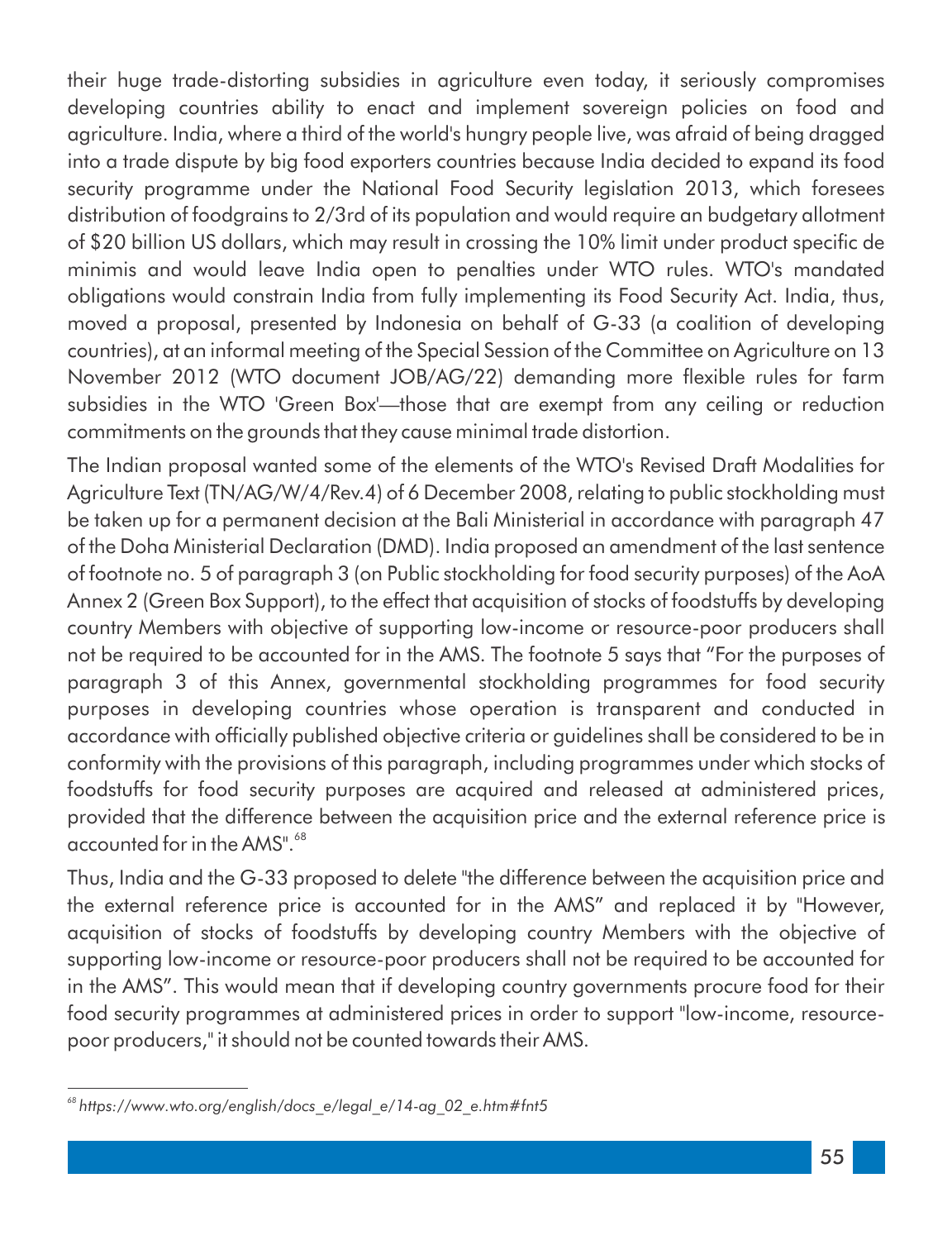The Indian proposal was aimed at widening 'policy space' by changing the Domestic Support rules in order to ensure food security of the poor. This would allow the Indian government to continue procuring wheat and rice at the minimum support price (MSP) from low-income resource-poor producers (comprising approx. 98.97 percent<sup>69</sup> of India's farmer population with operational land holdings of ten hectares or less). A large majority of Indian farmers survive in agriculture because of a guaranteed market provided through government procurement programs, even though it does not cover their full cost of production. These procurements get distributed to the hungry and poor through a nationwide public distribution system. However big foodgrain exporting countries like the USA, EU, Canada, Australia and others were not ready to full India's demand to change AoA rules as this would allow developing countries to buy foodgrains at the administered price without having to count it as trade-distorting support. They argued that such measures would amount to price support for producers, and, therefore, becomes trade-distorting. If the grains were bought at market prices, the programmes would not be considered trade-distorting, but sometimes the MSP could be higher than market price, especially during glut when prices fall too low. The truth is that developed countries want to be able to dump their own surplus foodgrains in developing country markets, which is why it is not in their commercial interests to allow developing countries to have their own food stocks even if for food security. There are two ways through which a restricted agriculture price regime will benefit the developed countries to expand their markets at the expense of Indian farmers and agriculture:

- 1. A restricted MSP that will allow giant grain corporations like Glencore, Toepfer, Cargill, and the Australian Wheat Board to exploit the Indian farmers by procuring produce at below Minimum Support Price (MSP);
- 2. A restricted MSP that will weaken public procurement of food grains for the NFSA, thus offering a golden opportunity to giant grain corporations like Glencore, Toepfer, Cargill, and the Australian Wheat Board to fill the gap.

Therefore the whole opposition of the developed countries to the food stockholding issue is actually intended to force developing countries like India to stop supporting its farmers through procurement at the minimum support price (MSP) so that 1.25 billion (or 125 crore) Indians, including the 800 million (or 80 crore) covered under the India's Food Security Act 2013, become a market for multinational corporations of the developed world.

While the USA is the most critical of India's proposal, their own outlays on food stamps have risen sharply, and the total farm subsidy spending has reached a new record of \$130.3 billion dollars in 2010. Of this, \$120.5 billion dollars has been reported as Green Box payments. According to US government figures, domestic food aid—the category including food

<sup>&</sup>lt;sup>69</sup> As per India's official farm subsidy notification to the WTO, document G/AG/N/IND/7 of 9 June 2011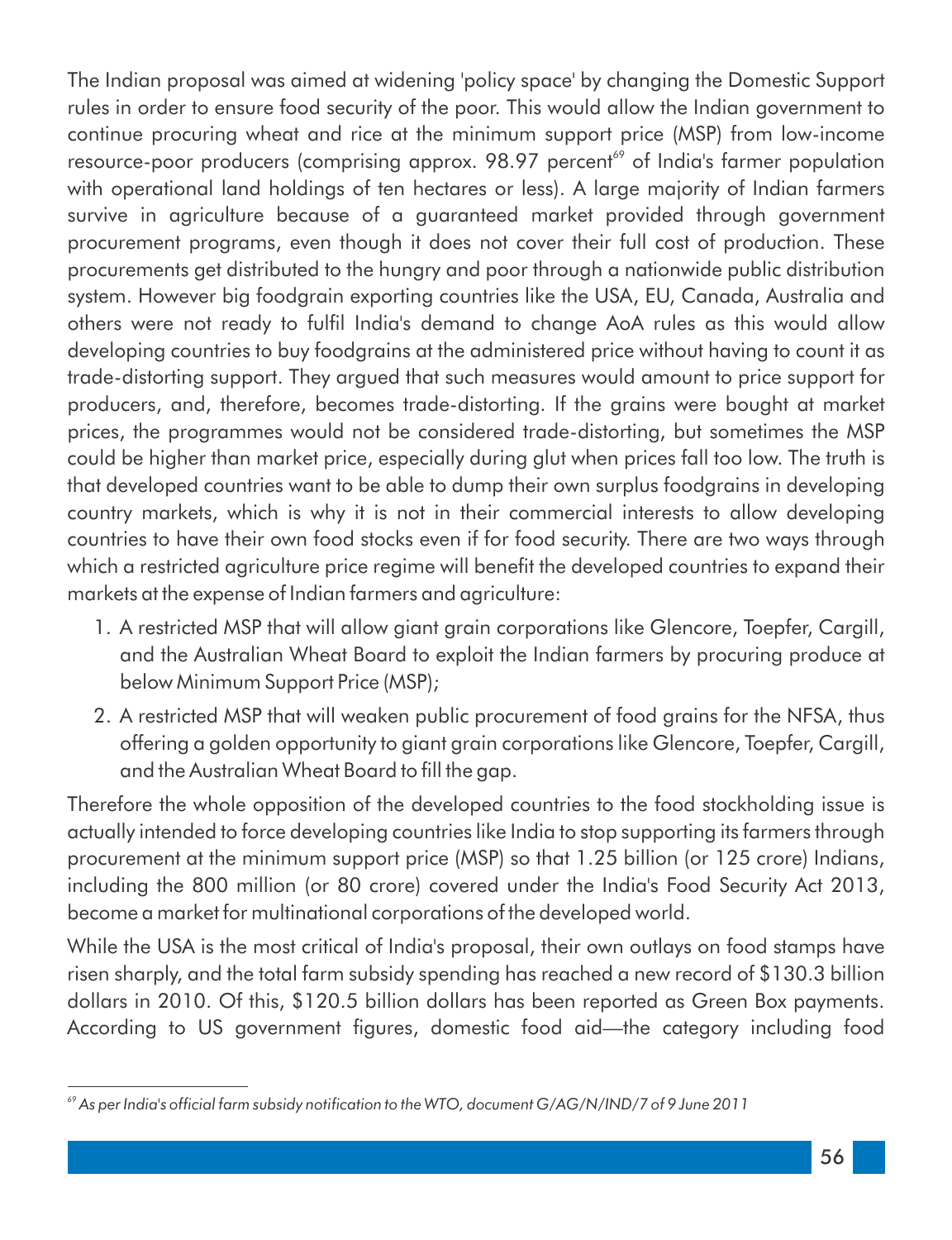stamps—represented almost eight-tenths of total Green Box spending in 2010, at \$94.9 billion  $US$  dollars.<sup>70</sup>

Compared to this huge subsidy for food aid in the USA, India's subsidy under the public stockholding for food security accounted for around \$12.3 billion US dollars in 2009-10 — the USA amounted to 8 times larger than India's in the same year. There are 80 million (or 8 crore) USA beneficiaries while India has 475 million (or 47.5 crore), or 6.3 times larger per beneficiary than in the United States.<sup>71</sup> The scope of India's National Food Security Act (NFSA) 2013 is much larger and it guarantees right to food to two-thirds of India's population (approx. 800 million<sup> $72$ </sup>) which is more than 10 times per beneficiary in the USA. Double standards in the WTO rules are also exposed when one realises that India's subsidies are \$99 US dollars per farmer (in 2010), while USA subsidies amounts to \$57,901 dollars per farmer (in 2012)<sup>73</sup> that's 585 times more than Indian subsidies. Yet the USA is threatening India and demanding the removal of support to its small and marginal farmers.

#### **Food Stockholding issue at the Bali Ministerial in 2013**

At the 9th WTO Ministerial Conference in Bali (Indonesia) during 3-7 December 2013, there were two key issues on the table (i) permanent solution for the Food Stockholding for security purposes and (ii) Trade Facilitation Agreement (TFA) which was aimed for greater transparency and simplication of customs procedures, use of electronic payments and risk management techniques, and faster clearances at ports. India and the developing countries were not ready to have an agreement on trade facilitation unless there is a final solution to the issues of food stockholding, thus Bali witnessed a tough fight between "free trade" Vs. "food security".

When the G-33 proposal for amending the AoA was resisted by the developed countries, the developing countries group led by India submitted another proposal on 'Public Stockholding for Food Security and agricultural subsidies' in October 2013, which listed 3 options to be discussed at the Bali Ministerial:

Option A: Re-interpretation of 'external reference price';

Option B: Interpretation of terms used in Article 18.4 of the AOA e.g. 'excessive inflation';

Option C: Peace Clause.

India demanded that the biased AoA rules about external reference price (ERP) be updated and adjusted to the current (recent) price level. Due to the time that has lapsed, the reference price is often much lower than the current prices. The developed countries led by the USA refused to update the reference point, arguing that they didn't want to renegotiate any part of the AoA.

*<sup>70</sup> http://ictsd.org/i/news/bridgesweekly/146491/*

*<sup>71</sup> http://www.wto.org/english/news\_e/news13\_e/pfor\_03oct13\_e.html*

*<sup>71</sup> http://zeenews.india.com/news/nation/rajya-sabha-passes-national-food-security-bill-by-voice-vote\_873721.html*

*<sup>73</sup> http://www.southcentre.int/wp-content/uploads/2015/03/Ev\_150312\_AKwa.pdf*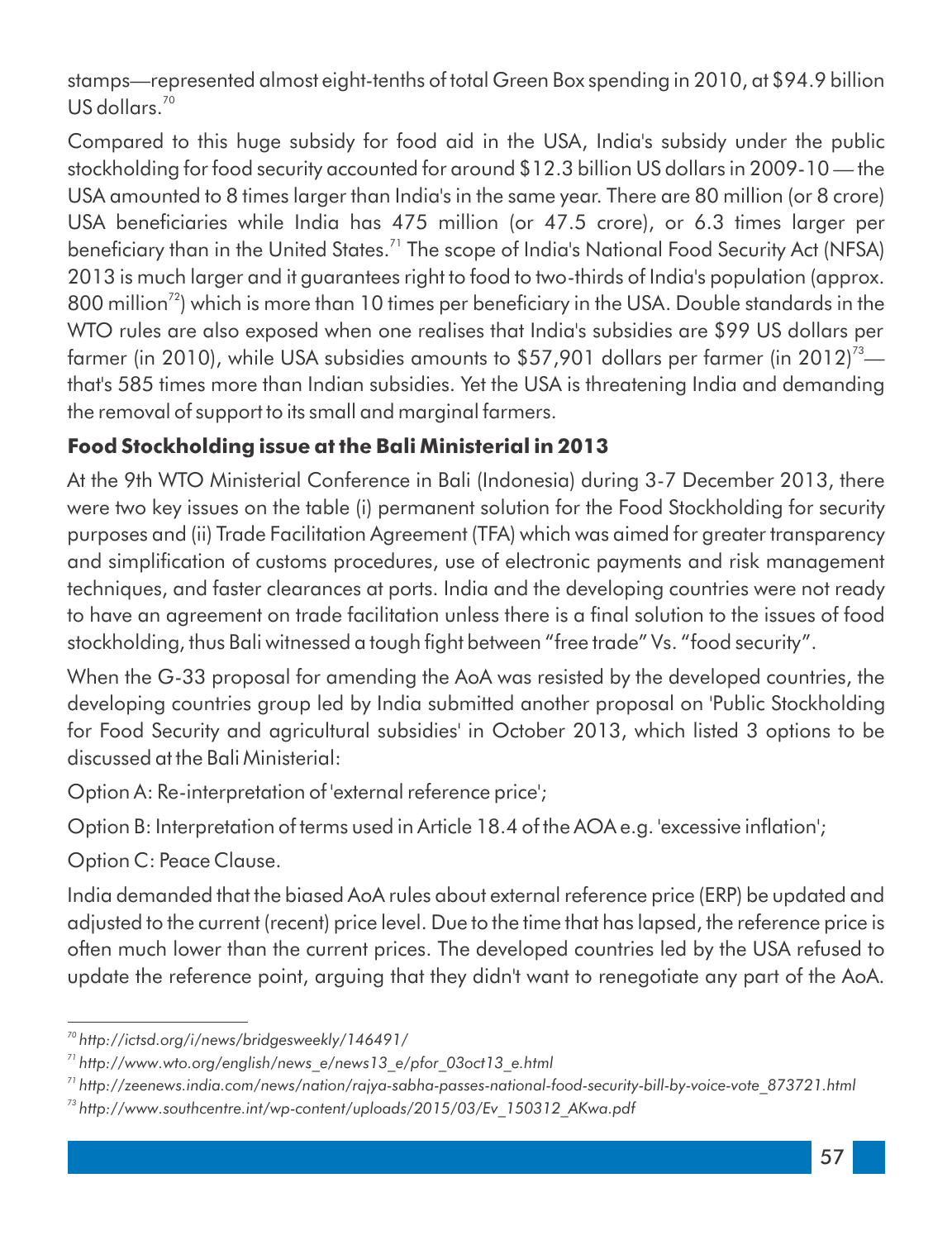The developed countries also stonewalled the second option which basically wanted to factor in the inflation in ERP since India's inflation has crossed 675%<sup> $74$ </sup> since 1986-88. Article 18.4 of the AoA provides a legal basis for considering "excessive rates of inflation". However this option led to a debate on what is considered as excessive inflation and what is a normal inflation. The third option "Peace Clause" was meant to make the public stockholding programme exempt from any action by a member country under the WTO's Dispute Settlement Understanding (DSU).

#### **The Conditional Peace Clause**

Under the stiff opposition of developed countries in Bali, India had to settle for an interim Peace Clause arrangement until a permanent solution was found (before the 11th Ministerial in 2017) under the Agreement on 'Public Stockholding for Food Security Purposes'. A Peace Clause is when countries agree not to bring up cases in the WTO against each other on an issue, but they don't really change the rules *per se*. Instead of changing the faulty and biased WTO rules, the WTO members agreed under the Peace Clause not to sue India (or any other developing country) in the dispute settlement mechanism even if its de minimis subsidies go beyond the 10% permissible limits. By offering this temporary solution, the USA managed to get binding commitments from developing countries on the TFA, that would require countries to invest in infrastructure to speed up customs clearances and help facilitate trade.

The text on the Peace Clause was made weak by limiting the operation to a time bound limit of 4 years (or until the 11th Ministerial meeting) which expires without any guarantee of a permanent solution demanded by the G-33. Besides that several stringent conditions were attached to the usage of Peace Clause. These include:

- Peace Clause to cover only the AoA and not the Agreement on Subsidies and Countervailing Measure (ASCM) (which prohibits WTO members from providing subsidies that cause adverse affects to other members, and makes India vulnerable to be sued under the latter).
- Interim Solution restricted to existing programmes, so it effectively limits the government's policy space to expand the existing programme. This could mean - No increase in the support prices for farmers; No new crops can be added for price support programme etc. It would also mean that those countries where public stockholding for food security programme is not in place; they cannot adopt it now.
- Traditional Staple Food crops only, so pulses, cooking oil, and crops, other than those described as "traditional staples" by the WTO, cannot be included in the food security programme.
- Pro Trade conditionalities imposed by this agreement, which says that member states

*<sup>74</sup> www.unescap.org/sites/default/les/Jayant-Dasgupta-14-16-sep-2015.pdf*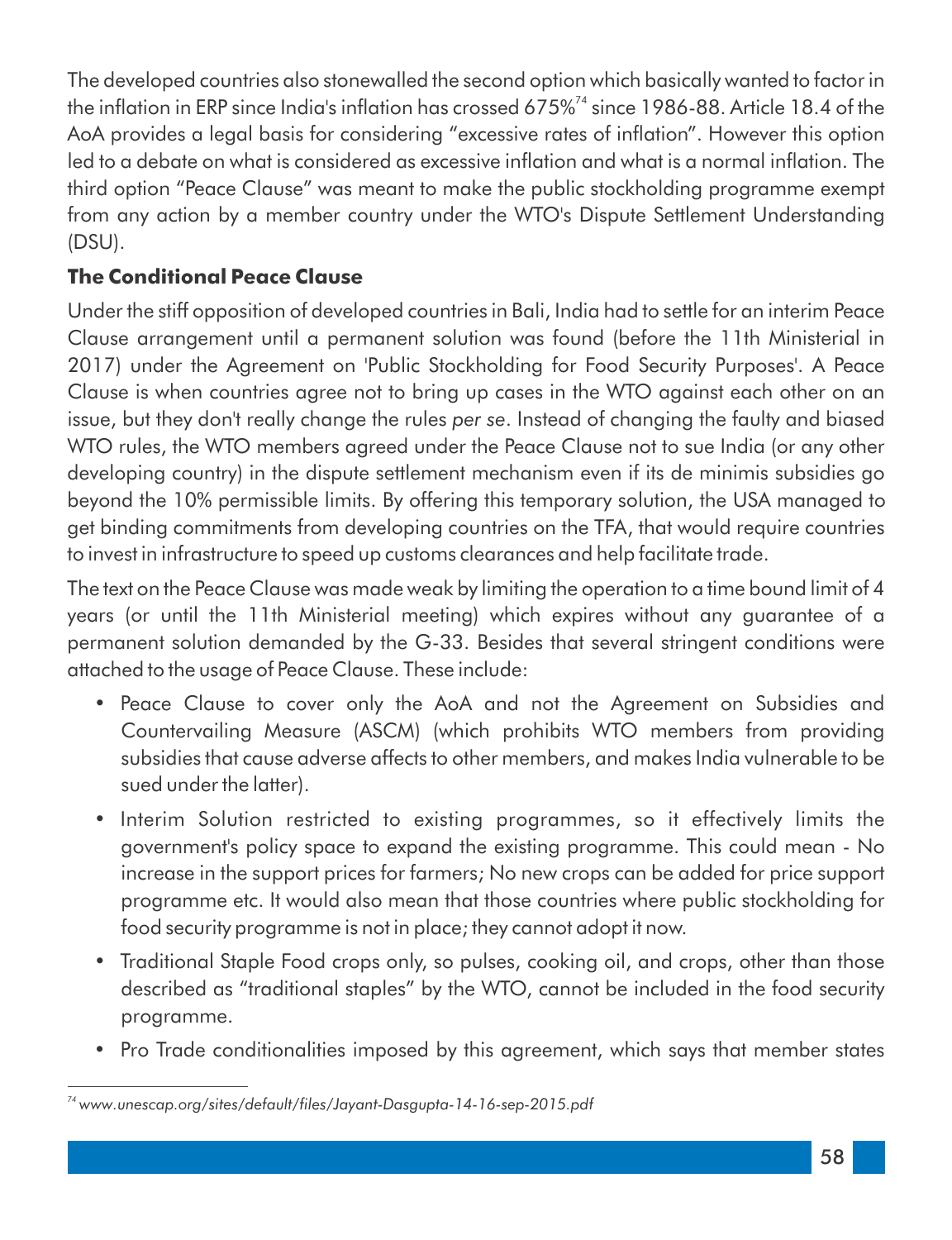must ensure 'that stocks procured under such programs do not distort trade', and do not adversely affect food security of other members. These are quite broad, and any large domestic programme can be challenged later as trade distorting.

• Difficult notification and transparency requirements put extra burden on India or any other country availing the Peace Clause to submit their domestic support notification annually. Most developing countries cannot comply with this onerous data submission, and if they do, they would unnecessarily open up their domestic policies, programmes, and mechanisms to international scrutiny.

Unfortunately, these restrictions represent a significant oversight of the WTO on a country' future policy space in an area that is essentially a sovereign national right. The policy space of governments to provide food security to their people has been hijacked for trade to flourish, while the global trade regime (under TFA) has been given greater priority and power compared to a nation's sovereign decision to ensure the food security of its people.

#### **Post Bali Development**

Post Bali, nothing much changed on the issue of food security in the WTO. The only change brought out by the New regime in India was about the permanency of the Peace Clause after a bilateral deal with United States in November 2014. This was triggered by Indian decision in July 2014 not to join the consensus $<sup>75</sup>$  on</sup> the implementation of the TFA till India's concerns relating to the implementation of other Bali Ministerial Decisions, in particular, the Decision on Public Stockholding were addressed.

The India-USA agreement, which was formalised by the General Council decision in November 2014, clarifies that this "peace clause" mechanism will "remain in place in perpetuity until a permanent solution

#### **India's Double Speak on the Food Security Issue**

It is important to highlight here the double talk by India at the WTO and on the home turf so far as the food security issue is concerned. Indian government posturing at the WTO to protect Indian farmers' interests is misleading, since it is taking a contradictory position at the domestic level, for example, by cutting down agricultural subsidies, scaling down the food security programme, dismantling public stockholding programmes and withdrawing price supports for farmers (for example, the Consumer Affairs Ministry, Government of India, issued a letter dated June 12, 2014 on directing State governments to avoid bonus [on paddy and wheat procurement] over and above Minimum Support Price [MSP] on the pretext that it "distorts the market" and "drives private buyers out of the market". Instead of fulfilling their pre-poll promise of giving 50 percent assured return to the farmers over and above the cost of production, the government is planning to dilute the entire procurement structure in the name of restructuring of the Food Corporation of India (FCI).

regarding this issue has been agreed and adopted. This was a temporary move to strengthens

*<sup>75</sup> The WTO is 'member-driven', with decisions taken by consensus among all members.*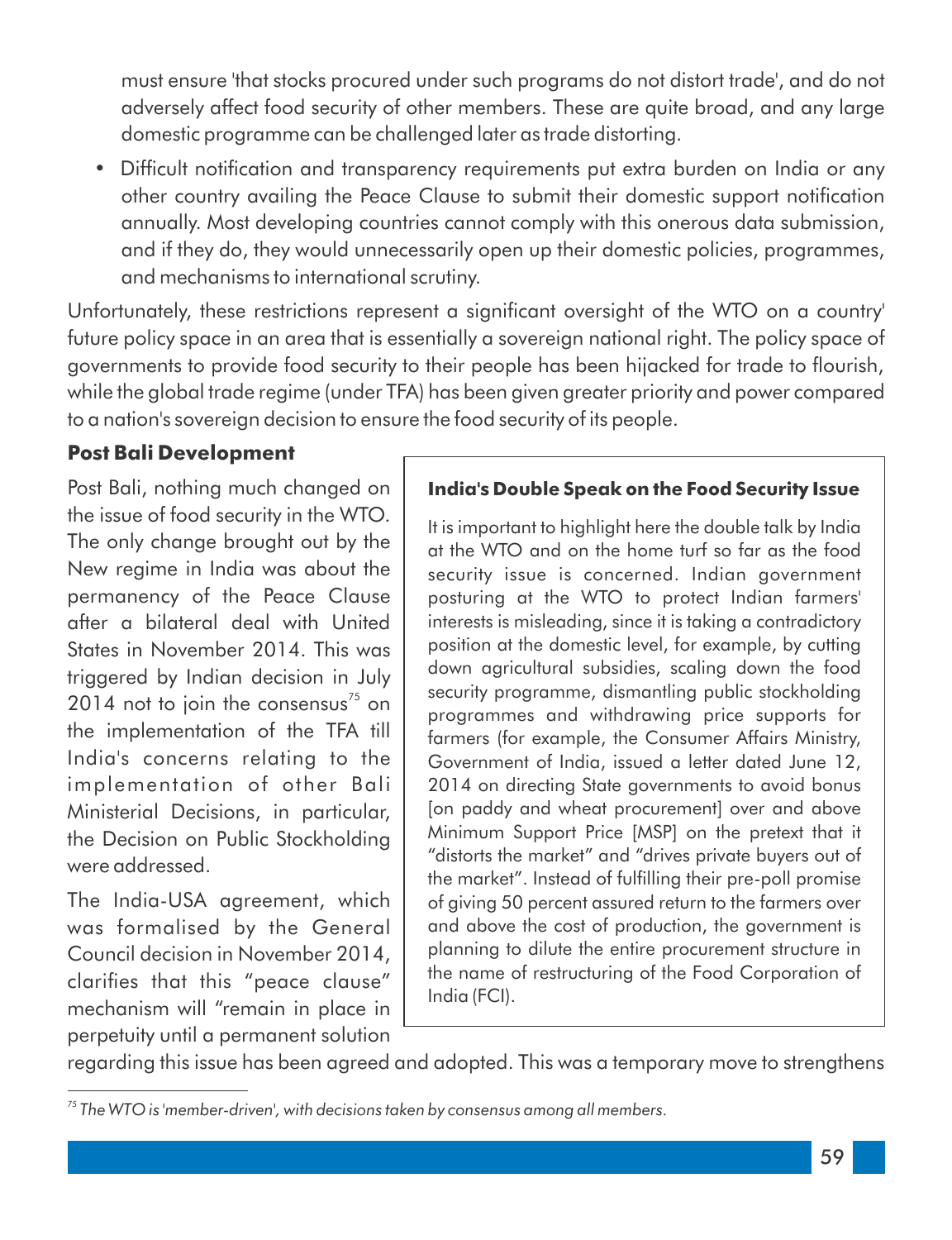the safeguard available for continuing India's MSP policy without any hurdle at the WTO front. It was also critical for food security in India and in countries which have similar policies, for example Bangladesh, Egypt, Ghana, Indonesia, Jordan, Kenya, Morocco, Nepal, Pakistan, Tunisia, Turkey, Zambia and Zimbabwe. The General Council decision also includes a commitment to find a permanent solution on public stockholding by 31 December 2015 on a best endeavour basis. This introduced a sense of urgency in the process and would encourage other developing countries to join the effort in pushing for a permanent solution at the earliest.

A permanent solution on the food stockholding issue could be either of the three: (1) Update ERP by taking three years average; (2) Adjust Inflation to update ERP; and (3) Put the MSP or subsidies on public stockholding programs in the Green Box. The last option is what the G-33 is currently pushing for since the option 1 and 2 will not solve the problems of all developing countries. In 2015, the G33 resubmitted its permanent solution Public Stockholding proposal of November 2012, JOB/AG/22 calling for Public Stockholding programmes to be notified under the Green Box.

Once the TFA was given the go-ahead after the India-USA deal and the General Council Decision of 28 November 2014, the issue of food stockholding was put on the backburner. Instead of resolving this issue and find a permanent solution, the developed countries started raising other issues, e.g. attempt to include New Issues in the multilateral trade negotiations because for some developed countries, development issues (like subsidy reduction, SSM, SP and food security) are no longer relevant in multilateral trade debates. They went back to their 2008 position of denying special and deferential treatment to the developing countries. Even USA accused India of providing excessive input subsidies under Article 6.2. The USA attempt was a usual tactics to force India to discard its stand on the Public Food Stockholding.

Leading up to Nairobi Ministerial (scheduled for December 2015), developed countries have blocked all talks on a permanent solution to the food security proposal.

Public stockholding for Food Security is not only India's issue but many large developing countries, including African countries, face this problem from this historically unbalanced WTO subsidy regime. Food prices are continuing to go up. Any policy to feed poor should not be circumscribed by global rules. It is high time that these problems are corrected appropriately.

India is not the only country but many of developing countries are also on the verge of breaching the 10% limit for de minimis subsidy for food stockholding program or have already breached limit. If the Nairobi Ministerial Meeting fails to attain a permanent solution to the food stockholding issue, all these will be greatly affected and have to compromise their food security program. Therefore, these countries should support India and G-33 in their mission to change the AoA to include food stockholding in the Green Box for every developing country, whether they presently have or not a food stockholding scheme in their country.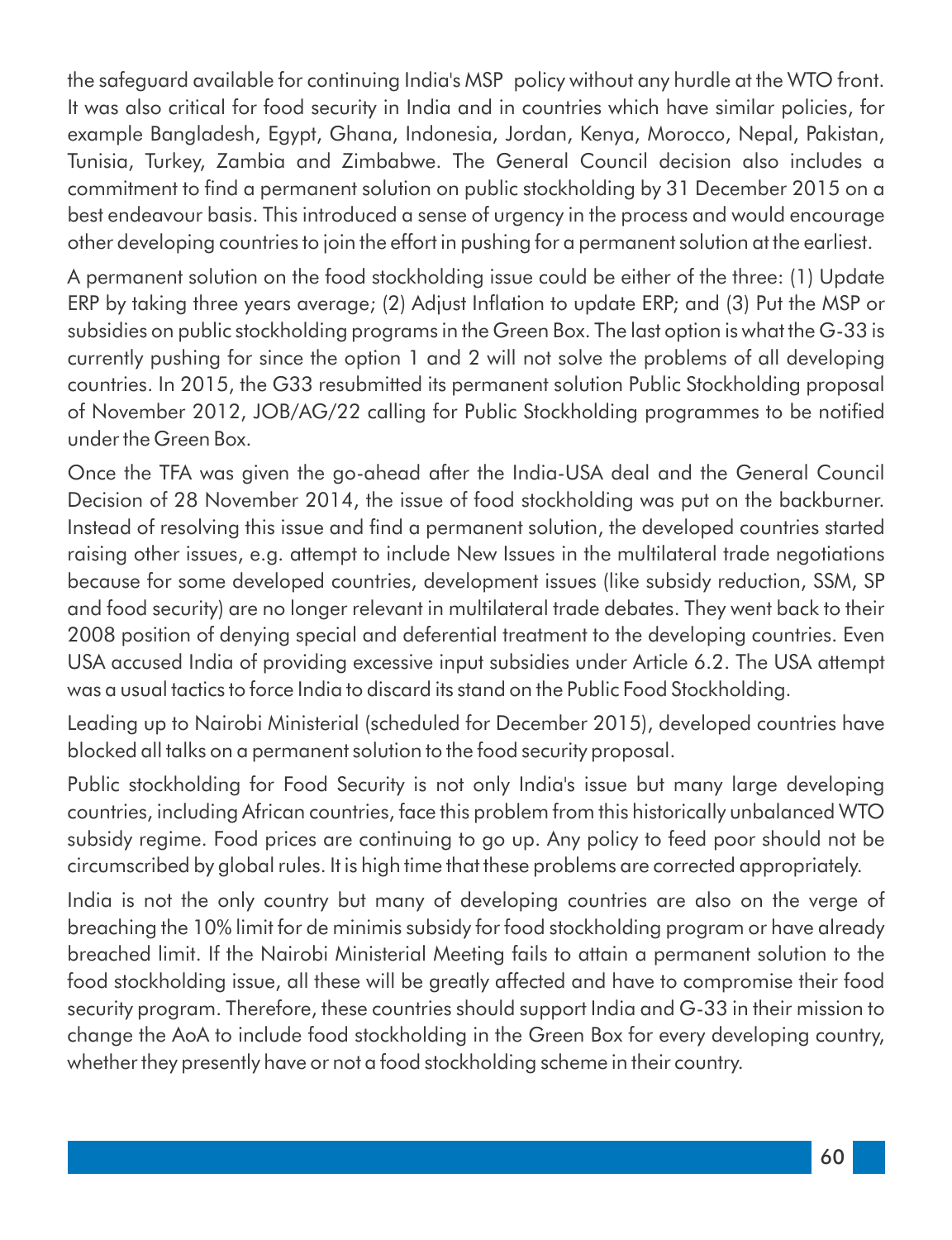## Developing Countries return Empty Handed from WTO's Nairobi Ministerial

The tenth Ministerial Conference (MC10) of the WTO concluded on 19th December 2016, a day after its scheduled duration, which was originally from 15th to 18th December 2015. However some of us<sup>76</sup> who were at the Ministerial in Nairobi are still contemplating how come it is possible to have a successful outcome (as claimed by developed countries) despite having fundamental differences among its key members on some crucial issues. How come the MC10 which was at one point on the verge of collapse sailed through? Why countries like India with 1.2 billion of population was silenced and was forced to accept a Bad deal compromising their policy space, especially on key strategic issues like food security?

After a 24 hours long non-stop marathon meeting on 19th December, the draft Nairobi Ministerial Declaration (NMD), also called as Nairobi Package, was finalised and got endorsed despite clear disappointment expressed by India and other developing and LDCs on the 'explicit disagreement' on the issue of reaffirmation of Doha Development Round (DDR) $<sup>77</sup>$ , one</sup> of the key issues in Nairobi. The split of opinion on the DDR is clearly reflected in the NMD text. It's para 30 says, "We recognize that many Members reaffirm the Doha Development Agenda (DDA), and the Declarations and Decisions adopted at Doha and at the Ministerial Conferences held since then, and reafrm their full commitment to conclude the DDA on that basis. Other Members do not reaffirm the Doha mandates, as they believe new approaches are necessary to achieve meaningful outcomes in multilateral negotiations. Members have different views on how to address the negotiations. We acknowledge the strong legal structure of this Organization".

The NMD contains six Decisions on agriculture, cotton and issues related to LDCs. The agricultural Decisions covers commitment to abolish export subsidies for farm exports, public stockholding for food security purposes, a special safeguard mechanism for developing countries, and measures related to cotton. Decisions were also made regarding preferential treatment for LDCs in the area of services and the criteria for determining whether exports from LDCs may benefit from trade preferences.

Given the vast differences among WTO members on different aspects of agricultural

*<sup>76</sup> Attended by Afsar Jafri from Focus on the Global South.* 

*<sup>77</sup> One of the key issues at the Nairobi Ministerial was continuation of Doha Development Round. As explained earlier, there*  was a pronounced demand by developed members, especially USA and EU, to set aside permanently the entire *development mandate of the Doha Round and to replace it with an alternative agenda so as to introduce new so-called 21st century issues including investment, transparency in government procurement, competition, Global Value Chain, Ecommerce etc. The MC10 became a battleground for the future of the Doha Round, between developed and developing countries, where the former demanded that it must be abandoned forever while developing countries like India, the African group of countries and least developed countries tried to keep to the Doha Mandates.*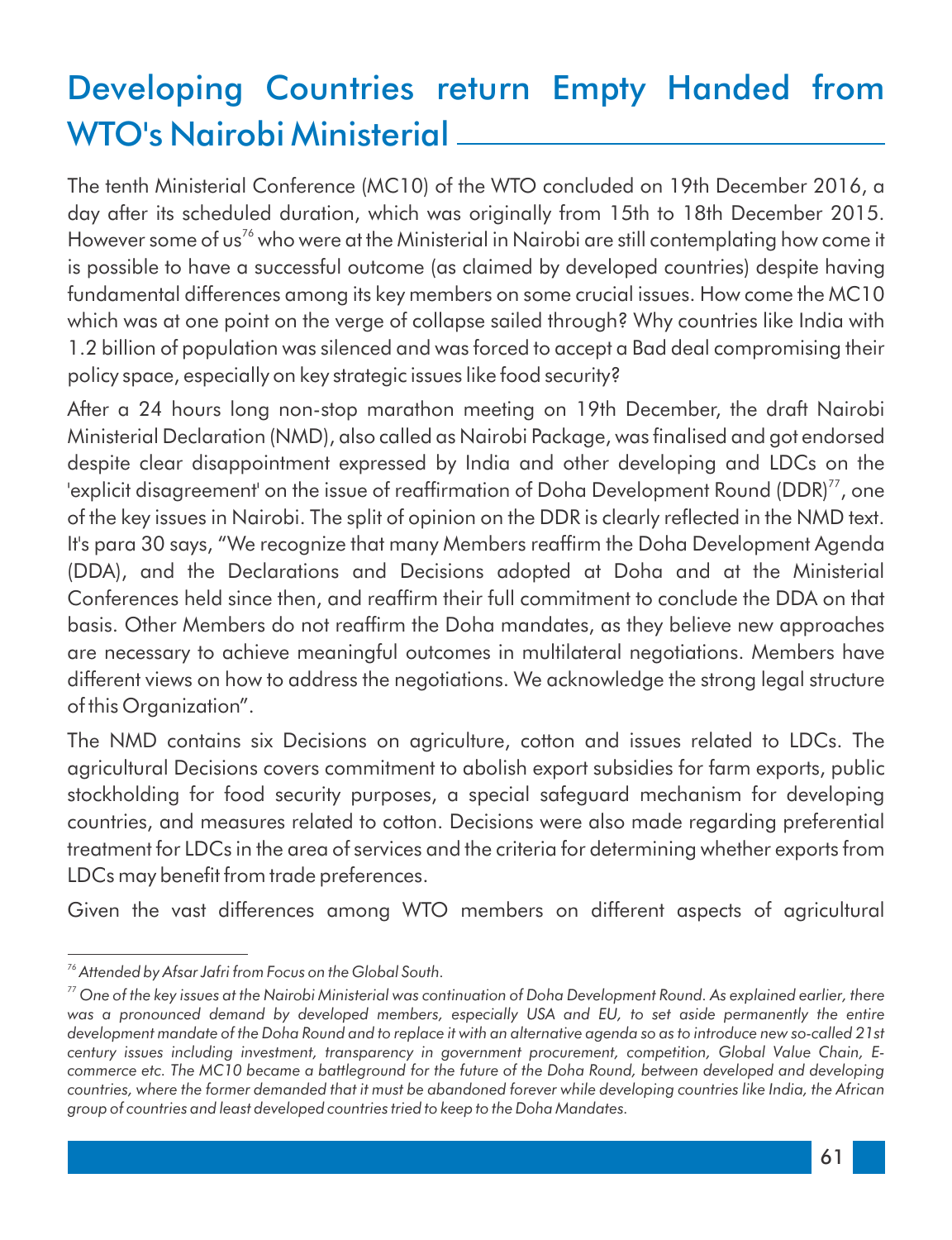negotiation during the MC10 negotiations, some of us from the civil society groups and representatives of La Via Campesina from different parts of the world were hopeful that, the Ministerial would remain inconclusive and would repeat the tradition of failures as witnessed in Seattle or Cancun. Given the 20 years history of WTO, we were also concerned that the final outcome would be pro-USA at the cost of third world interests. Our apprehensions were proved correct when the NMD was finally adopted on 19th December. The USA got whatever it wanted at this first ever Ministerial in Africa, giving nothing to LDCs, Africans and other developing countries. After five days of hectic discussion, more than 150 member countries of the WTO from the South had nothing to take away. They returned empty handed from Nairobi while USA and its Corporations got what they wanted from the MC10, for example: No Permanent Solution on Food Stockholding; No decision on Special Safeguard Mechanisms (SSM) for developing countries; Extension of deadline for elimination of Exporting Subsidies; Longer repayment term for export financing support (export credit); and of course No-affirmation of Doha Development Round (DDR) and most importantly, managing an language opening the new issues (Singapore issues) in the NMD. Once again, the Ministerial declaration, offers a full cake to developed countries and not even a pie to developing countries. It once again vindicates our position that the WTO cannot deliver for the poor and only serves the interests of the rich.

When the Nairobi Ministerial started on 15th December, no other issues except Agriculture were on the agenda. GATS, NAMA and TRIPS were kept aside at Nairobi so that it concertedly delivers positive outcomes on agriculture to benefit the developing countries. But as NMD indicates there are absolutely no positive outcome for Africa and countries of the South in the WTO.

However, before NMD, only one agreement was signed, not among all the members but a plurilateral agreement on Information Technology Agreement 2 (ITA-2) among 53 countries- compared to 82 countries that signed ITA I. They agreed to remove tariffs on 201 information and communications technology (ICT) products by 2024 (tariffs on major products among the 201 items will be removed within three years covering 89 percent of the 201 items by trade value). The covered goods represent about 96 percent of global trade in the enumerated ICT products. India is not party to the ITA-2 since it had suffered a devastating impact of ITA-1 on its domestic electronic hardware sector. The ITA-2 will have a devastating impact on the emerging IT hardware industry in Asia, Africa and Lain America, which is offering all kinds of incentives to investors in order to promote manufacturing of IT and electronics products in their countries.

Some developing countries are also exulting that there is an agreement in the NMD on elimination of Export Subsidies in Agriculture, but the fact of the matter is that under the Hong Kong Ministerial Declaration of 2005, developed countries were supposed to eliminate all their export subsidies by December 2013. And in Nairobi they succeeded to successfully extend this elimination commitment till 2020, a seven-year extension. But this exemption will not apply to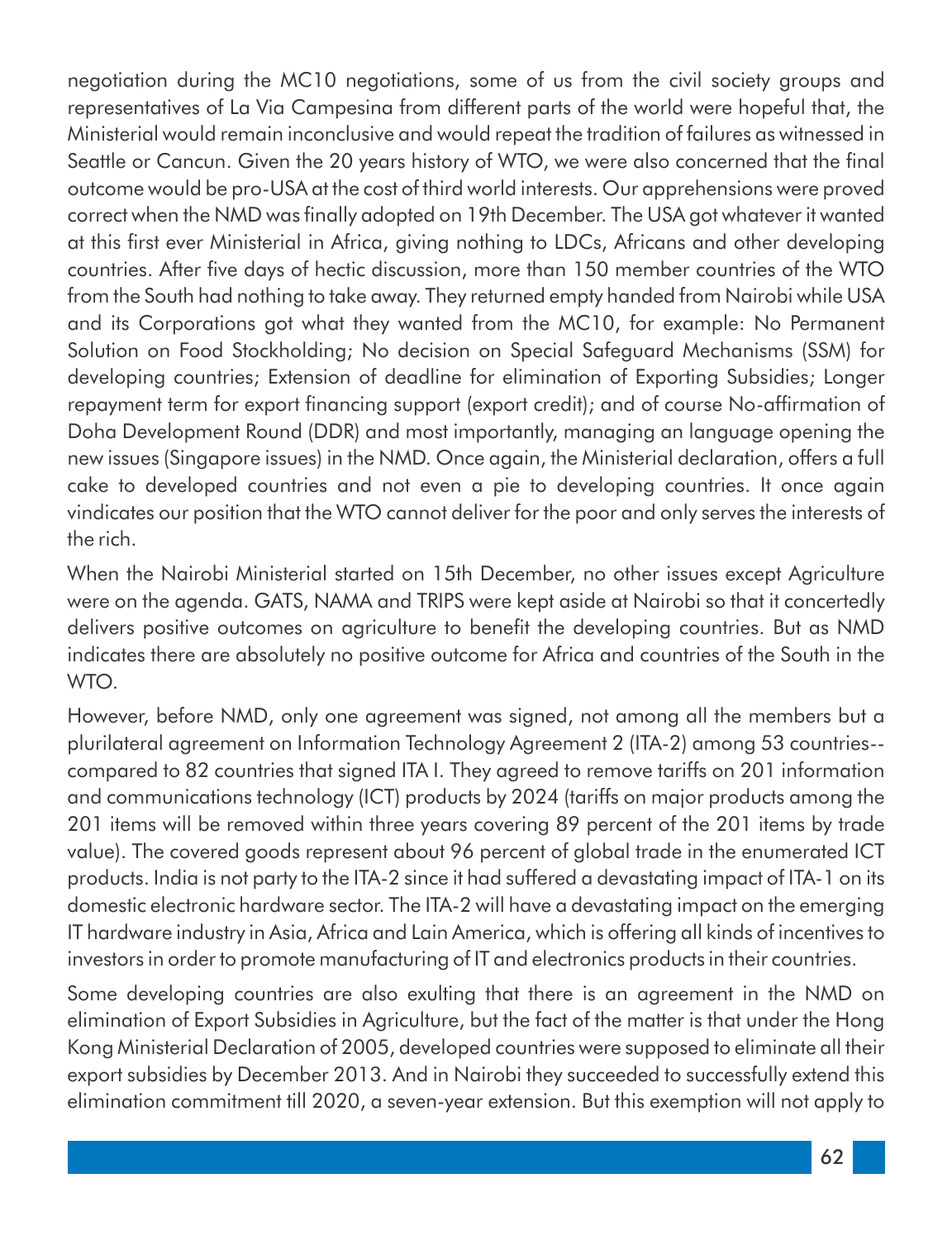"processed products and dairy products for the Members who have notified export subsidies for such products or categories of products in their latest notification on export subsidies to the Committee on Agriculture". It is the processed products and dairy products from the USA and EU that are increasingly penetrating into the markets of developing countries and devastating local food industries. Hae-Yeon Chung of the Korean Peasants League (who was in Nairobi during MC10) said "Poor farmers have nowhere to sell their farm produce while their industries continue closing doors and sending workers home since processed foodstuffs are flooding supermarket shelves across the world. Our products cannot compete with the processed food stuffs from Europe and America since they have been lowly priced". Peasants from Korean Peasants League (KPL) and La Via Campesina (LVC) from different parts of the world marched every day on the streets of Nairobi protesting against the WTO. Their key slogans were "Agriculture is not your trade, it is our life. Our life is not for trade. #ENDWTO. Remove WTO out of Agriculture."

#### **Losses for Developing countries at the MC10**

*No decision on a Permanent Solution to the Food Stockholding programme:* The General Council Decision of 27th November 2014 reaffirmed that WTO members would make all concerted efforts to agree and adopt a permanent solution on the issue of public stockholding for food security purposes by 31 December 2015. But the NMD Decision on Public Stockholding (WT/MIN(15)/W/46) offers only pious intent to find a solution, thus ignoring the issue of right to food for poor consumers and price support to the subsistence farmers which is the backbone of food security programme in countries like India. At MC10, the issue of a Permanent Solution was the most neglected issue and no serious efforts were made to see permanent solution at any cost despite the fact that not only India, but several African Countries—for example, Tunisia, Zambia, Zimbabwe, Morocco, Egypt and Kenya-- have Public Stockholding in maize.

*No nal decision on SSM:* This was a key demand under S&DT from the G33 to protect their food producers from import surges by raising tariffs. But it seems, this has again been ignored in Nairobi. Though the Decision on SSM (WT/MIN(15)/W/45) in the NMD says the developing country members will "have the right to have recourse" to a special safeguard mechanism "as envisaged under paragraph 7 of the Hong Kong Ministerial Declaration" that means it will be based on import quantity and price triggers.

But para 2 of the Decision on SSM indicates that the decision on SSM is not final. It says "pursue negotiations on an SSM for developing country Members in dedicated sessions of the Committee on Agriculture in Special Session ("CoA SS")".

The Developed countries are blocking this basic safeguard to developing countries even though developed countries themselves have access to similar mechanisms such as SSG which allows them to increase tariffs on imported products to protect their domestic food producers in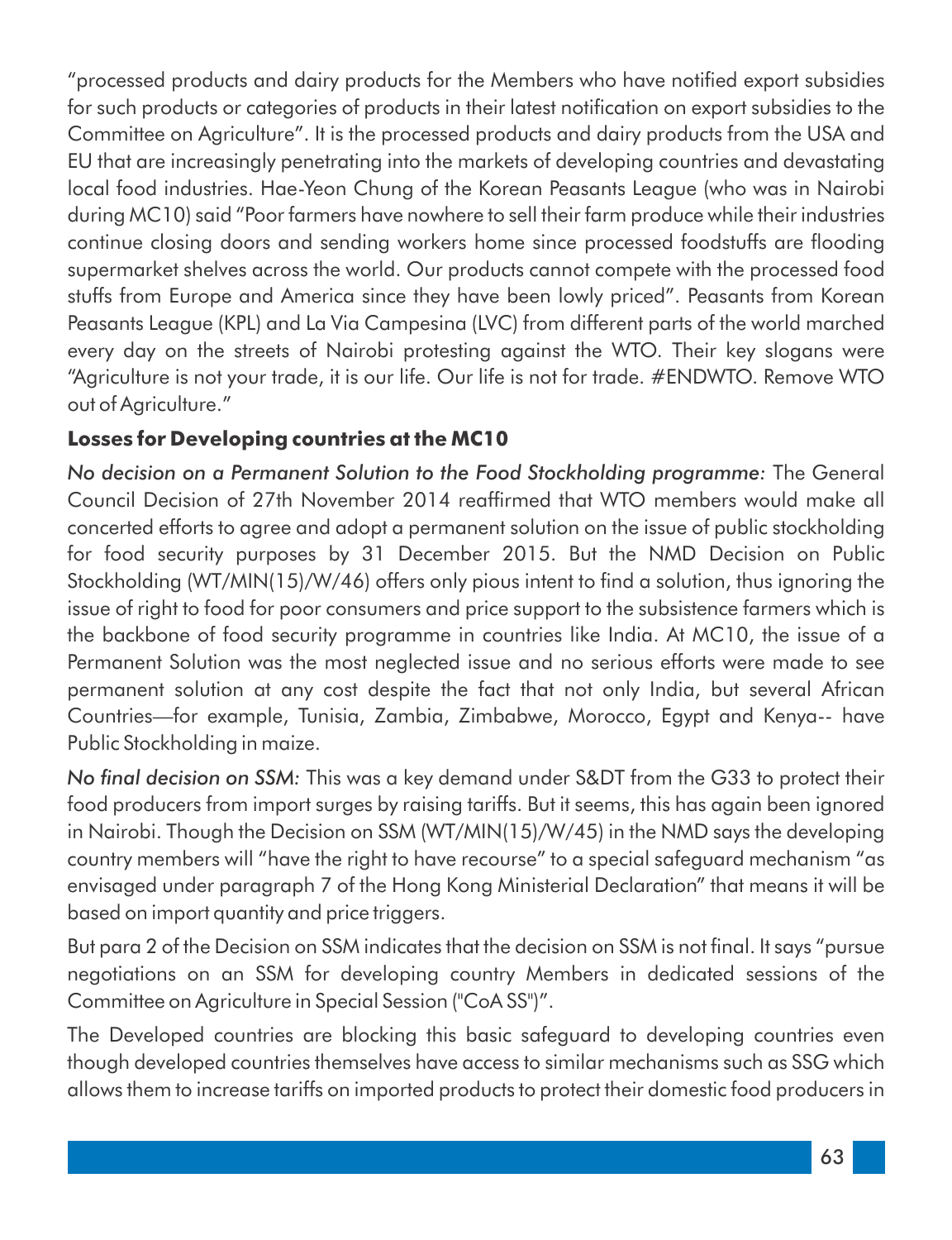order to stablize prices in their own countries. Rather they have access to several other mechanisms, which act as effective safeguards against imports, such as Tariff Peaks, Tariff Rate Quotas (TRQs) and Non Tariff Barriers (NTBs). But the USA, EU, Canada and Australia are not ready to allow access to SSM to developing countries, that have seen several such cases of import surges in the past.

*No Relief to Cotton four (C4) countries on Cotton:* The NMD Decision on cotton (WT/MIN(15)/W/48) provides some relief to the C4 countries but this is much below the expectation of these countries expressed through their proposal submitted before Nairobi Ministerial on 12 October 2015. The cotton sector is the second largest formal employer in Benin, Burkinsa Faso, Chad, and Mali and almost one million farm unions provide employment to seven to eight million actively farming adults and livelihoods to some 10 to 13 million people. But these countries face major challenge in marketing their produce because of restricted access and the heavy subsidies by the USA to their cotton growers.

The NMD Decision on cotton does not provide binding commitments but only best endeavour outcomes, e.g. on Market access, the Decision calls for cotton from LDCs to be given duty-free and quota-free access to the markets of developed countries - and to those of developing countries declaring that they are able to do so - from 1 January 2016. The domestic support part of the cotton decision acknowledges members' reforms in their domestic cotton policies and stresses that more efforts remain to be made. On export competition for cotton, the decision mandates that developed countries prohibit cotton export subsidies immediately and developing countries do so at a later date.

**The Issue of Domestic Support (Subsidies):** It is quite surprising that post Doha, this is the first Ministerial where there was no discussion about cutting down massive trade-distorting farm subsidies offered by develop countries them which affect the market internationally.

Despite the completely biased deal in favour of developed countries, none from African countries, the LDCs and other developing countries came out openly against the USA dictates to turn the whole deal in their favour. There was some discomfort among few developing countries members on the draft Ministerial Declaration, because it did not commit reafrmation of the Doha Development Agenda (DDA). They were also upset that the NMD did mention the possibility of new issues being introduced.

The MC 10 will be remembered for as the graveyard of the Development agenda under the Doha Round. And it will also be remembered as the conference where members agreed to bring on board new issues that they themselves buried in Cancun in 2003. The Nairobi Ministerial Conference outcomes warrant that developing countries should join hands to leave the WTO and bury the WTO forever.